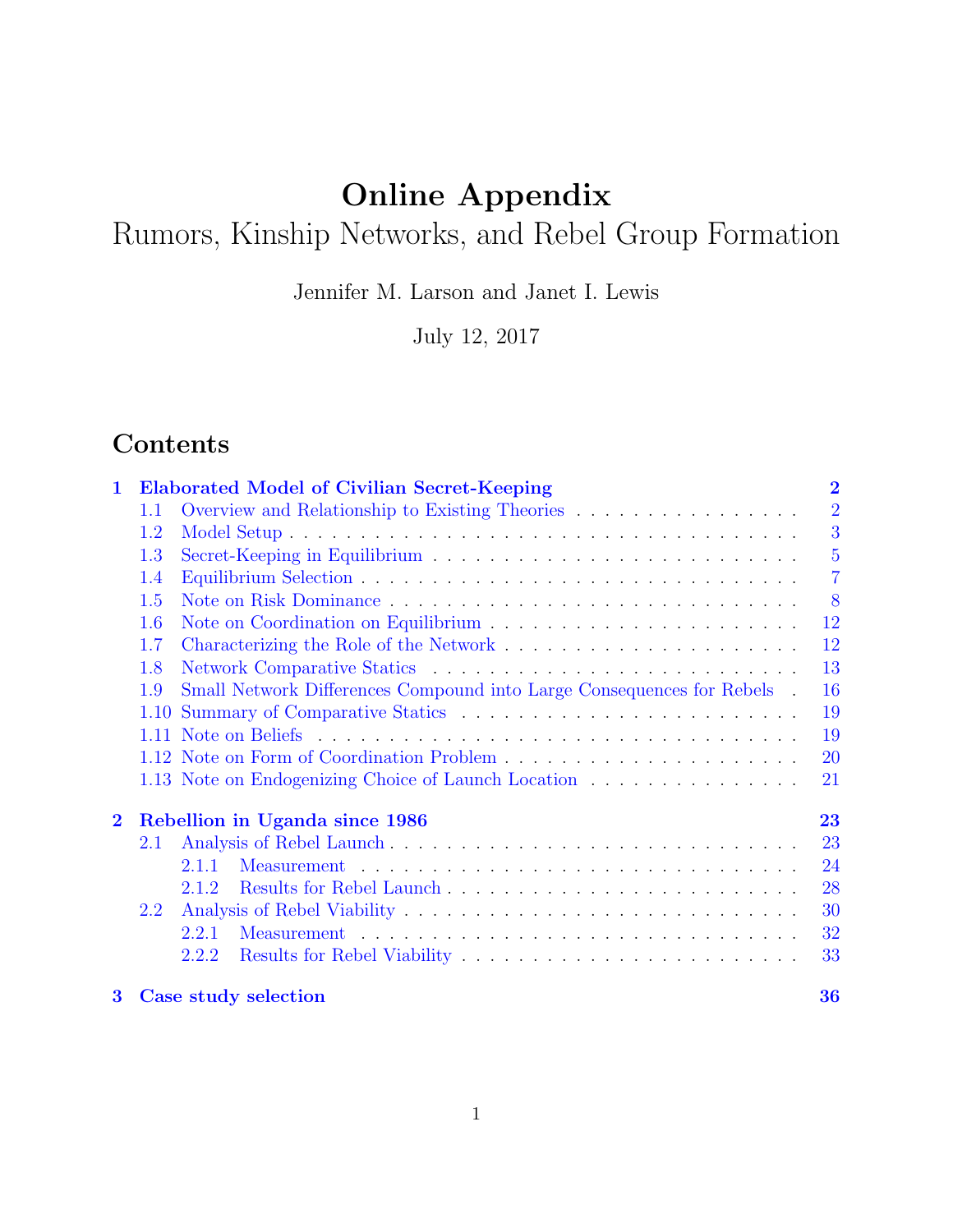# <span id="page-1-0"></span>1 Elaborated Model of Civilian Secret-Keeping

## <span id="page-1-1"></span>1.1 Overview and Relationship to Existing Theories

In the article text and below with greater elaboration, we present a model of civilian behavior in which each civilian chooses whether to provide information about the rebels to the government or not. A network of trusted communication among the civilians determines their access to pertinent rumors about the rebels' capabilities and cause, and helps them form expectations about fellow civilians. Specifically, the network (fixed ex ante) transmits rumors seeded by the rebels which shape civilians' individual valuations of the rebels. Given these valuations, civilians then play a coordination game in which they can keep secrets or inform the government about the rebels. The fragile rebels are particularly susceptible to the first few informants; those who value the rebels highly have a strong incentive not to be the lone informant. If many are expected to inform, though, even those who value the rebels highly have little incentive to turn down the government's payment and keep quiet.

The results generated by the model offer comparative statics at the level of the network and focus on the importance of secrecy in the earliest stages of rebellion. Trusted communication networks allow civilians to spread rumors and coordinate – the more these networks feature low fragmentation and short paths over the area near aspiring rebels, the more likely is full secret-keeping in equilibrium.

Our focus on kinship networks' relevance to rumor transmission, and how those networks map onto ethnic demography, shares the approach of several works that emphasize ethnic demography's importance – especially the geographic concentration of people from a single ethnic group – in facilitating the opportunity for rebellion [\(Toft,](#page-40-0) [2002,](#page-40-0) [2003;](#page-40-1) [Laitin,](#page-39-0) [2004;](#page-39-0) [Weidmann,](#page-41-0) [2009\)](#page-41-0). Most emphasize that communication networks can be relevant to recruitment, resource mobilization, and organizational cohesion of mature rebel groups, following the call of [Gould](#page-39-1) [\(1991\)](#page-39-1) to consider whole network structures. For example, [Gubler](#page-39-2) [and Selway](#page-39-2) [\(2012\)](#page-39-2) note that the ease of communication, especially within ethnic groups, can facilitate mobilization and that geographic divisions can impede this benefit. Similarly, [Petersen](#page-40-2) [\(2001\)](#page-40-2) and [Cederman, Weidmann and Gleditsch](#page-38-0) [\(2011\)](#page-38-0) suggest that preexisting social networks among communities (conceptualized as ethnic groups in the latter work) can help overcome collective action problems that may be present in high-risk participation and recruitment. [Staniland](#page-40-3) [\(2012\)](#page-40-3) finds that socially divided networks are inferior for enforcing collective action and keeping elite feuding and on-the-ground control problems in check. [Parkinson](#page-40-4) [\(2013\)](#page-40-4) shows that the presence of informal ties offers access to information, finance and supplies, and that these strong quotidian ties can serve as bridges between formal organizations.

Many of these findings are similar in kind to our results– links in a network offer access to a helpful resource for rebels, and the readier that access, the better the network can facilitate rebellion. Fragmentation of the network, manifested in ethnic, social, class and/or geographic divisions, hinder this process. Our results, however, differ in two important respects.

First, the nature of ties and the function of the network is different in the earliest stages of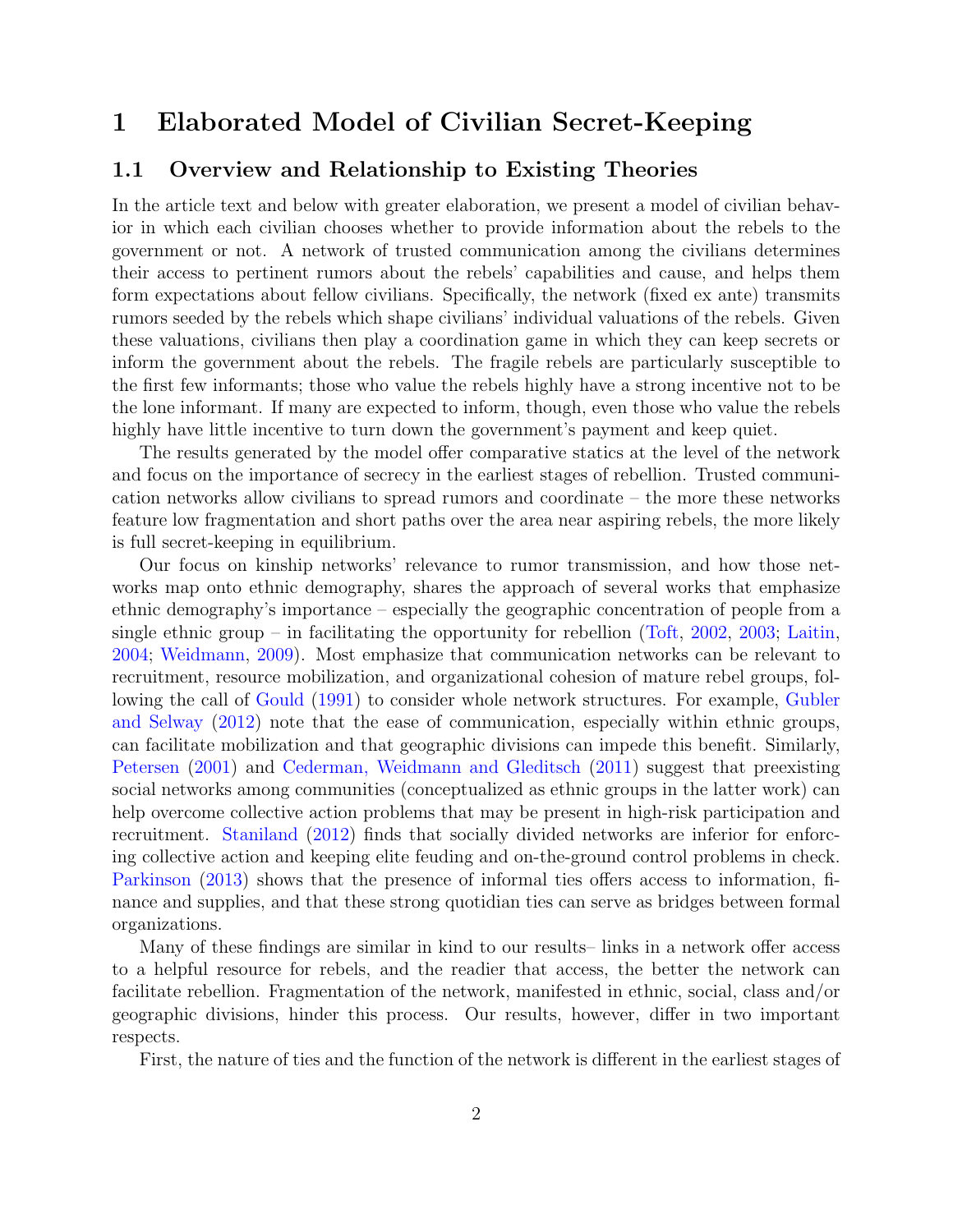rebellion considered here. While these earliest stages are a small slice of the lifespan of rebel groups that manage to endure, we focus on them since (as we stress in the article text) they are so rarely examined, yet so important to understanding how organized violence begins. As discussed above, the problem incipient rebels face is not one of encouraging civilians to take public, costly actions that necessarily entail incentives to free ride. The problem is one of remaining clandestine, which requires that nearby civilians are convinced that many other of the nearby civilians are convinced of the promise of the aspiring rebels. Rebels need civilians to perceive widespread support for them.

A key assumption here is that rebel groups are initially small, poor, and lack coercive capacity – and are thus highly fragile and more concerned with remaining in obscurity than they are with swelling their ranks.<sup>[1](#page-2-1)</sup> The latter carries substantial risks; due to the extreme vulnerability of incipient groups, each new member must be carefully screened.<sup>[2](#page-2-2)</sup> Of course, the secrecy-enhancing role of civilian networks in the initial stages of rebellion does not preclude their usefulness in facilitating more public forms of collective action in later stages of rebellion as well.

Second, our results reveal the precise features of networks that bear on rebel viability. Fragmentation is indicated by social divisions, but can be measured more precisely using Definition 1 below. Even an unfragmented network can be better or worse for rebel viability depending on whether it is a low- or high- distance network. Further, according to our results and contrary to common assertions, networks need not be "dense" to facilitate rebel group formation. This model joins the games-on-networks literature which incorporates precise network structures into models of strategic interaction [\(Gould,](#page-39-3) [1993;](#page-39-3) [Jackson and Wolinsky,](#page-39-4) [1996;](#page-39-4) [Chwe,](#page-38-1) [2000;](#page-38-1) [Dixit,](#page-38-2) [2004;](#page-38-2) Bramoullé and Kranton, [2007;](#page-38-3) [Siegel,](#page-40-5) [2009;](#page-40-5) [Lippert and](#page-40-6) [Spagnolo,](#page-40-6) [2011;](#page-40-6) [Patty and Penn,](#page-40-7) [2014;](#page-40-7) [Wolitzky,](#page-41-1) [2013;](#page-41-1) [Larson,](#page-39-5) [2016\)](#page-39-5), often by specifying who plays whom (see, e.g., Bramoullé and Kranton, [2007\)](#page-38-3) or by specifying who learns about whom (see, e.g., [Larson,](#page-39-6) [2017\)](#page-39-6). Here the network transmits relevant information *before* the game that will be used during the game, and can serve as a coordination device within the game. The theoretically-grounded network measures found to matter pertain to spreading information and coordinating action, and may prove useful for future research into the later stages of rebellion as well.

## <span id="page-2-0"></span>1.2 Model Setup

Here we reintroduce the model that is presented in the article text, elaborating on assumptions underlying the strategic environment and the game setup.

<span id="page-2-1"></span><sup>1</sup>As explained in the article text, while material resources bear on rebel trajectories, it is rare that rebel groups are "born" with access to substantial financing via natural resources. A similar logic applies to the external sponsorship of rebel groups. While states often delegate war to rebel groups, with important consequences for groups' behavior [\(Salehyan,](#page-40-8) [2010;](#page-40-8) [Salehyan, Siroky and Wood,](#page-40-9) [2014\)](#page-40-9), especially since the end of the Cold War it is unusual to find external sponsors building proxy armies from the ground up; they are not likely to finance a group until that group has demonstrated basic coercive capacity.

<span id="page-2-2"></span><sup>&</sup>lt;sup>2</sup>Groups may move through this phase more quickly if they are fortunate enough to have certain special endowments, such as an easily-accessed, relatively large core of highly-trusted fighters from an earlier episode of organized violence [\(Zukerman-Daly](#page-41-2) [\(2012\)](#page-41-2); [Finkel](#page-39-7) [\(2015\)](#page-39-7)).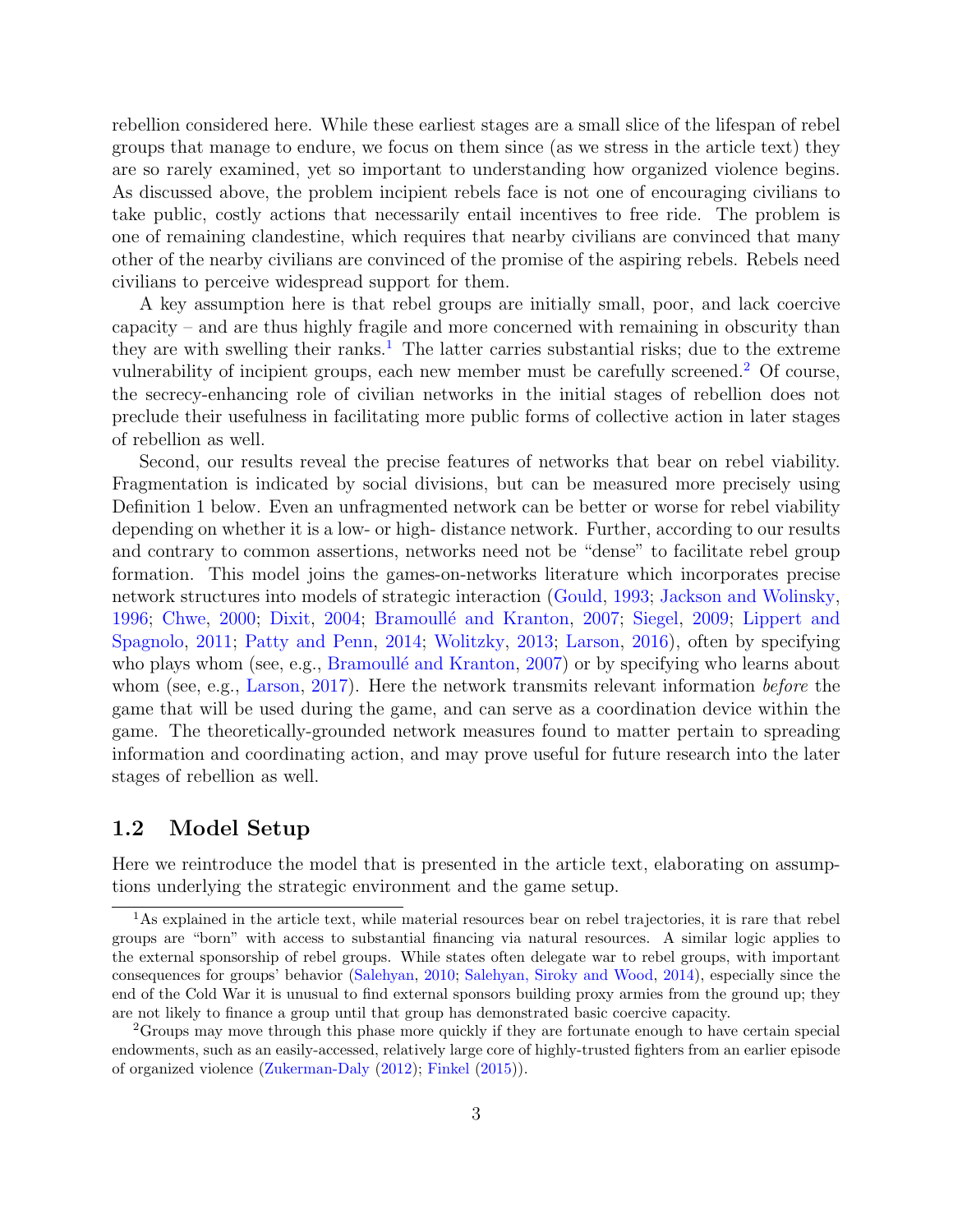Consider a set N of n individuals (here, "civilians"). Civilians have a fixed and exogenouslygiven "trusted communication network" defined by the pair  $(g, N)$  with  $n \times n$  adjacency matrix g where  $g_{i,j} = g_{j,i} = 1$  indicates a link between  $i \neq j \in N$ . To simplify notation, we will refer to the network as g. Links in the networks are undirected and unweighted, and the network is common knowledge to individuals in  $N<sup>3</sup>$  $N<sup>3</sup>$  $N<sup>3</sup>$ 

Before the game begins, a rebel group begins operating and all civilians within the area learn some information about the group.[4](#page-3-1) While rebels of course do not share important tactical information with those outside of their inner circle, locals will inevitably learn basic information about their existence, identities, and general whereabouts, which is sufficient to damage the rebel group if the government knew it.<sup>[5](#page-3-2)</sup> Let the probability that the rebels are ultimately successful,  $p(\#R)$ , be decreasing in the number of informants ( $\#R$ ) such that the marginal impact of each additional informant is decreasing.

Suppose the rebels seek out a trusted contact  $i^{seed} \in N$  from among the civilians and provide him with a framed, compelling message about the rebels, which may include goals, promises, glowing assessments of future capabilities, arguments for why rebellion is just, etc. Note that this framed account is about aspects of the rebels that are generally prospective or impossible to confirm; thus we call it a *rumor*, whereas aspects of the rebellion about which the government seeks to learn are factual; we call this information. We assume all civilians in the area where rebels form learn information that could damage the rebels if shared with the government, but only those connected via the trusted network g receive and are potentially influenced by the rumor. Let B be the benefits that  $i^{seed}$  expects the village would receive if the rebels are successful after hearing the rumor.<sup>[6](#page-3-3)</sup> The rumor spreads through the network as a message containing  $i^{seed}$  and  $B$ , losing potency so that the benefit that any message recipient *i* expects to gain from the rebels if they succeed,  $b_i$ , is a function of the network distance the message spreads before reaching i and of the seed's valuation:  $B\epsilon^{\ell (seed,i)}$ .<sup>[7](#page-3-4)</sup> If the message does not reach a player j (because  $\ell (seed, j) = \infty$ ), then  $b_j = 0$ . The degradation process and  $\epsilon$  are common knowledge to civilians in N.

<span id="page-3-0"></span><sup>&</sup>lt;sup>3</sup>The model is agnostic to how or why the trusted links between civilians formed. In the article text, we note that in Subsaharan Africa, shared kinship is an important source of trusted links.

<span id="page-3-1"></span><sup>4</sup>The relevant set of civilians, and hence the relevant network, is defined by geographic proximity to the aspiring rebels. This is in contrast to other models in which the network is defined by membership in some group– student in a class, member of a committee– and has the interesting consequence that networks could be favorable to rebels in some very small space, but the rebels operate in a larger space. When zoomed out to that space in which the nascent rebels operate, networks may be unfavorable.

<span id="page-3-2"></span><sup>5</sup>Civilians may do so, for example, by observing training exercises, identifying some rebels, detecting the location of bases, etc. Merely confirming the existence of a nascent rebel group can be valuable to the government which, early on, may be trying to discern whether a nascent rebel organization truly exists.

<span id="page-3-3"></span><sup>&</sup>lt;sup>6</sup>Note also that this draws on the fact that rebels often have a personal contact in the village that they use to insert the rumor into a village. We argue that such a civilian is likely to be persuaded by the rebel's message, though we allow how persuaded to vary.

<span id="page-3-4"></span> $7\ell (seed, i)$  is the number of links in the shortest path between is a standard i. Degradation is a standard feature of information flowing through a network. The model is agnostic about the reason: the message may become more error-prone as it passes from person to person as in the game of telephone, it may be less believable as it extends farther from the source, or it may resonate less with people as it travels a greater social distance.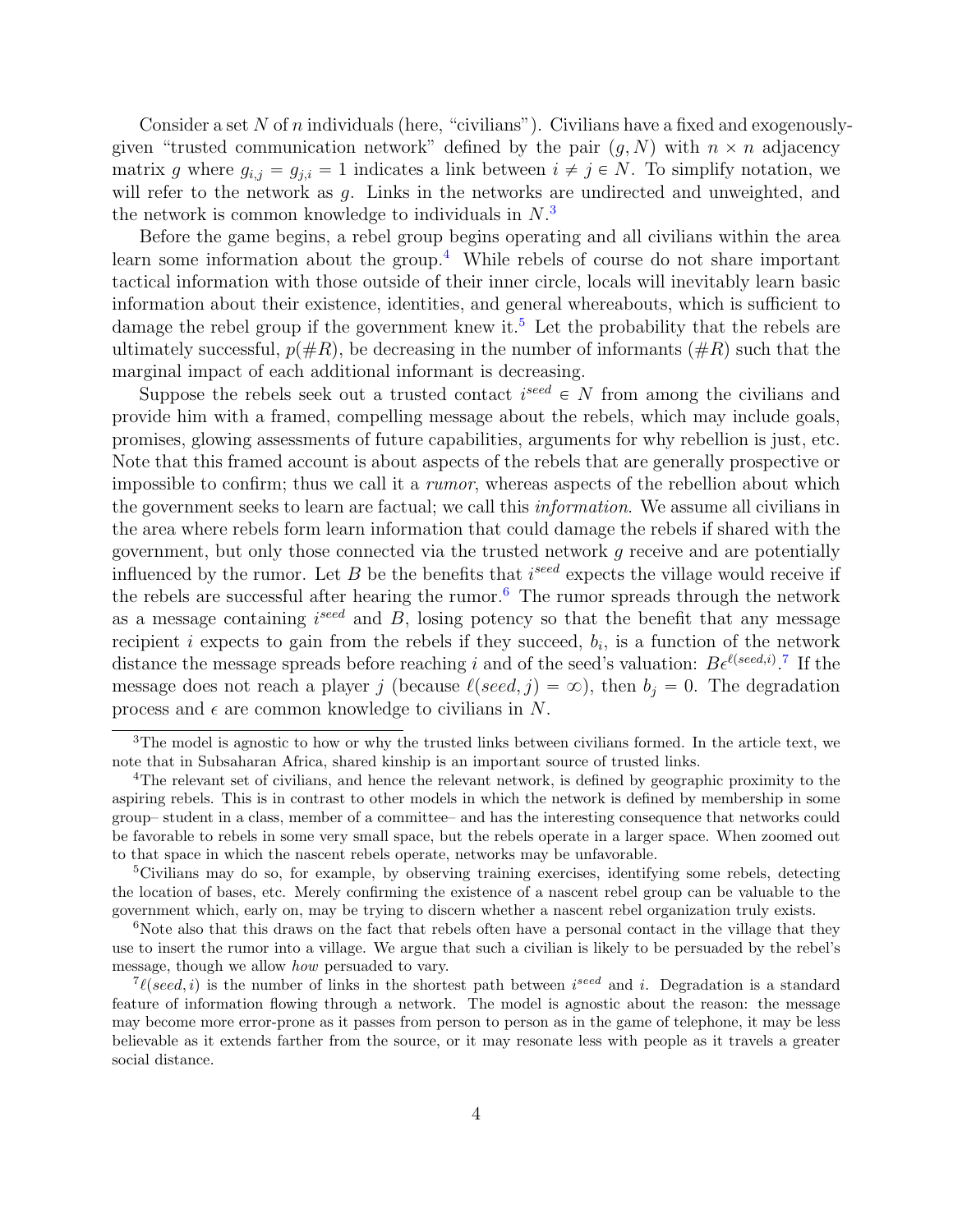After the initial spread of rumors seeded by the rebels, the game begins. In the game, the government arrives in the  $area<sup>8</sup>$  $area<sup>8</sup>$  $area<sup>8</sup>$  and asks all civilians individually and simultaneously about the rebels. A civilian i chooses an action  $r_i \in \{0, 1\}$ : inform the government about the rebels  $(r_i = 1)$  or keep the information secret  $(r_i = 0)$ . The government offers each civilian  $\gamma > 0$  for information (choosing  $r_i = 1$ ), 0 for silence (choosing  $r_i = 0$ ). Call  $M_x$ the marginal impact of an additional informant on the probability of rebel success given  $x$ informants so that  $M_x = p(x) - p(x + 1)$ . By the assumptions on p above, an individual has the greatest marginal impact on the rebels' success when he is the sole informant. This captures the context in which rebel success is sensitive to a small number of informants.<sup>[9](#page-4-2)</sup> Civilian i taking action  $r_i$  earns payoff

$$
u_i(r_i) = b_i p(R_{-i} + r_i) + r_i \gamma,
$$

where  $R_{-i}$  =  $_{j\neq i}$   $r_j$ .

## <span id="page-4-0"></span>1.3 Secret-Keeping in Equilibrium

In this one-shot simultaneous game, an equilibrium is a subdivision of  $N$  into a (possibly empty) subset S of those who choose  $r_i = 0$  (keeping secrets) and a (possibly empty) subset R of those who choose  $r_i = 1$  (inform) such that  $S \cup R = N$ ,  $S \cap R = \emptyset$ , and no one in either subset has an incentive to switch their action given the partition.

An equilibrium with at least  $n^*$  secret-keepers exists only if  $\exists b^*$  such that

$$
b^{\star} M_{n-n^{\star}} = \gamma, \text{ and}
$$
  

$$
\#\{i \in N | b_i \geq b^{\star}\} \geq n^{\star}.
$$

The benefit of keeping secrets depends on the number of others who will keep secrets as well. To have an equilibrium with  $n^*$  secret-keepers, there must be at least  $n^*$  civilians who prefer to keep secrets given that  $n^* - 1$  other civilians will keep secrets. With this logic, we can specify the necessary and sufficient conditions for an equilibrium with exactly  $n^*$ secret-keepers.

#### <span id="page-4-3"></span>**Proposition 1** (Equilibrium Conditions). An equilibrium with exactly  $n^*$  secret-keepers

<span id="page-4-1"></span><sup>&</sup>lt;sup>8</sup>In the article text, we explain that a typical feature of weak states is the lack of state presence or any intelligence apparatus in villages away from the capital city. To extract information about a prospective rebel group, the government must send emissaries to the area.

<span id="page-4-2"></span><sup>&</sup>lt;sup>9</sup>That M is positive and potentially large means that civilians may not have a dominant strategy of informing. Rather than exhibiting classic free riding incentives, this setup can produce herding– civilians have the greatest incentive to keep secrets when everyone else is expected to keep secrets as well, all else equal. Our aim is to capture the fragility of early rebel groups.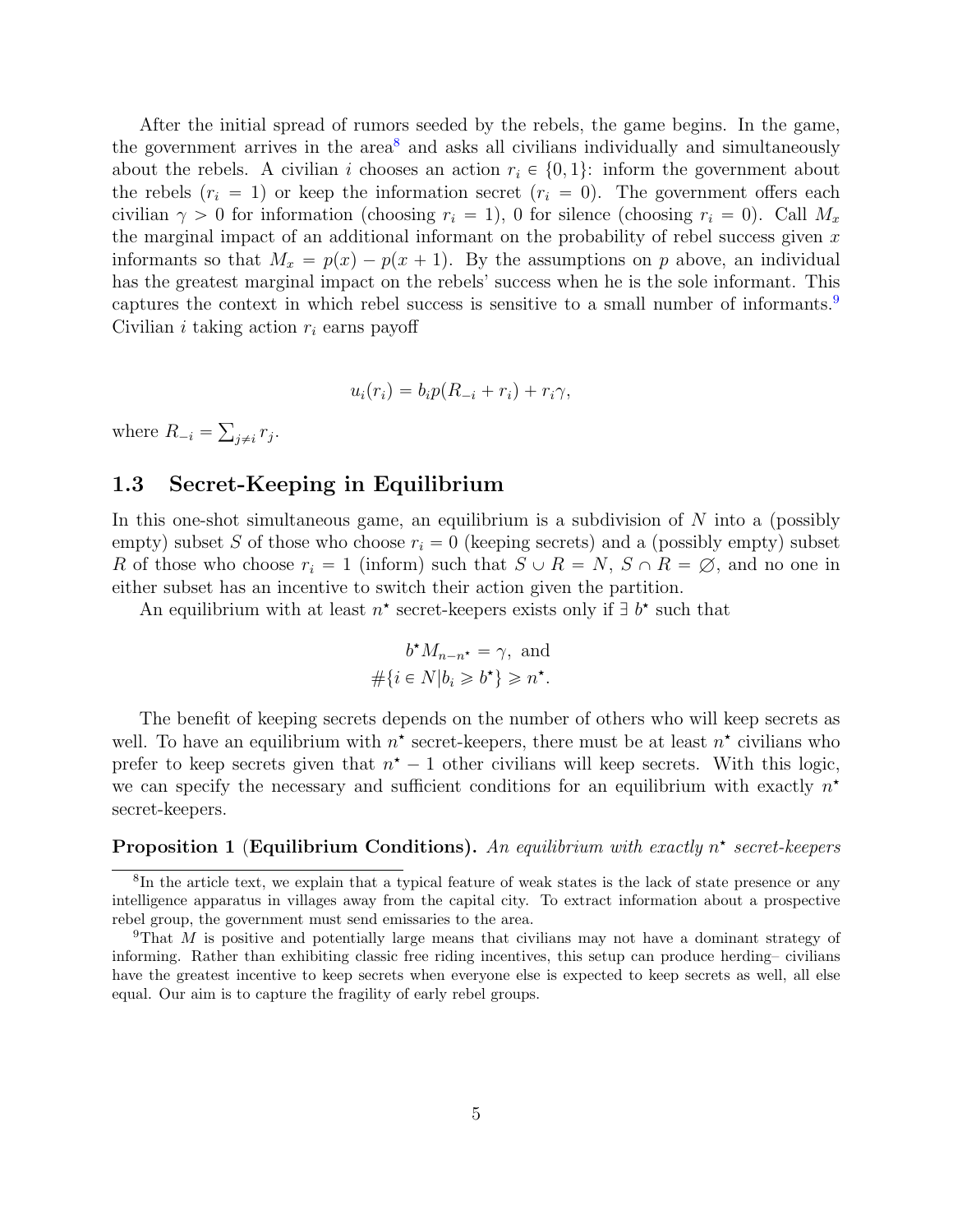exists iff  $\exists$  a pair  $(b_s^{\star}, b_r^{\star})$  such that

$$
b_s^{\star} M_{n-n^{\star}} = \gamma,
$$
  
\n
$$
b_r^{\star} M_{n-n^{\star}-1} = \gamma,
$$
  
\n
$$
\#\{i \in N | b_i \geq b_s^{\star}\} = n^{\star}, and
$$
  
\n
$$
\#\{i \in N | b_i \leq b_r^{\star}\} = n - n^{\star}.
$$

*Proof.* Consider a partition of N into S, the set of civilians playing  $r_i = 0$ , and R, the set of civilians playing  $r_i = 1$ . Call x the size of S:  $x = \#S$ . This partition is an equilibrium iff no civilian has an incentive to switch his action given the actions of others. Civilians  $i \in S$ earn  $b_i p(n-x)$  from playing  $r_i = 0$ ; deviating would earn  $b_i p(n - x + 1) + \gamma$ . So long as  $b_i(p(n-x) - p(n-x+1)) = b_iM_{n-x} \geq \gamma$ , no  $i \in S$  has an incentive to deviate. Civilians  $i \in R$  earn  $b_i p(n-x) + \gamma$  from playing  $r_i = 1$ ; deviating would earn  $b_i p(n-x-1)$ . So long as  $b_i(p(n - x - 1) - p(n - x)) = b_iM_{n-x-1} \leq \gamma$ , no  $i \in R$  has an incentive to deviate. Hence, if for some value of x there exists a pair  $(b_s, b_r)$  defined as in Proposition 1 for a partition  $\{S, R\}$ , the partition is an equilibrium with x secret-keepers. Now suppose there is a partition  $\{S, R\}$  that is an equilibrium with  $n^*$  secret-keepers but there is no such  $(b_s^*, b_r^*)$ . Then either there is no such  $b_s^*$  or no such  $b_r^*$ . Without loss of generality, suppose there is no such  $b_s^*$ . Then it must be that there exists at least one civilian playing  $r_i = 0$  in equilibrium for whom  $b_i < b_s^*$ . But then  $b_i M_{n-n^*} < \gamma$ , a contradiction. The same logic holds for  $b_r^*$ . Hence if  $\{S, R\}$  is an equilibrium with  $n^*$  secret-keepers, there must be a pair  $(b_s^*, b_r^*)$  with the properties in Proposition [1](#page-4-3) which characterize it.  $\Box$ 

The first and third relationship of Proposition [1](#page-4-3) ensure that no civilian currently keeping secrets would do better by informing given everyone else's actions, and the second and fourth ensure that no civilian currently informing would do better by informing given everyone else's actions.

It follows that an equilibrium in which *every civilian* keeps secrets exists iff  $\exists b^*$  such that

$$
b^{\star} M_0 = \gamma, \text{ and}
$$
  

$$
\#\{i \in N | b_i \geq b^{\star}\} = n.
$$

The conditions can be combined into the following succinct expression:

<span id="page-5-0"></span>Corollary 1 (Full Secret-Keeping). An equilibrium in which every civilian keeps secrets exists iff

$$
b_i M_0 \geqslant \gamma
$$

 $\forall i \in N$ .

The existence of a full secret-keeping equilibrium depends on the set of civilian valuations of the rebels  $\{b_i\}_{i\in\mathbb{N}}$ , the size of the government payment for information  $\gamma$ , and the marginal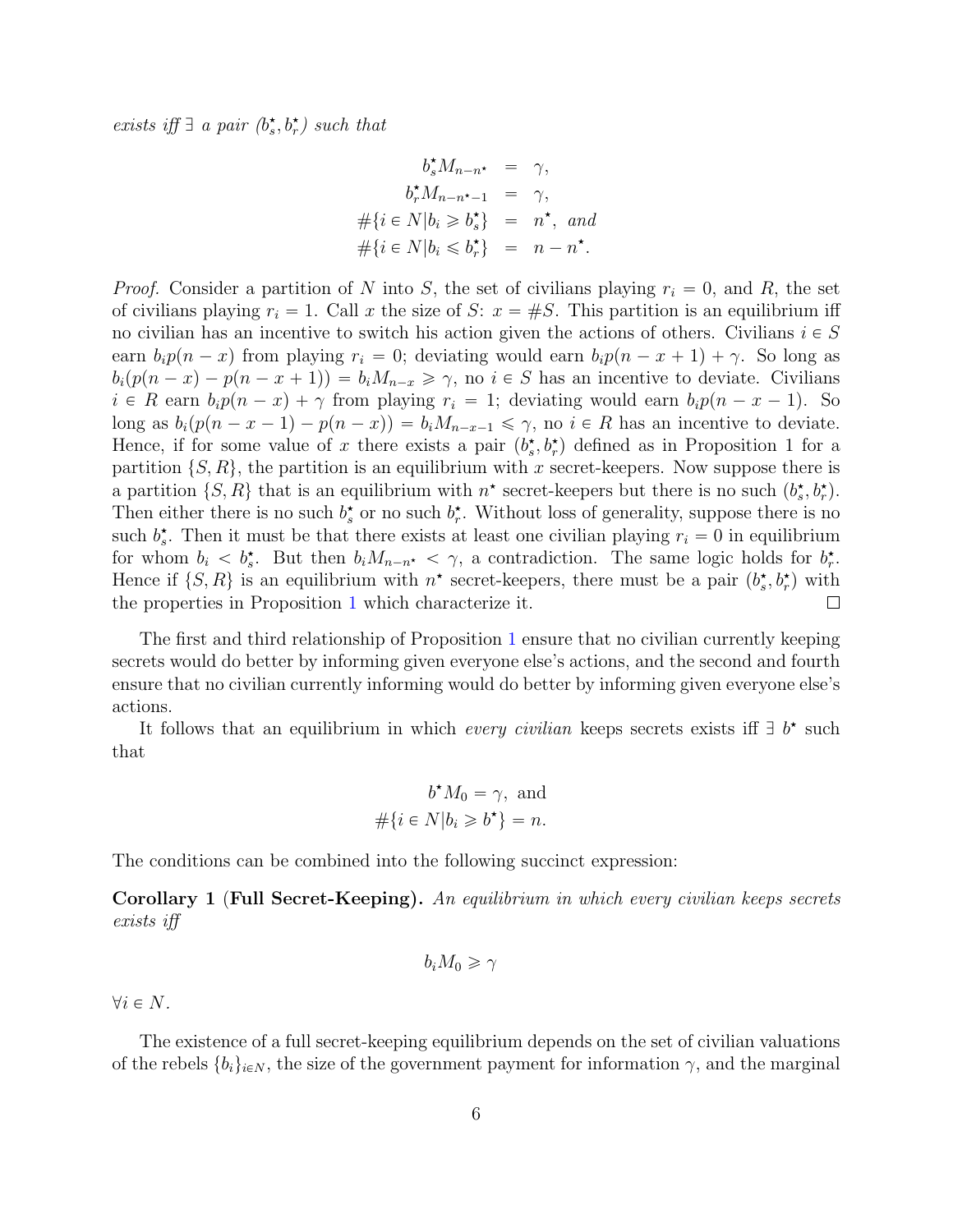impact of a single informant  $M_0$  on the rebels' ultimate probability of success. The greater the lowest valuation of the rebels among the civilians, the smaller the government's offer, and the more susceptible the rebels are to even a single informant, the more likely the full secret-keeping equilibrium is to exist.

The full secret-keeping equilibrium need not be unique. Next we turn to the issue of multiple equilibria.

## <span id="page-6-0"></span>1.4 Equilibrium Selection

When all civilians' valuations of the rebels are sufficiently high, the only equilibrium is the full secret-keeping equilibrium. Specifically, the full secret-keeping equilibrium is unique if and only if

$$
b_i M_{n-1} > \gamma \tag{1}
$$

for all  $i \in N$ . In this trivial case, each civilian values the rebels so highly that she regards the net impact she has on the rebels' ultimate success to be greater than the government's payment even if all  $n - 1$  other civilians inform the government. In this case, her valuation compels her to keep secrets independent of what other civilians plan to do.

However, a civilian need not value the rebels so highly for full secret keeping to be an equilibrium. Because secret-keeping is more valuable when more other civilians plan to keep secrets too, at lower values of  $b$ , a person's expectation that others will keep secrets can make secret-keeping her best action.

For smaller values of b, full secret keeping can still be an equilibrium, but other equilibria can exist too. In this case, so long as  $b_iM_0 \ge \gamma$  (as per Corollary [1\)](#page-5-0), full secret-keeping will be an equilibrium, though need not be unique. Since, by assumption,  $M_0 > M_{n-1}$ , smaller values of b can support full secret keeping in equilibrium because the expectation that others will keep secrets increases the utility of a civilian's choice to keep secrets.

The game admits multiple equilibria when there are individuals who value the rebels highly enough to keep secrets given that  $x$  others do as well, but not so highly that if fewer others keep secrets, they gain from informing too. This is possible when  $p$  is rapidly decreasing in  $#R$ . In that case, the marginal impact from refraining from informing becomes very small and the probability of attaining any benefits from successful rebels becomes so low, equilibria with little- or no-secret keeping are possible as well. In such a case, the question becomes which equilibrium is played by civilians.

As a first cut, we restrict attention to the equilibria with the largest number of secret keepers possible, the "maximal secrecy equilibria." These equilibria are of interest not only because they correspond to rebel groups having the greatest chance at attaining viability, but also because they have two desirable properties: they are Pareto efficient, and they are universally individually preferred by all civilians to all other equilibria.

We show that for the setup presented here, when there are multiple equilibria, not only is the group better off in aggregate when the group selects the equilibrium with the greatest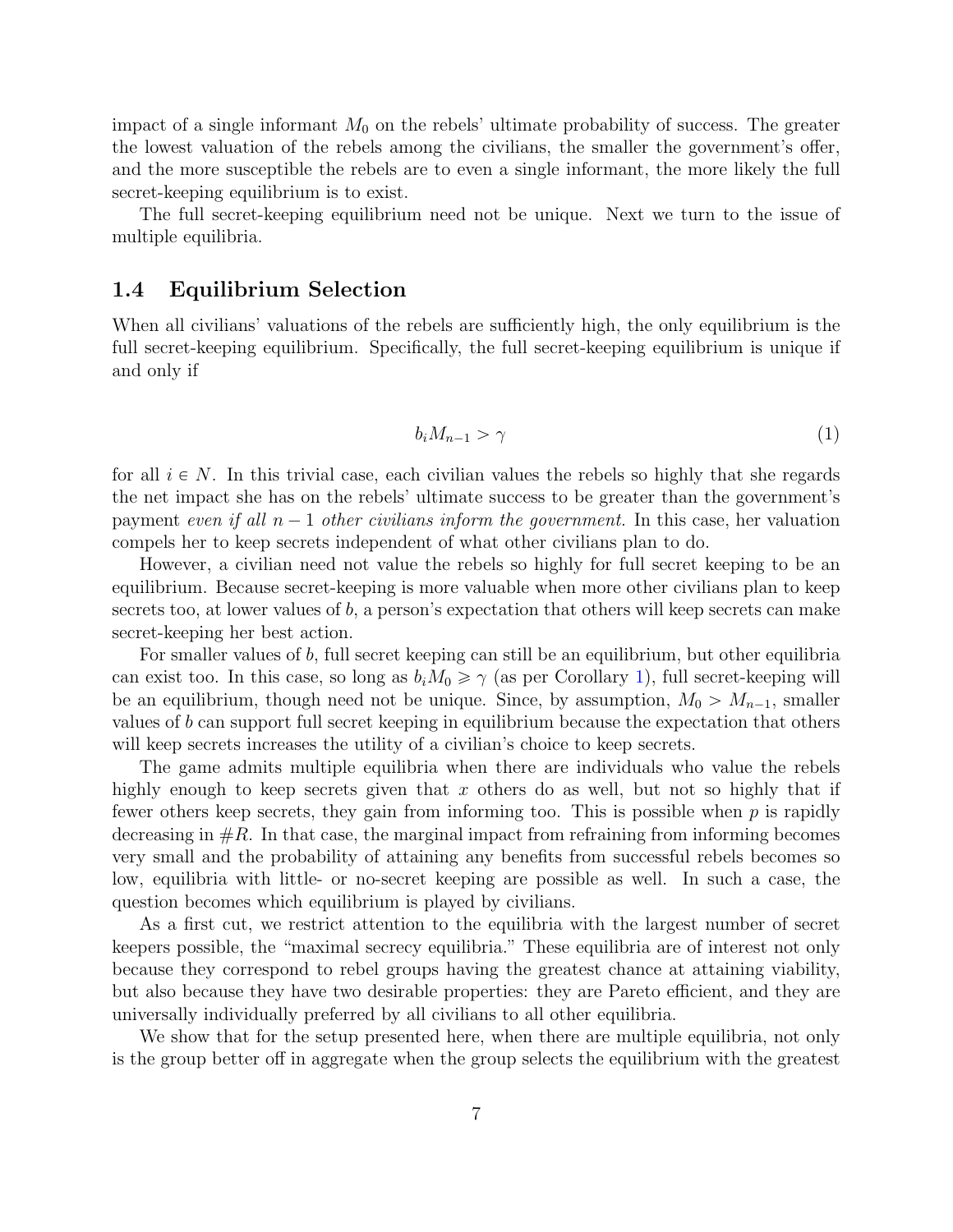number of secret-keepers, but each individual is also personally better off when the group selects this equilibrium over any other equilibrium that exists.

<span id="page-7-1"></span>**Lemma 1.** When multiple equilibria exist, the equilibrium with the largest number of secretkeepers yields the greatest total welfare.

The proof of Lemma [1](#page-7-1) is combined with the proof of the following related Lemma:

<span id="page-7-2"></span>Lemma 2. When multiple equilibria exist, a civilian earns the greatest payoff in the equilibrium with the largest number of secret-keepers compared to any other equilibrium.

*Proof.* An equilibrium is characterized by a set of secret-keepers  $S$  and a set of informants R, where  $S \cup R = N$ . For a set of civilians and a set of model parameters, order the set of all equilibria by number of secret-keepers. Label the set of secret-keepers in the equilibrium with the most secret-keepers  $S$ , and call this equilibrium  $EQ$ . Without loss of generality, consider any equilibrium  $EQ'$  with strictly fewer secret-keepers and label the set of secret-keepers in this equilibrium  $S'$ . By the equilibrium conditions in Proposition [1,](#page-4-3) for any equilibrium with  $n^*$  secret-keepers and  $n - n^*$  informants among a set of civilians with individual benefits  $\{b_i\}_{i\in\mathbb{N}}$ ,  $b_i \leq b_j$   $\forall i \in \mathbb{R}, j \in \mathbb{S}$ . Hence, there are three sets of civilians to compare across the two equilibria: (1) Those in  $S \cap S'$ , (2) those in  $R \cap R'$ , and (3) those in S in EQ who fall in R' in EQ'. In set (1), secret-keepers  $j \in S \cup S'$  earn  $u_j(0) = b_j p(\#R)$ under EQ and  $u_j(0) = b_j p(\# R')$  under EQ'. Since  $\#R < \#R', p(\#R) \geqslant p(\#R'),$  and so  $u_j(0|EQ) \geq u_j(0|EQ') \forall j \in S \cap S'$ . In set (2), informants  $i \in R \cup R'$  earn  $u_i(1) = b_i p(\#R) + \gamma$ under EQ and  $u_i(1) = b_i p(\# R') + \gamma$  under EQ', so again  $u_i(1|EQ) \geq u_i(1|EQ')$   $\forall i \in R \cap R'.$ Those k in set (3) earn  $u_k(0) = b_k p(\#R)$  under EQ and  $u_k(1) = b_k p(\#R') + \gamma$  under EQ'. By the equilibrium conditions, it must be that  $\gamma \leq b_i M_{\#R}$   $\forall i \in S$ , which implies that,  $\gamma \leqslant b_i(p(\#R) - p(\#R'))$ , which implies that  $b_i p(\#R') + \gamma \leqslant b_i p(\#R)$ . Hence,  $\forall k \in S$  in EQ who fall in R' in  $EQ'$ ,  $u_k(0|EQ) \geq u_k(1|EQ')$ . Hence, all individuals have weakly greater utility under  $EQ$  than  $EQ'$  (Lemma [2\)](#page-7-2). It follows that the sum of individual utilities is weakly greater under  $EQ$  than  $EQ'$  (Lemma [1\)](#page-7-1).  $\Box$ 

In short, when there exist multiple equilibria, the maximal secrecy equilibrium is the strictly-preferred Pareto efficient Nash equilibrium. When a full secret-keeping equilibrium exists, it is the strictly-preferred Pareto efficient Nash equilibrium.<sup>[10](#page-7-3)</sup>

#### <span id="page-7-0"></span>1.5 Note on Risk Dominance

A concern with Pareto efficiency as an equilibrium selection criterion in a one-shot game is that other equilibria may be risk dominant, which may be a more compelling reason for players to play them [\(Harsanyi,](#page-39-8) [1995\)](#page-39-8). For instance, in the classic stag hunt game, if players have more to lose by shooting at the stag when others shoot at the hare compared to their expected loss if they shoot at the hare instead of the stag, players may reasonably prefer to

<span id="page-7-3"></span> $10$ This is different from merely saying that certain equilibria are efficient. Here, maximal secret-keeping is not only globally efficient, but each individual prefers this equilibrium (if it exists) as well.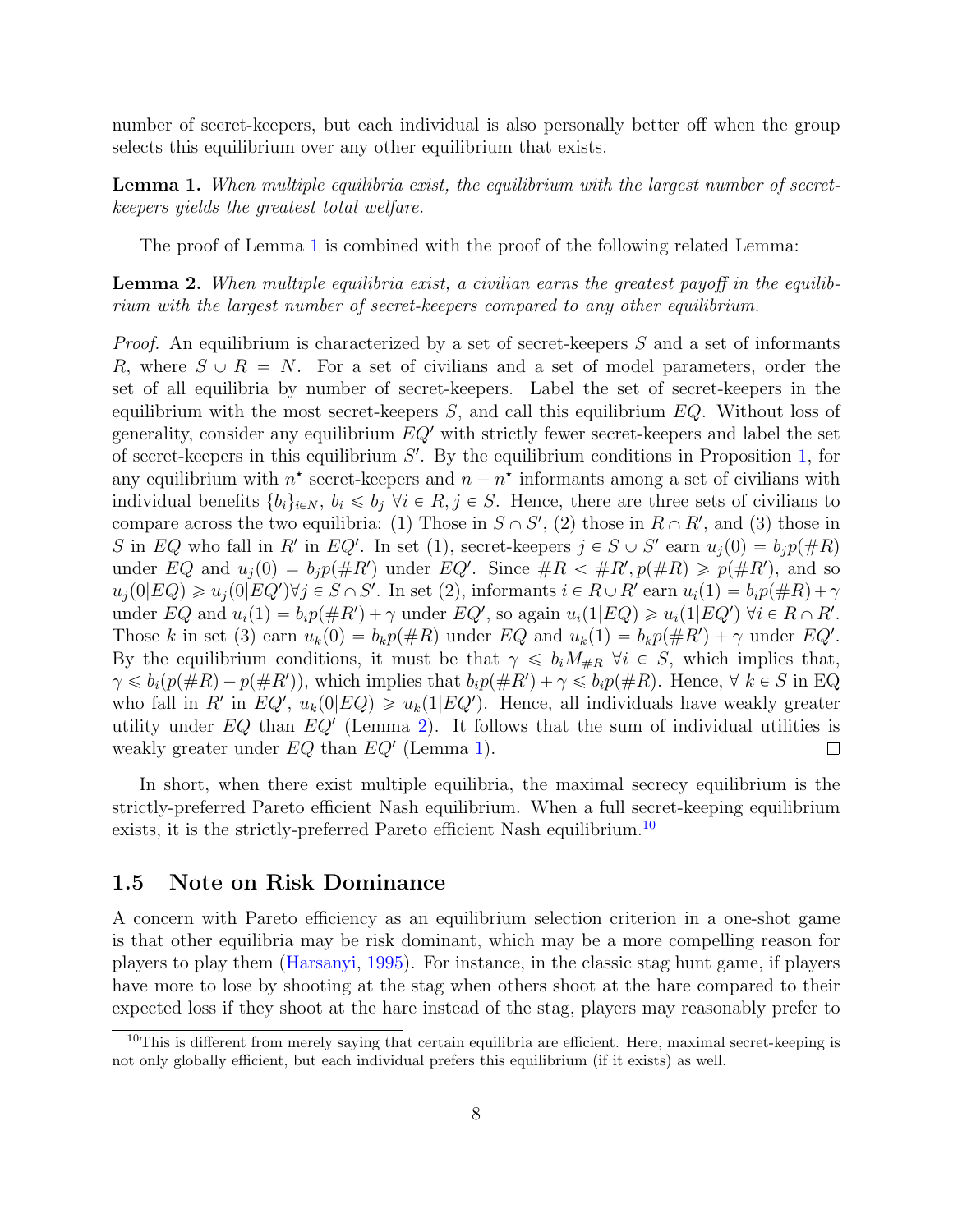shoot at the hare despite the Pareto efficiency of the equilibrium in which all shoot at the stag. Here, we may worry that keeping secrets when others inform is worse than informing when others keep secrets, in which case civilians may prefer to inform despite the Pareto efficiency of the equilibrium in which all keep secrets.

To explore risk dominance in this case, consider a simple version of the game above in which there are only two civilians,  $i$  and  $j$ . Their payoffs given all combinations of actions are as follows:

|            |        |                      | Player $i$                                                                      |
|------------|--------|----------------------|---------------------------------------------------------------------------------|
|            |        | Secret               | Inform                                                                          |
| Player $j$ | Secret | $b_i p(0), b_j p(0)$ | $b_i p(1), b_i p(1) + \gamma$                                                   |
|            |        |                      | Inform $  b_i p(1) + \gamma, b_j p(1)   b_i p(2) + \gamma, b_j p(2) + \gamma  $ |

Assume that

<span id="page-8-0"></span>
$$
b_i M_0 \ge \gamma \text{ and } b_j M_0 \ge \gamma \tag{2}
$$

so that (Secret, Secret) is a Nash equilibrium. When  $b_iM_1 \geq \gamma$  and  $b_jM_1 \geq \gamma$  also hold, (Secret, Secret) is the only Nash equilibrium. Suppose instead that

<span id="page-8-1"></span>
$$
b_i M_1 < \gamma \text{ and } b_j M_1 < \gamma. \tag{3}
$$

Now (Inform, Inform) is also a pure strategy Nash equilibrium.

Since  $p(2) < p(0)$  and M is decreasing in the number of informants, (Secret, Secret) is the strictly–preferred Pareto efficient Nash equilibrium (since  $b_i p(0) > b_i p(1) + \gamma$ ,  $b_i p(0) >$  $b_i p(2) + \gamma$  and likewise for j).

Now we can ask: when is (Secret, Secret) also risk dominant? Comparing the product of gains from deviating from the (Secret, Secret) equilibrium to the product of gains from deviating from the (Inform, Inform) equilibrium, (Secret, Secret) risk dominates (Inform, Inform) when:

$$
(b_i p(1) - (b_i p(2) + \gamma))(b_j p(1) - (b_j p(2) + \gamma)) < (b_i p(1) + \gamma - b_i p(0))(b_j p(1) + \gamma - b_j p(0)) \\
\Rightarrow (b_i M_1 - \gamma)(b_j M_1 - \gamma) < (b_i (-M_0) + \gamma)(b_j (-M_0) + \gamma) \\
\Rightarrow (b_i M_1 - \gamma)(b_j M_1 - \gamma) < (b_i M_0 - \gamma)(b_j M_0 - \gamma)
$$

By Assumption [2](#page-8-0) above,  $(b_iM_0 - \gamma) \geq 0$  and  $(b_jM_0 - \gamma) \geq 0$ . Likewise, by Assumption [3,](#page-8-1)  $(b_iM_1 - \gamma) < 0$  and  $(b_jM_1 - \gamma) < 0$ . Consequently,  $(b_iM_0 - \gamma) > (b_iM_1 - \gamma)$  and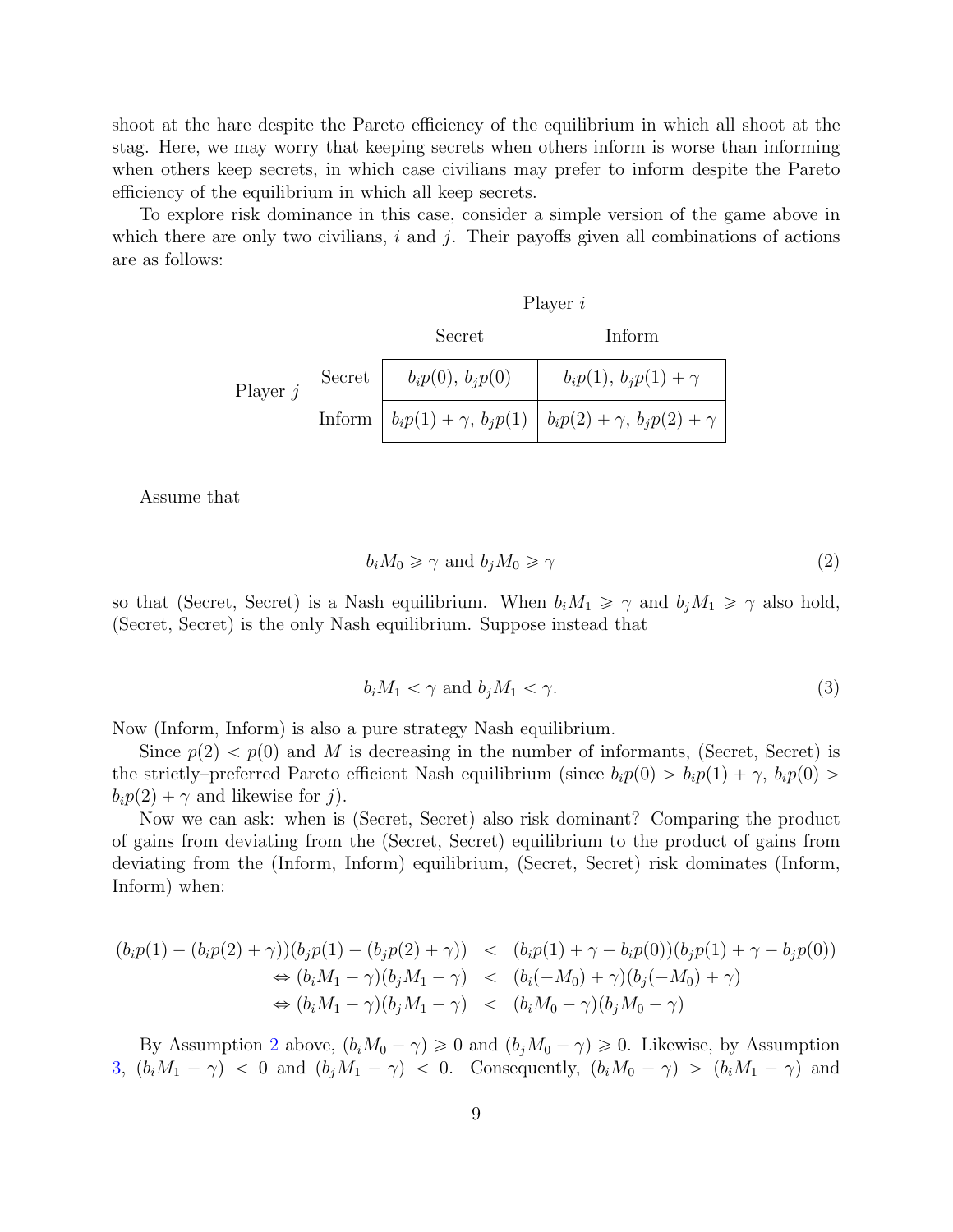$(b_jM_0 - \gamma) > (b_jM_1 - \gamma)$ . It follows that the above inequality holds only if either

$$
|b_i M_1 - \gamma| < (b_i M_0 - \gamma)
$$
  
or  

$$
|b_j M_1 - \gamma| < (b_j M_0 - \gamma)
$$

which is to say that the condition does not hold if both inequalities are violated. By Assumption [3,](#page-8-1) the inequalities are equivalent to

$$
\gamma - b_i M_1 < (b_i M_0 - \gamma)
$$
\nor

\n
$$
\gamma - b_j M_1 < (b_j M_0 - \gamma).
$$

Rearranging, (Secret, Secret) risk dominates (Inform, Inform) only if

$$
\frac{2\gamma}{M_0+M_1} < b_i \text{ or } \frac{2\gamma}{M_0+M_1} < b_j.
$$

Since by definition  $M_x = p(x) - p(x + 1)$ , we can rewrite this condition as

$$
\frac{2\gamma}{p(0) - p(2)} < b_i \text{ or } \frac{2\gamma}{p(0) - p(2)} < b_j. \tag{4}
$$

Recall that (Secret, Secret) and (Inform, Inform) are both pure strategy Nash equilibria in the 2 player game when both players value the rebels in the following range:

<span id="page-9-0"></span>
$$
\frac{\gamma}{M_0} < b_i < \frac{\gamma}{M_1}.\tag{5}
$$

Call the highest valuation of either player  $b^{max} = \max\{b_i, b_j\}$ . The conditions above value implies a cut of the interval in [\(5\)](#page-9-0) such that valuations at the low end result in (Inform, Inform) being risk dominant, and valuations at the high end result in (Secret, Secret) being risk dominant. Specifically, (Inform, Inform) is the risk dominant equilibrium when

<span id="page-9-1"></span>
$$
\frac{\gamma}{M_0} < b^{max} < \frac{2\gamma}{M_0 + M_1} \tag{6}
$$

and (Secret, Secret) is the risk dominant equilibrium when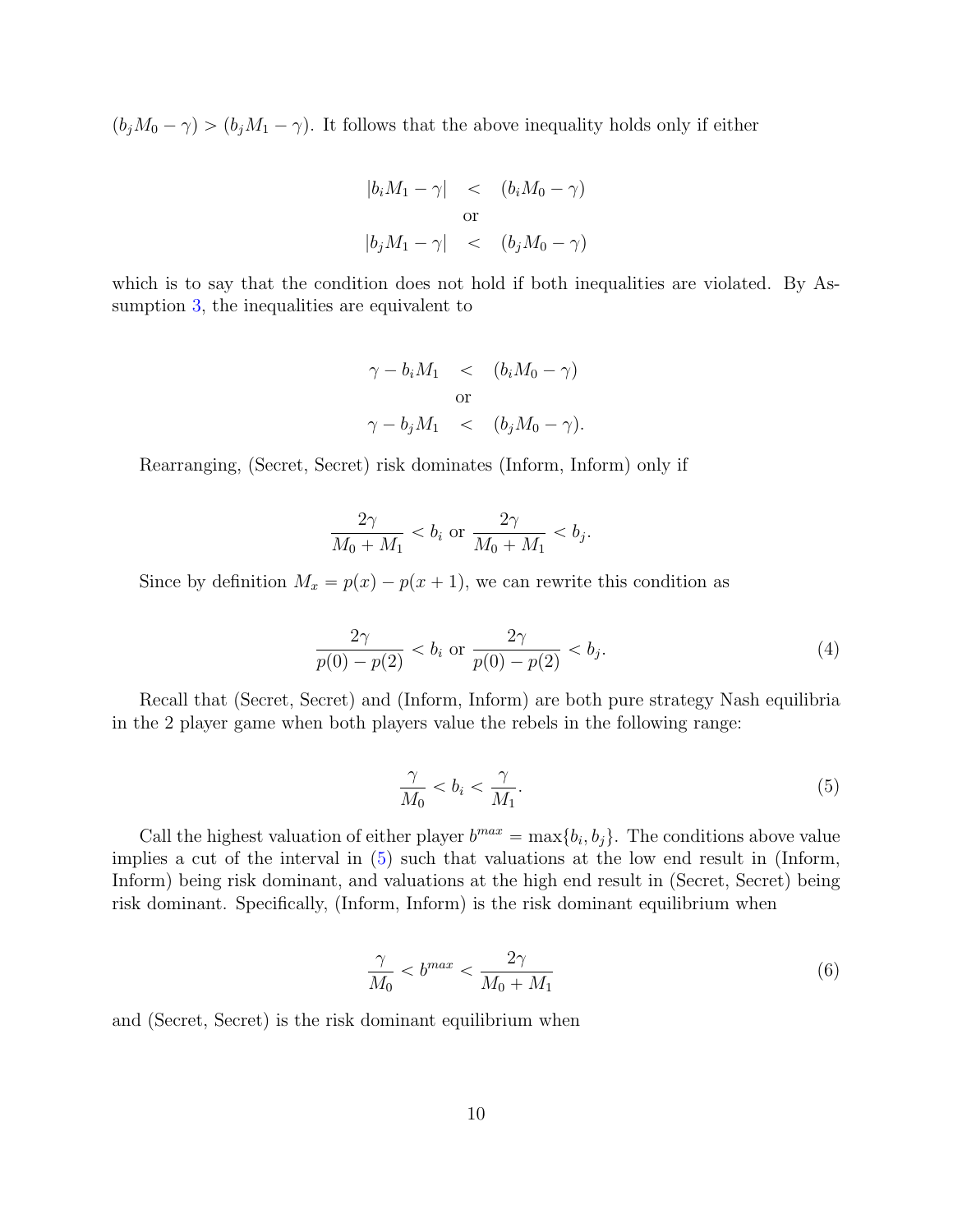<span id="page-10-0"></span>
$$
\frac{2\gamma}{M_0 + M_1} < b^{max} < \frac{\gamma}{M_1}.\tag{7}
$$

In other words, in the two person version of the game presented here, when (Secret, Secret) and (Inform, Inform) are both equilibria, (Secret, Secret) is Pareto efficient and can also be strictly risk dominant when Condition [7](#page-10-0) is satisfied. When the government is able to make a very large offer in exchange for information, and when the difference in rebel success when everyone informs versus when no one informs is small, this condition is harder to satisfy.

This condition for the two person game, and the extension of its logic to a multiple person version of the game, has important takeaways for the scope conditions. Insofar as risk dominance is a good predictor of behavior– if indeed people only play strategies that insure them against the risk that the other player will deviate– then the results presented here are unlikely to inform two specific contexts:

- 1. High capacity states. States that can amass large amounts of resources and offer lucrative bonuses (and can ensure that they will be delivered) in exchange for information are likely to offer large  $\gamma$ . In these cases, the value of this offer may overwhelm the impact on expected rebel success, making (Inform, Inform) the risk dominant equi-librium even though (Secret, Secret) is the Pareto efficient equilibrium.<sup>[11](#page-10-1)</sup> To see this, note that the region in which (Secret, Secret) is risk dominant– shown in [\(7\)](#page-10-0)– shrinks relative to the region shown in [\(6\)](#page-9-1) in which (Inform, Inform) is risk dominant.
- 2. Rebel groups that are insensitive to multiple information revelations. When rebel groups are insensitive to informants, so that the difference between many and few informants bears little on their probability of success, (Inform, Inform) can be risk dominant. Based on the evidence presented in the body of the paper, we argue this is unlikely to be the case for nascent rebel groups. Groups that are in more advanced stages of formation, on the other hand, or that have an initial advantage that makes them less vulnerable, like secure access to resources or partnerships with more advanced groups (which we point out was not the case for incipient rebels in Uganda), may be less sensitive to the difference between none and some informants. In such a case, (Inform, Inform) may be the risk dominant equilibrium.<sup>[12](#page-10-2)</sup>

On the other hand, so long as the benefit that civilians expect to receive is large relative to the government's offer and the rebels are sufficiently sensitive to informants, keeping secrets is both Pareto efficient and risk dominant.

<span id="page-10-1"></span><sup>&</sup>lt;sup>11</sup>And of course, as the conditions above make, particularly high capacity states may offer such a large amount that secret-keeping is not an equilibrium outcome.

<span id="page-10-2"></span><sup>&</sup>lt;sup>12</sup>Note that (Inform, Inform) is an equilibrium for more values of b when  $M_1$  is small; that is, when the marginal impact of a second informant is low.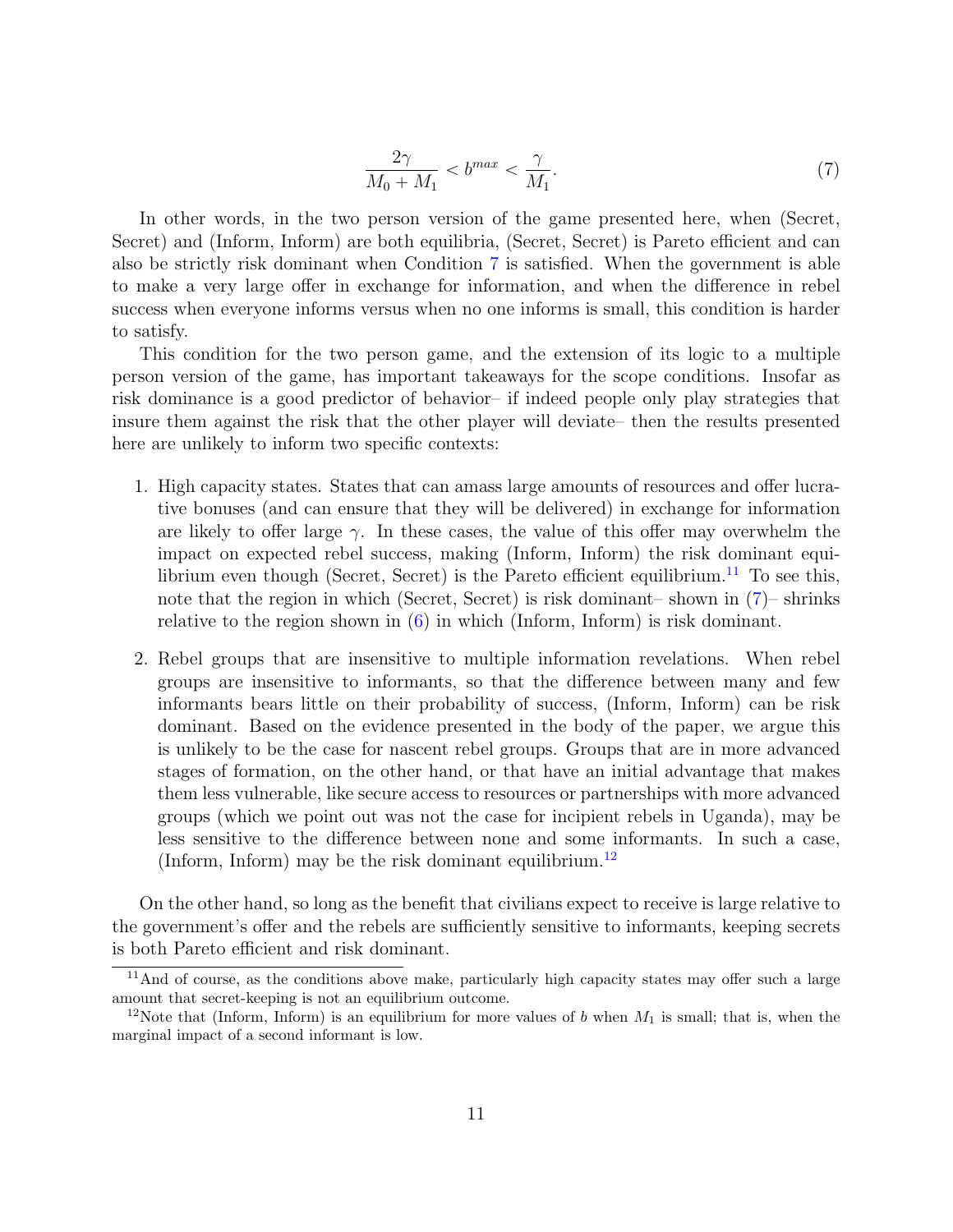## <span id="page-11-0"></span>1.6 Note on Coordination on Equilibrium

Preferring an equilibrium is different from having the means of coordinating on it. In the context considered here, though, individuals have a tool useful for coordination at their disposal: their network.

Common knowledge of the seed, B, and the network is sufficient for everyone to know the private valuations of everyone else in a component of the network. We might also imagine that civilians with high enough  $b_i$  who have an interest in secret-keeping turn to their trusted contacts to actively discuss options and try to generate coordination. Whether the process is inferential, or an active use of trusted ties to form coordination, the network determines how successful this coordination can be.<sup>[13](#page-11-2)</sup>

## <span id="page-11-1"></span>1.7 Characterizing the Role of the Network

Our setup assumes that the model transmits rumors that the rebels seed about themselves, which affects the civilians' valuations of them. In order to characterize network features that matter for secret-keeping, we will focus on the consequences of different network structures for the civilians' valuations of the rebels  $(b_i)$ .

<span id="page-11-3"></span>The analysis thus far implies a correspondence between the distribution of values of b and full secret keeping equilibria, summarized in Table [1.](#page-11-3)

| Highest values of $b_i$                             | Full secret-keeping equilibrium unique,         |
|-----------------------------------------------------|-------------------------------------------------|
| $(\min_{i \in N} \{b_i\} > \frac{\gamma}{M_{n-1}})$ | civilians don't care what other civilians do    |
| Next highest values                                 | Full secret-keeping equilibrium exists,         |
|                                                     | depends on other civilians keeping secrets too, |
|                                                     | Pareto Efficient and Risk-Dominant              |
| Next highest values                                 | Full secret-keeping equilibrium exists,         |
|                                                     | depends on other civilians keeping secrets too, |
|                                                     | Pareto Efficient but NOT Risk-Dominant          |
| Low values                                          | Full secret-keeping NOT equilibrium             |
| $(b_i M_0 < \gamma \text{ for some } i)$            |                                                 |

|  | Table 1: The consequences of the set of $b_i$ for $i \in N$ for full-secret keeping in equilibrium. |  |  |  |  |  |  |  |
|--|-----------------------------------------------------------------------------------------------------|--|--|--|--|--|--|--|
|--|-----------------------------------------------------------------------------------------------------|--|--|--|--|--|--|--|

<span id="page-11-2"></span><sup>&</sup>lt;sup>13</sup>The difficulty of coordinating with civilians outside of a network component is another reason why fragmented networks can undermine secret-keeping (and rebel success), discussed below. If civilians know that there is only one message, the network is fragmented, and all start with  $b_i = 0$ , then civilians know that those outside a component will always choose  $r_i = 1$ , making the choice of  $r_i = 0$  less valuable even among those in the same component. If civilians don't know the priors of those outside their component and/or don't know that rebels choose only one seed, they are left to guess. Their level of optimism about others with whom they never communicate determines the extent of barriers to coordination.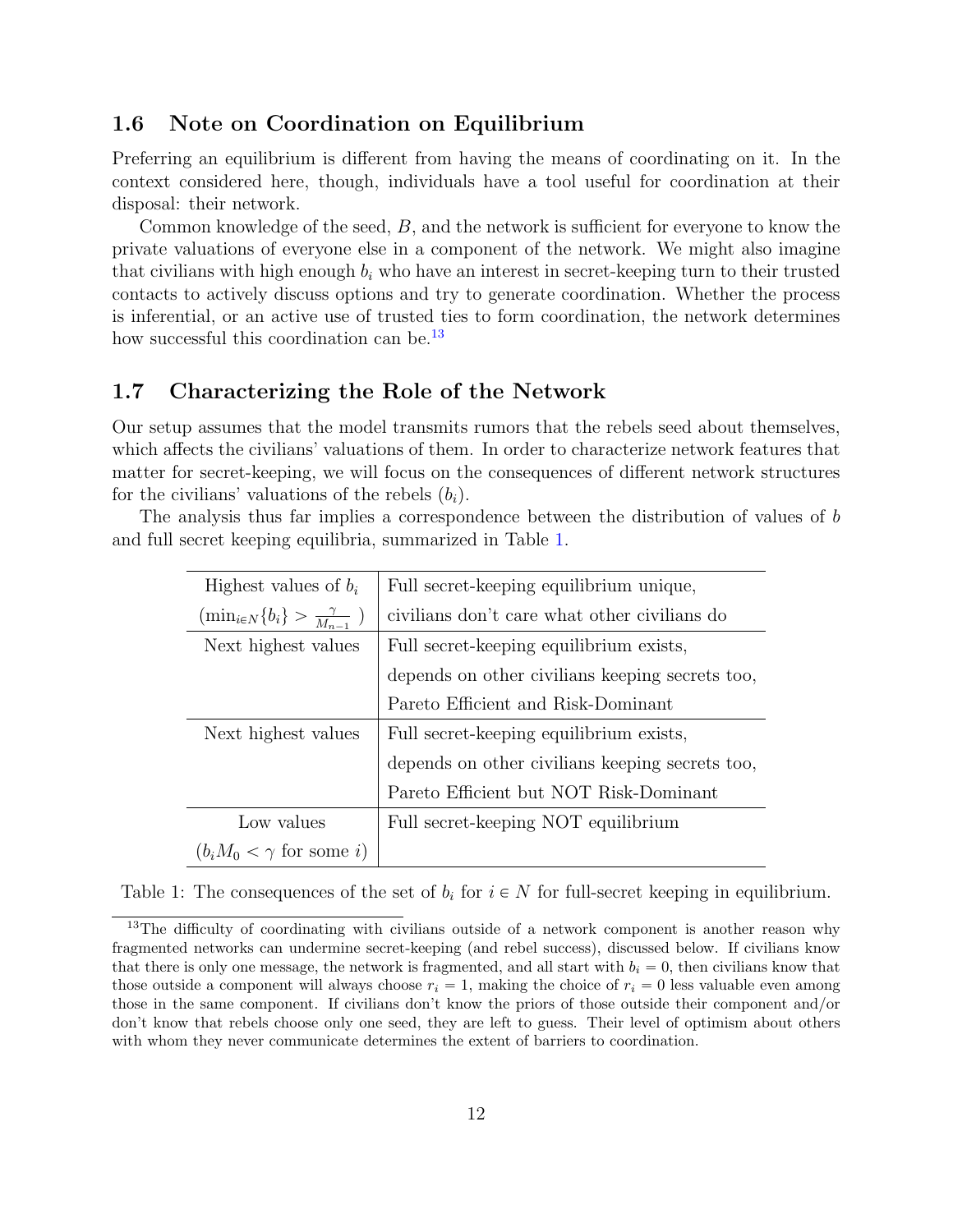To explore the consequences of different network structures, we will focus on their effect on the distribution of  $b_i \ \forall i \in N$ , which affects. Since  $b_i = B\epsilon^{\ell}(\text{seed}, i)$ , some networks are more conducive to full secret-keeping than others.

## <span id="page-12-0"></span>1.8 Network Comparative Statics

We report the consequences of different network structures for the distribution of  $b_i$ , the civilians' valuations of the rebels, because this has consequences for full secret keeping in equilibrium. We focus on the extent to which full secret keeping is more likely in equilibrium, in the sense that the condition for secret keeping by all civilians becomes easier to satisfy.<sup>[14](#page-12-1)</sup>

Secret-keeping is more valuable for a civilian when she values the rebels highly (concerns b), and knows that many others do too (concers M). Since the potency of pro-rebel messages decays as they spread further through the network  $(b_i = B\epsilon^{\ell} (seed, i))$ , networks that transmit the rebels' rumors to all civilians through few steps are optimal for incentivizing full secretkeeping.

One feature of networks that directly bears on this transmission is the extent to which a network is separated into different components. This matters because civilians residing in a different component than the one into which the rebels inserted their rumor never hear it. For these civilians,  $b_i = 0$  and  $\gamma > 0$ , and civilians in the informed components know that these civilians are uninformed. We then have a straightforward relationship between networks with multiple components and the maximum number of secret-keepers in equilibrium.

Call a network's "fragmentation" the proportion of nodes not in the largest component:

**Definition 1** (Network Fragmentation). Enumerate a network's k components  $C_1 \ldots C_k$ in descending order of size so that  $C_i$  is the set of all nodes in the ith component, and  $C_1$  is the set of nodes in the largest component. A network g's fragmentation can be written

$$
Frag(g) = \sum_{i=2}^{k} \frac{\#C_i}{n}
$$

for  $k > 1$  and  $Frag(q) = 0$  for  $k = 1$ .

In other words, connected networks<sup>[15](#page-12-2)</sup> have no fragmentation. Networks with multiple components are most fragmented when the components are the same size. Now the following comparative static follows immediately: networks that are fragmented result in informants in equilibrium; the more fragmented a network, the smaller the maximum number of secretkeepers.

<span id="page-12-1"></span> $14\text{We could also specify equilibria with partial secret-keeping, and report consequences for a "maximal" and the same context.}$ secrecy equilibrium." The results presented below that make the conditions for full secret keeping easier to satisfy also make the conditions for a partial secret-keeping equilibrium easier to satisfy for the secret-keepers and maximize the size of the largest possible set of secret-keepers in equilibrium.

<span id="page-12-2"></span><sup>15</sup>A connected network is one in which there exists a finite path between any pair of nodes– not to be confused with a complete network in which every possible link is present.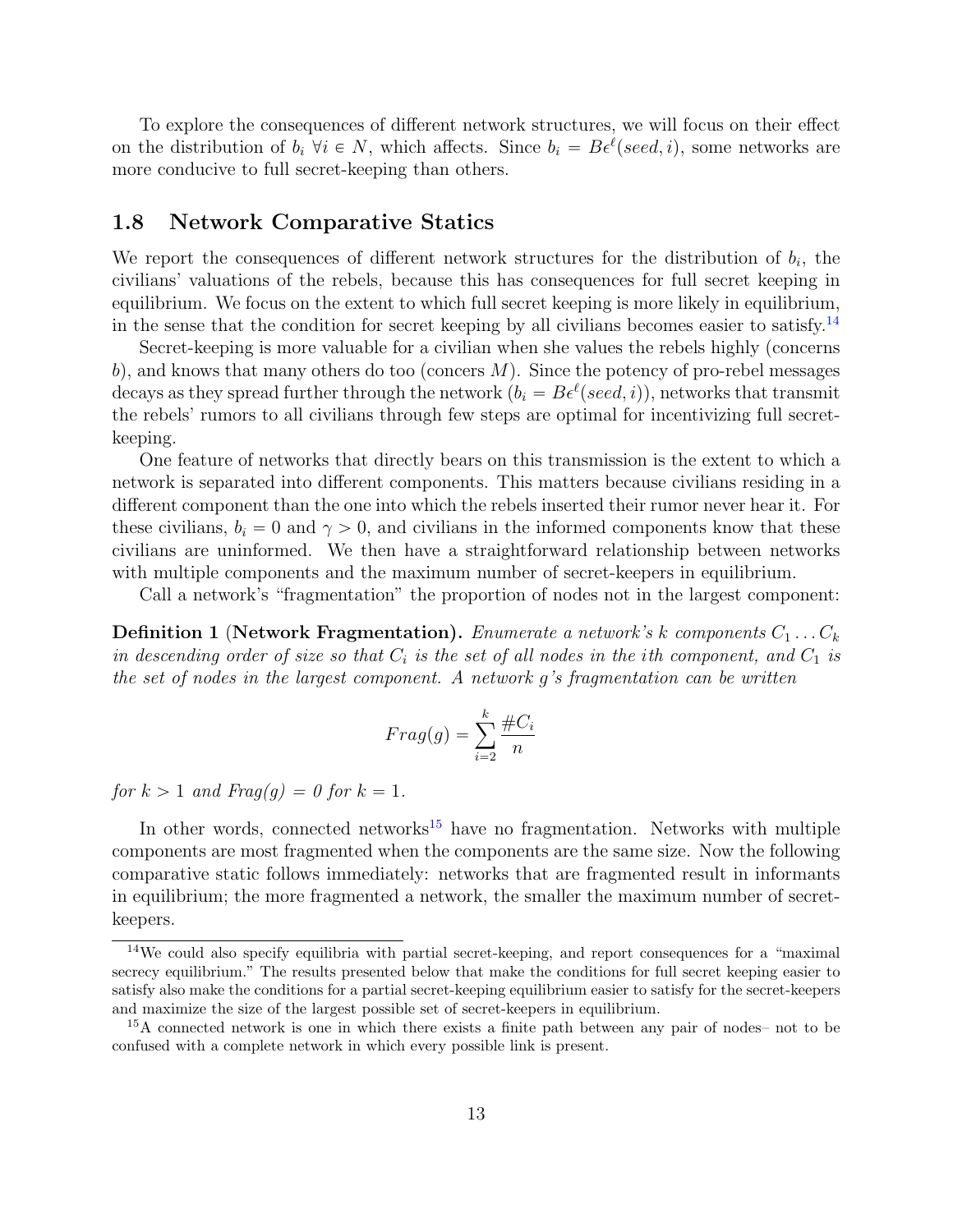### Proposition 2 (Fragmentation Undermines Full Secret-Keeping). For a network g among a group of civilians N, if  $frag(q) > 0$ , a full secret-keeping equilibrium does not exist.

The proof of this proposition is straightforward: since all civilians outside of the component that the rebels contact have  $b_i = 0$ , and since  $\gamma > 0$ , all these civilians strictly prefer informing the government. So long as there is one such civilian (as there is for any positive value of network fragmentation), full secret keeping is not an equilibrium outcome. Moreover, fragmentation also affects the maximum number of secret-keepers in not-full-secret-keeping equilibrium. Consider the best case scenario for rebels: their trusted contact lies in the largest component of the network. Even in this case, all outside the component are outside the reach of their message. Any equilibrium must have at least all civilians outside the component with the rumor choosing inform; other additional civilians may inform too.

## **Corollary 2.** The larger the value of Frag(g), the larger the minimum number of informants in the maximal secrecy equilibrium (and hence the lower the probability of rebel success  $p$ ).

The more fragmented the network, the more civilians have  $b_i = 0$  since they cannot be reached by the rebels' rumors. These civilians will not keep secrets in equilibrium since  $\gamma > 0$ . The more fragmented the network, the more civilians are sure to be informants. Hence, fragmentation places a lower bound on the number of informants in equilibrium. Depending on the valuation of civilians inside the component that the rebels contact and the network structure interconnecting them, they may inform or not. In order to be incentivized to keep secrets they must find the rebels sufficiently valuable to refrain from informing even given that not all of their fellow civilians will also keep quiet. In other words, fragmentation potentially reduces the number of secret-keepers through a second mechanism, by reducing the number of other secret keepers that civilians reached by rebels' rumors expect.

Two networks with the same level of fragmentation share a minimum number of informants in equilibrium– neither can have fewer informants than this floor. However, they may differ in their total maximum number of informants based on the network structure within the component that the rebels contact. This comparison depends on network distance– how many links the rumors seeded by rebels must hop to reach each civilian.

Because the full secret-keeping equilibrium is more likely when  $b_i$  is large for all i, the fewer links that news must travel from the rebels' contact among the civilians (the seed) the better for secret-keeping. The following results are stated for connected networks. For fragmented networks, the results pertain to the component in which the seed resides.

Although this set of results pertains to network distances, the precise statistic which encodes network distance depends on the way rebels are able to select their seed from among the civilians.

Some seeds would be better for the rebels than others. If rebels had full choice of their seed and knew the network, they could strategically select the best possible seed from among the civilians. This is the case presented in the article text. On the other hand, rebels may be constrained in their choice; perhaps they only have personal ties to few villagers and these villagers may be a suboptimal choice as seed. We can establish the conditions for the best and worst possible seed in order to bound the consequences.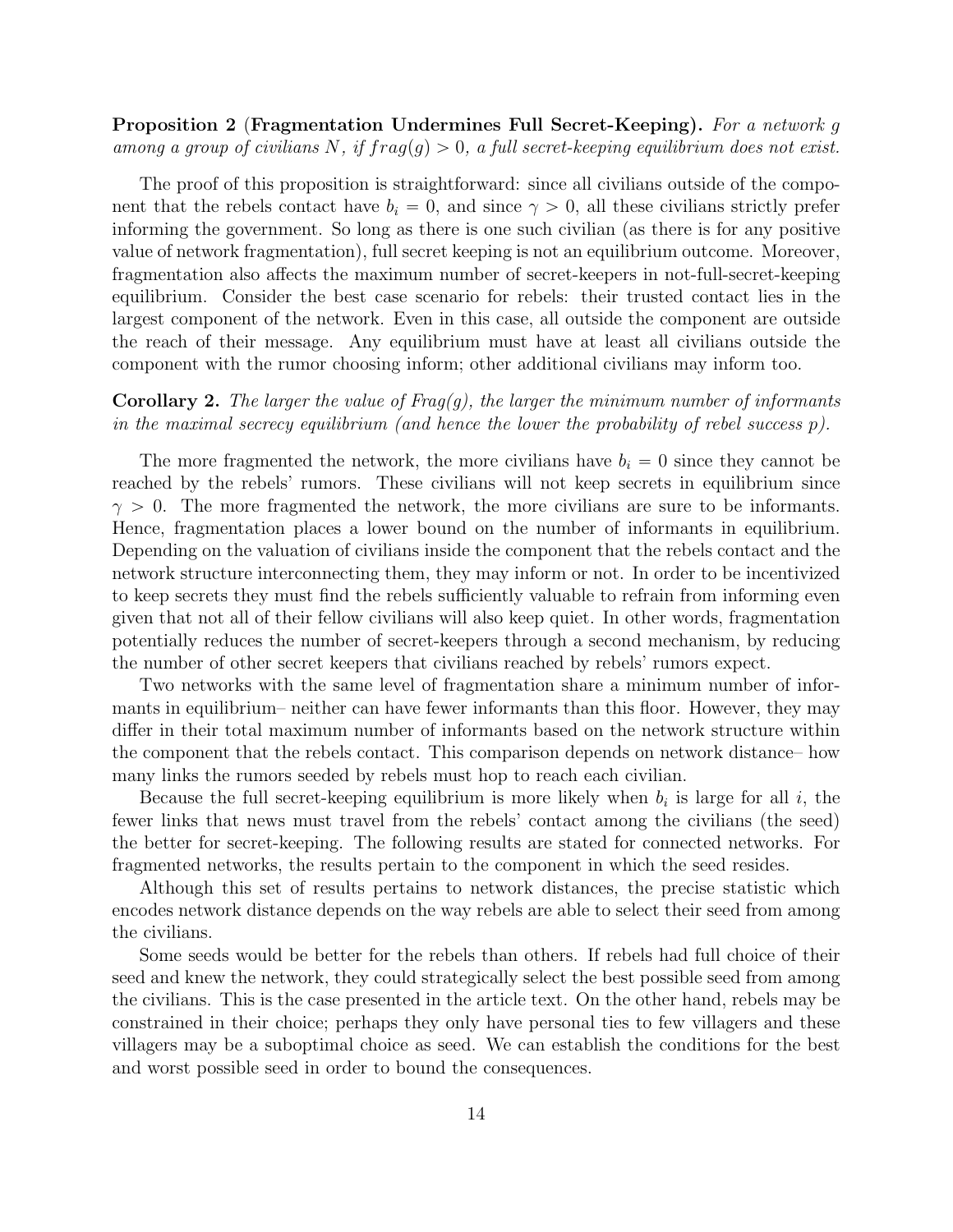<span id="page-14-1"></span>Proposition 3 (Diameter and the Worst Possible Seed). In a connected network (component), given  $\gamma$ , B, and  $\epsilon$ , the worst possible seed (in terms of satisfying the condition for full secret-keeping) is one that requires the longest shortest path in the network (component) to reach all other civilians.

*Proof.* In a given connected network, given  $\gamma$ , B, and  $\epsilon$ , the condition for full secret-keeping binds for the civilian  $i^{min}$  with the smallest valuation of the rebels:  $min_i \{b_i\}$ . The smaller is  $b_{ij}$ , the more difficult the condition is to satisfy.  $b_i = B\epsilon^{\ell(i,seed)}$  takes its minimum when  $\ell(i, seed)$  takes its maximum. Hence, the seed that minimizes  $b_{i^{min}}$  is the seed that maximizes the distance that a rumor must travel:  $\arg \max_{seed} \{ \max_i \{ \ell(i, seed) \} \}.$  $\Box$ 

This proposition implies that, all else equal, the smaller the diameter of the network (component), the better the worst possible seed is for complete secret-keeping.

**Corollary 3.** Given  $\gamma$ , B, and  $\epsilon$ , if the longest shortest path in network g is shorter than the longest shortest path in network  $g'$ , then if the rebels choose their worst possible seed, the condition for full secret-keeping is easier to satisfy in  $g$  than in  $g'$ .

The rebels' trusted contact may be a contact for reasons other than spreading news of a rebellion– the rebel and the seed may be relatives, they may have conducted business together in the past, etc.– and so the rebels may be unlucky in where their contact in the community is situated within the network. The network diameter bounds how unlucky they could be. On the other hand, perhaps rebels have strategically forged a relationship with someone in the community based on his network position or are simply lucky in where their one contact is situated within the network. A slightly different feature of the network determines just how lucky they could be.<sup>[16](#page-14-0)</sup>

Define a network's "time to saturation," a measure related to diameter but instead considers the shortest longest path required to reach all other nodes from a single node.

**Definition 2** (Time to Saturation). The Time to Saturation of a network q is the length of the shortest path that a rumor originating with one node would need to traverse to reach any other node:

$$
TTS(g) = \min_i \{ \max_j \{ \ell(i, j) \} \}
$$

where  $\ell(i, j)$  is the length of the shortest path between nodes i and j.

Now we can state the next result:

Proposition 4 (Time to Saturation and the Best Possible Seed). In a connected network (component), given  $\gamma$  and B, the best possible seed (in terms of satisfying the condition for full secret-keeping) is one with the shortest path to all other nodes.

<span id="page-14-0"></span><sup>&</sup>lt;sup>16</sup>Relatedly, if the rebels are from the area, they may have a few trusted ties to choose from. The best and worst possible seeds bound how helpful their seed could possibly be.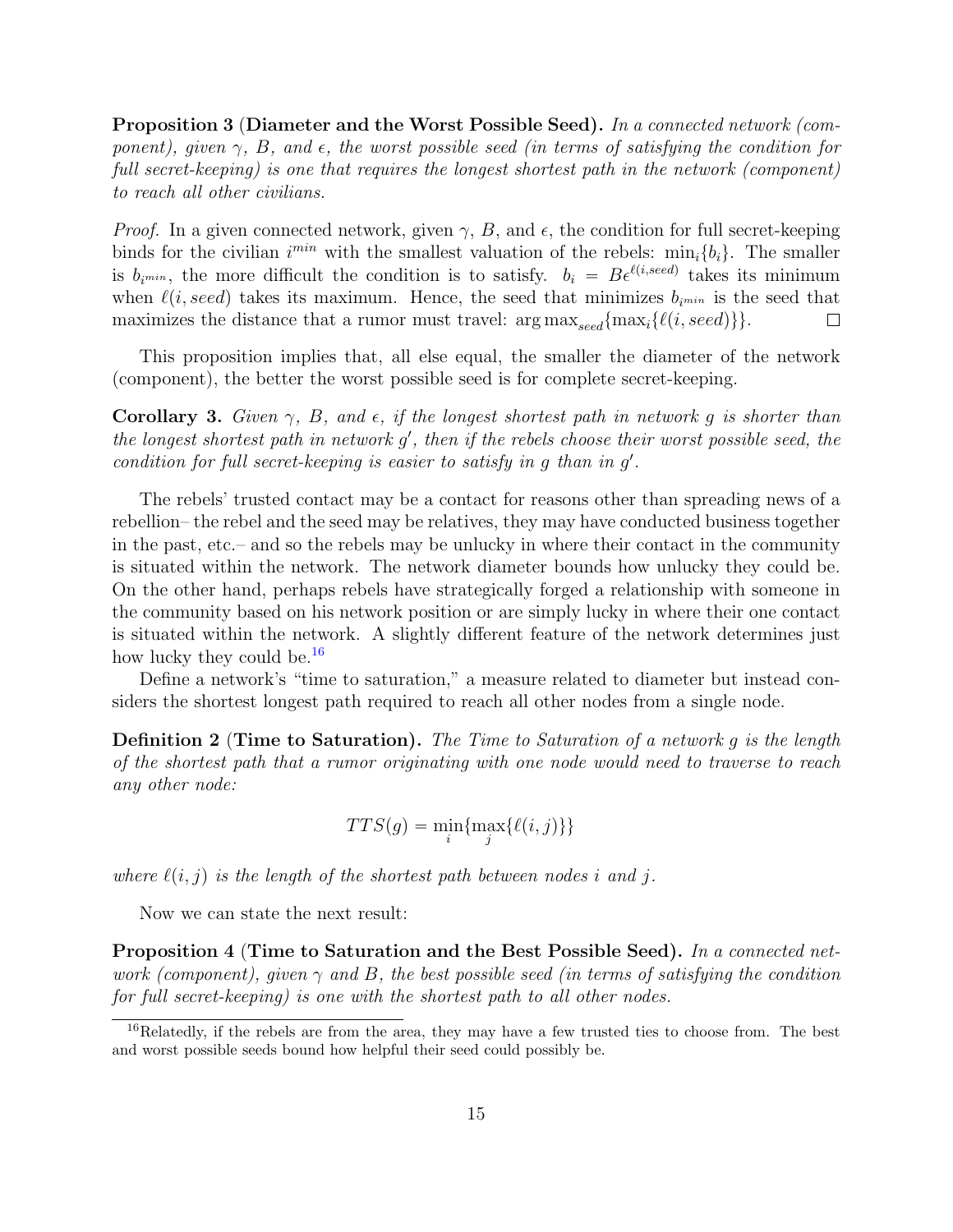<span id="page-15-1"></span>

Figure 1: Best possible seed shown in blue, worst possible seed shown in red.

The proof relies on the same logic as the proof of Proposition [3.](#page-14-1) Because the condition for full secret-keeping binds for the player with the minimum valuation, it binds for the player farthest from the seed in the network. The best possible seed is the one that minimizes this maximum distance to every civilian. This result also implies a network feature that matters:

Corollary 4. The lower the minimum time to saturation, the better the best possible seed is for complete secret-keeping.

Putting these results together, Figure [1](#page-15-1) shows the best possible seed and the worst possible seeds in two example networks.

## <span id="page-15-0"></span>1.9 Small Network Differences Compound into Large Consequences for Rebels

It is worth noting that small differences in network distances can result in large differences in the number of secret-keepers in equilibrium because network distance compounds the error rate quickly. Figures [2](#page-16-0) and [3](#page-17-0) show the distribution of support (the distribution of  $b_i$ ) when the rebels seek out their best possible seed in each network with the original persuasiveness set at  $B = 1$  for simplicity, and the figure after shows the same when the rebels use their worst possible seed. In each figure, four values of the error rate  $\epsilon$  are displayed. The lower the level of support, the easier it is for the government to buy information and the less likely the civilians are to coordinate on keeping secrets. In short, the more mass to the left of 1, the less likely is full secret-keeping in equilibrium.

The above results help to pin down comparative statics at the level of the network. It is important to note that both features should be considered in tandem. While one network that is more fragmented than another has a larger *minimum* number of informants in equilibrium, whether it will in fact have a larger number of informants depends on the network distance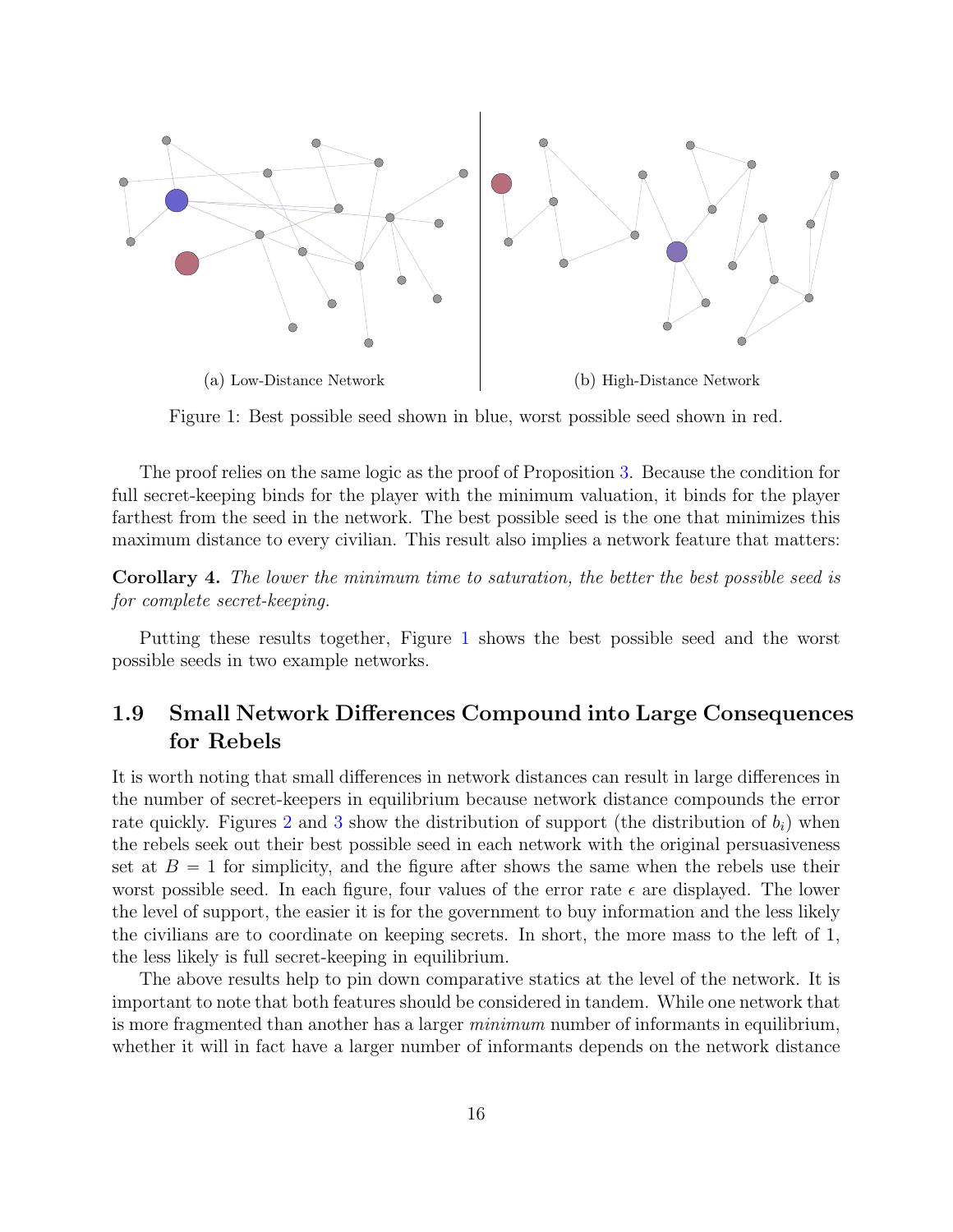<span id="page-16-0"></span>

Figure 2: Distribution of support when rebels use the best possible seed, which is colored blue in the high- and low-distance networks in Figure [1.](#page-15-1) High distances quickly attenuate private valuations, even when the degradation rate is low.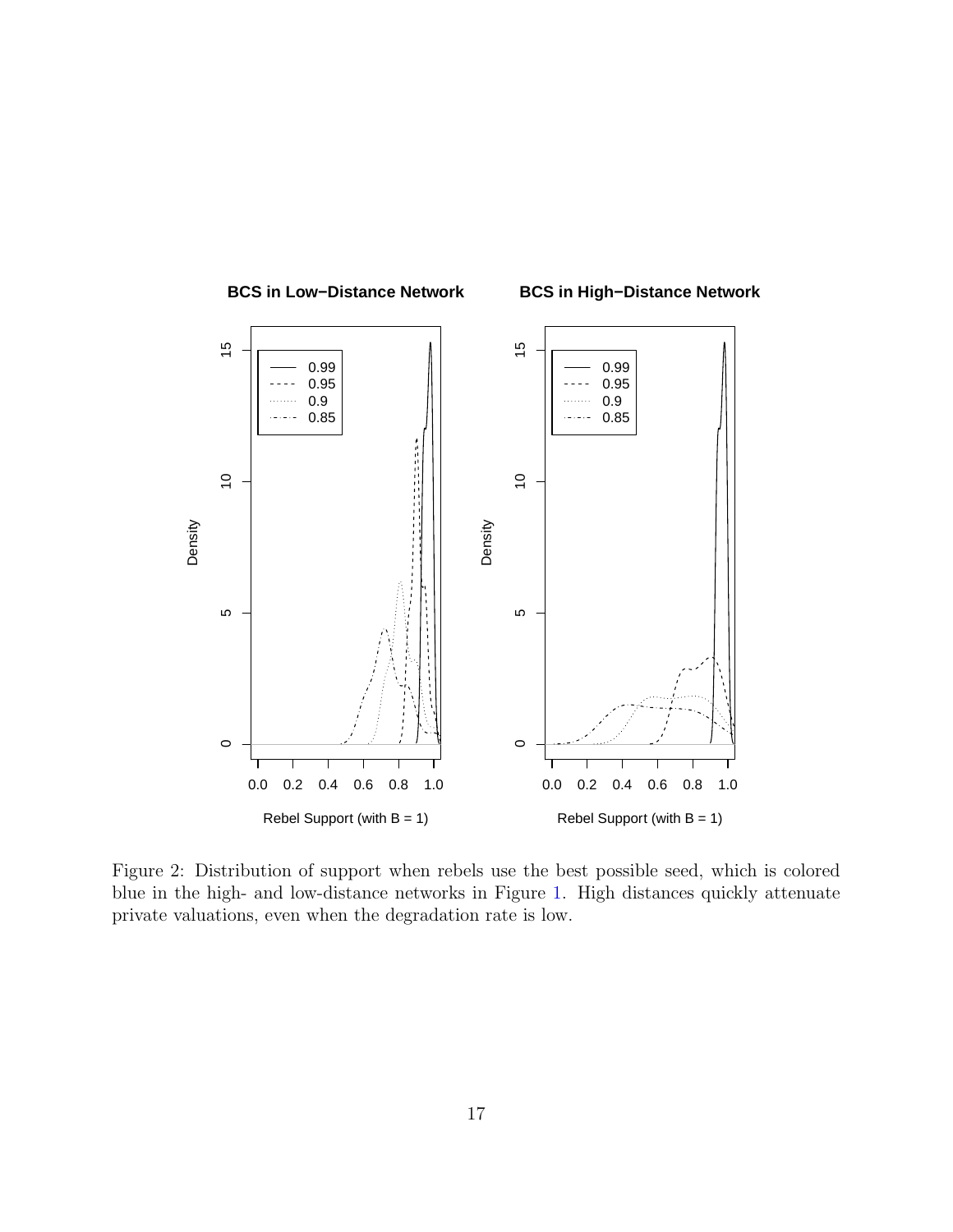<span id="page-17-0"></span>

Figure 3: Distribution of support when rebels use the worst possible seed, which is colored red in the high- and low-distance networks in Figure [1.](#page-15-1) High distances become an even greater problem.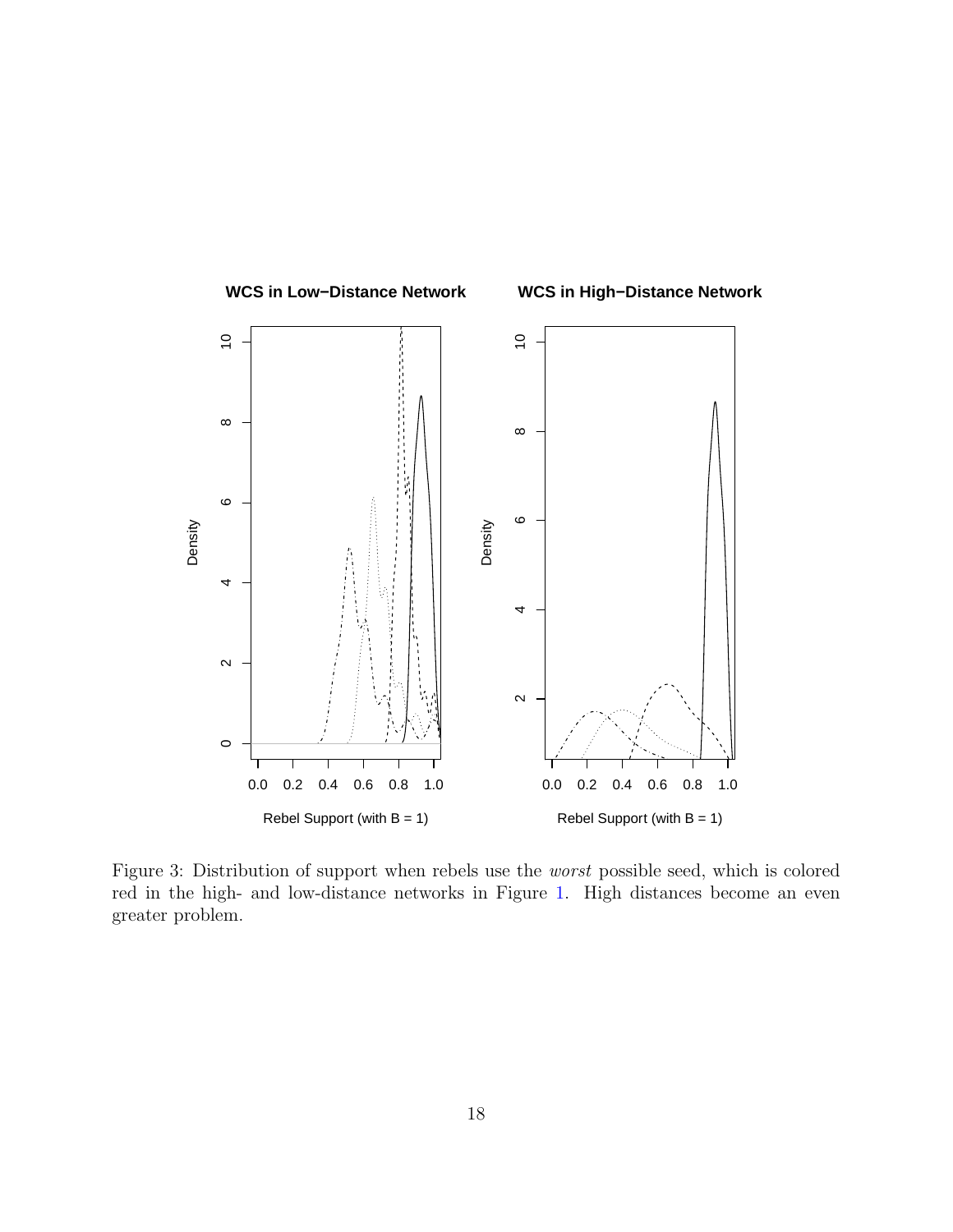<span id="page-18-2"></span>within the component that the rebels contact. Table [2](#page-18-2) helps to clarify expectations at the level of the network:

|               |      | Network Distance         |                          |  |  |  |  |
|---------------|------|--------------------------|--------------------------|--|--|--|--|
|               |      | High                     | $_{\text{LOW}}$          |  |  |  |  |
| Fragmentation | High | Worst case for rebels    | At least some informants |  |  |  |  |
|               | Low  | Possibly some informants | Best case for rebels     |  |  |  |  |

Table 2: When fragmentation is high (in fact non-zero), full secret-keeping cannot occur in equilibrium. Network distance within the component that rebels contact determines just how many informants there will be in the equilibrium with the most secret-keepers. When fragmentation is zero, full secret-keeping is possible, and network distance determines how many can be incentivized to keep secrets (and hence how likely full secret-keeping is in equilibrium). Networks that are highly fragmented with high distances within components are the worst scenario for rebels; networks that are unfragmented with low distances are most favorable to full secret-keeping.

## <span id="page-18-0"></span>1.10 Summary of Comparative Statics

Table [3](#page-18-3) summarizes the comparative statics with respect to the ultimate probability of rebel success.

## <span id="page-18-1"></span>1.11 Note on Beliefs

In the model, the transmission of rumors is neither strategic nor Bayesian. This modeling choice follows standard representations of information spread through a network. Information aggregation or learning on a network presents formidable barriers to pure Bayesian updating (see, e.g., [Jadbabaie et al.,](#page-39-9) [2012\)](#page-39-9). Bayesian learning over time on a network generates inference problems about what neighbors know and knew, what their neighbors know

<span id="page-18-3"></span>

| Parameter                                       | Impact on Rebel Success |
|-------------------------------------------------|-------------------------|
| Persuasiveness of Rebels' Initial Message $(B)$ |                         |
| Error Rate $(\epsilon)$                         |                         |
| Government's Offer $(\gamma)$                   |                         |
| Marginal Impact of One Informant $(M_0)$        |                         |

Table 3: Overview of non-network comparative statics.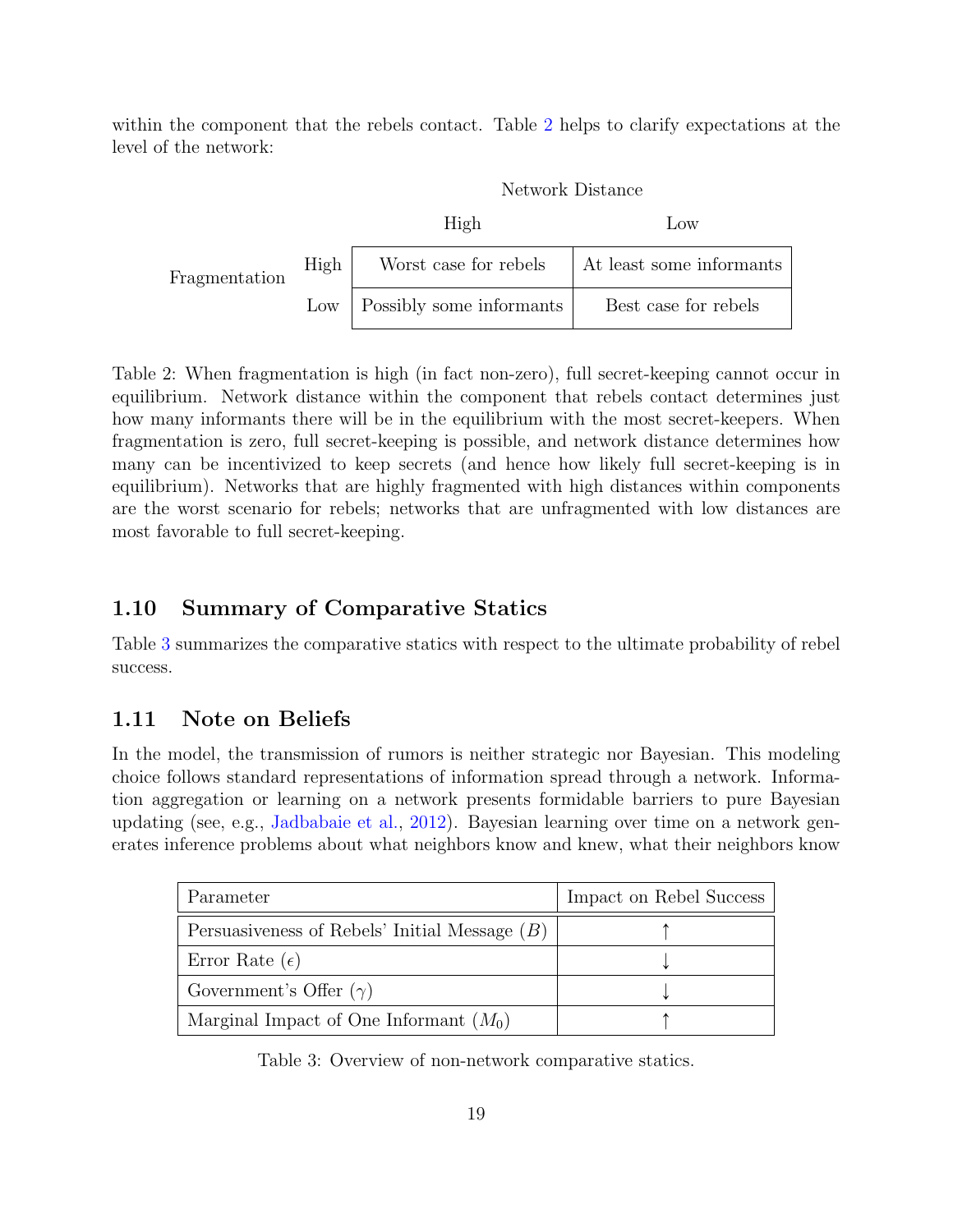and knew, and so on which not only requires carefully accounting for the whole network structure but also makes aggregating the information computationally intensive and often intractable. Models allowing agents to be Bayesian often capture a highly restrictive environment in which all agents have a single decision to make in sequence and learn about all previous agents' decisions [\(Banerjee,](#page-38-4) [1992;](#page-38-4) [Bikhchandani, Hirshleifer and Welch,](#page-38-5) [1992;](#page-38-5) [Smith and Sørensen,](#page-40-10) [2000\)](#page-40-10) or learn about a random sample of all previous agents [\(Banerjee](#page-38-6) [and Fudenberg,](#page-38-6)  $2004$ .<sup>[17](#page-19-1)</sup> More common is to assume agents use simpler rules-of-thumb to aggregate new information received through a network [\(DeGroot,](#page-38-7) [1974;](#page-38-7) [Ellison and Fuden](#page-38-8)[berg,](#page-38-8) [1995;](#page-38-8) [Bala and Goyal,](#page-38-9) [1998,](#page-38-9) [2001;](#page-38-10) [DeMarzo, Zwiebel and Vayanos,](#page-38-11) [2003;](#page-38-11) [Acemoglu,](#page-38-12) [Ozdaglar and ParandehGheibi,](#page-38-12) [2010;](#page-38-12) [Golub and Jackson,](#page-39-10) [2012\)](#page-39-10).

We follow the latter approach. By defining links in the network as trusted interpersonal relationships, we assume that a person regards a message received from one of these contacts as credible. For simplicity, we assume that the person's mind is changed by it– she updates her estimation of the rebels based on this rumor. Note that an alternate interpretation is compatible with our setup: it could be that a person is not personally convinced by the message, but instead treats it as a credible signal of what others are thinking. Rumors result in people updating their estimate of the popularity of the rebels, which would have analogous consequences for coordinating on secret-keeping and generate the same comparative statics on the network parameters. In the article text, we present evidence from interviews with civilians and former rebels which suggest that peoples' estimates of others' support for the rebels were quite impressionistic.

The key features of information spread and changed beliefs that drive our results are that the rumors that may persuade a person to keep secrets reach them through network links, and the farther the rumors must travel through the network, the less persuasive/ effective/ clear they are. Any rumor-spreading and belief-updating process that includes these two features will result in networks with low fragmentation and short paths being more favorable to rebel viability than networks with higher fragmentation and longer paths.

## <span id="page-19-0"></span>1.12 Note on Form of Coordination Problem

The coordination problem captured by the model differs from standard collective action problems. In contrast with traditional free-riding problems, here it can be that just a few informants could do significant damage to the aspiring rebels' probability of success. The more others a civilian expects to keep the rebels' secrets, the *greater* the incentive she has to keep them too. If instead she expects many others to inform, then she has an incentive to join them and inform as well since the marginal damage will be low and she will receive the government's payment.

The herding nature of the coordination problem arises from the specific, peculiar context of early rebellion. Due to their fragility, the clandestine rebels need to remain off the radar

<span id="page-19-1"></span><sup>&</sup>lt;sup>17</sup>For instance, we could use a semi-Bayesian approach in which players have priors over the benefits from the rebels, regard the message from the rebel as a noisy signal, and use Bayes' rule to update their posterior with the first message to reach them. This setup would generate the same comparative statics on the network, though would be more cumbersome.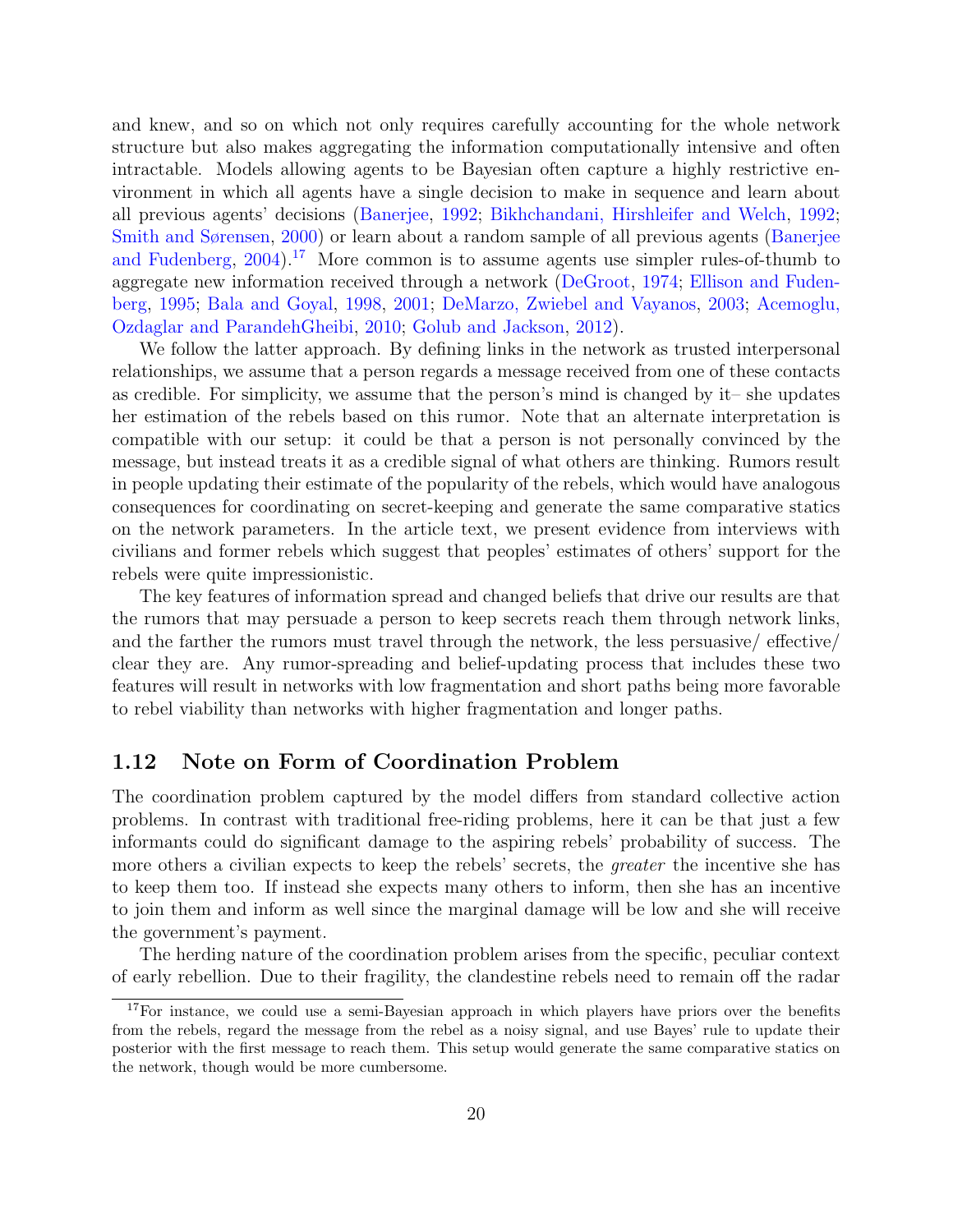of the government if they are to become viable. Single pieces of information– reports on their movements, or even confirmation that they exist– can be devastating.

Of course later phases of rebellion can feature more classical coordination problems. For instance, high-risk, public civilian mobilization for insurrection can exhibit standard collective action problems [\(Lichbach,](#page-39-11) [1998;](#page-39-11) [Petersen,](#page-40-2) [2001;](#page-40-2) [Popkin,](#page-40-11) [1979;](#page-40-11) [Wood,](#page-41-3) [2003\)](#page-41-3). However, we argue that groups cannot reach the point of recruiting or mobilizing further without first surpassing an initial threshold of viability. The coordination problem we present can be thought of as a necessary hurdle; once cleared, groups can face additional, different coordination problems.

Our model admittedly simplifies what is probably a more complicated decision on the part of each civilian. We model the choice as "how much damage will I do to the rebels by informing" versus "how much will I receive from the government," where the first part of the choice depends on expectations about how many others will inform. However, because early secrecy is necessary for all later phases of rebellion– recruitment, arming, success in conflict– any decision that accounts for the ultimate probability of rebel success must account for the likelihood of widespread secret-keeping. For instance, a civilian may also in reality account for the likelihood that rebels would win and punish them for informing. Even this accounting hinges on whether the rebels cross the first hurdle, which hinges on expectations of the number of fellow civilians who keep secrets.[18](#page-20-1)

In short, we argue that the coordination problem captured by our model is quite general to the early process of rebel groups becoming viable, and resolving it is necessary, though certainly not sufficient, for ultimate rebel success.

## <span id="page-20-0"></span>1.13 Note on Endogenizing Choice of Launch Location

Our model suggests that rebel groups that launch in ethnically homogeneous areas have a better chance of becoming viable, and hence ultimately succeeding, than those that launch in ethnically heterogeneous areas. An implication is that, all else equal, rebels would do best to relocate to and launch in homogeneous areas.

However, all else is not equal. In reality, not all locations are available to an aspiring rebel group. One key constraint is the rebels' ability to insert their message into the nearby civilians' network. Rebel groups do well in homogeneous areas given that they can get their message into the local network. We point out in the article text that this is easiest when a rebel has a personal tie to someone in the area. Such a person may be more amenable to the rebels' cause and more likely to spread rumors championing them. If rebels travel to a brand new location chosen because it is ethnically homogeneous but have no personal contact there, they may find it difficult to get their framed, compelling message to spread.

In the model with the launch location exogenously given, rebels relay their message to a seed among the civilians,  $i^{seed}$ , who forms a judgment,  $B$ , about the rebels based on this

<span id="page-20-1"></span><sup>18</sup>Moreover, interviews with civilians reveal no evidence that they were concerned by the prospect of future punishment by rebels if they were to be ultimately successful. While later phases of rebellion– recruitment and fundraising, for instance– may drive civilians to make this calculation, it does not appear to have been a factor in civilians' decisions in either of the two cases of initial rebel launch presented in the article text.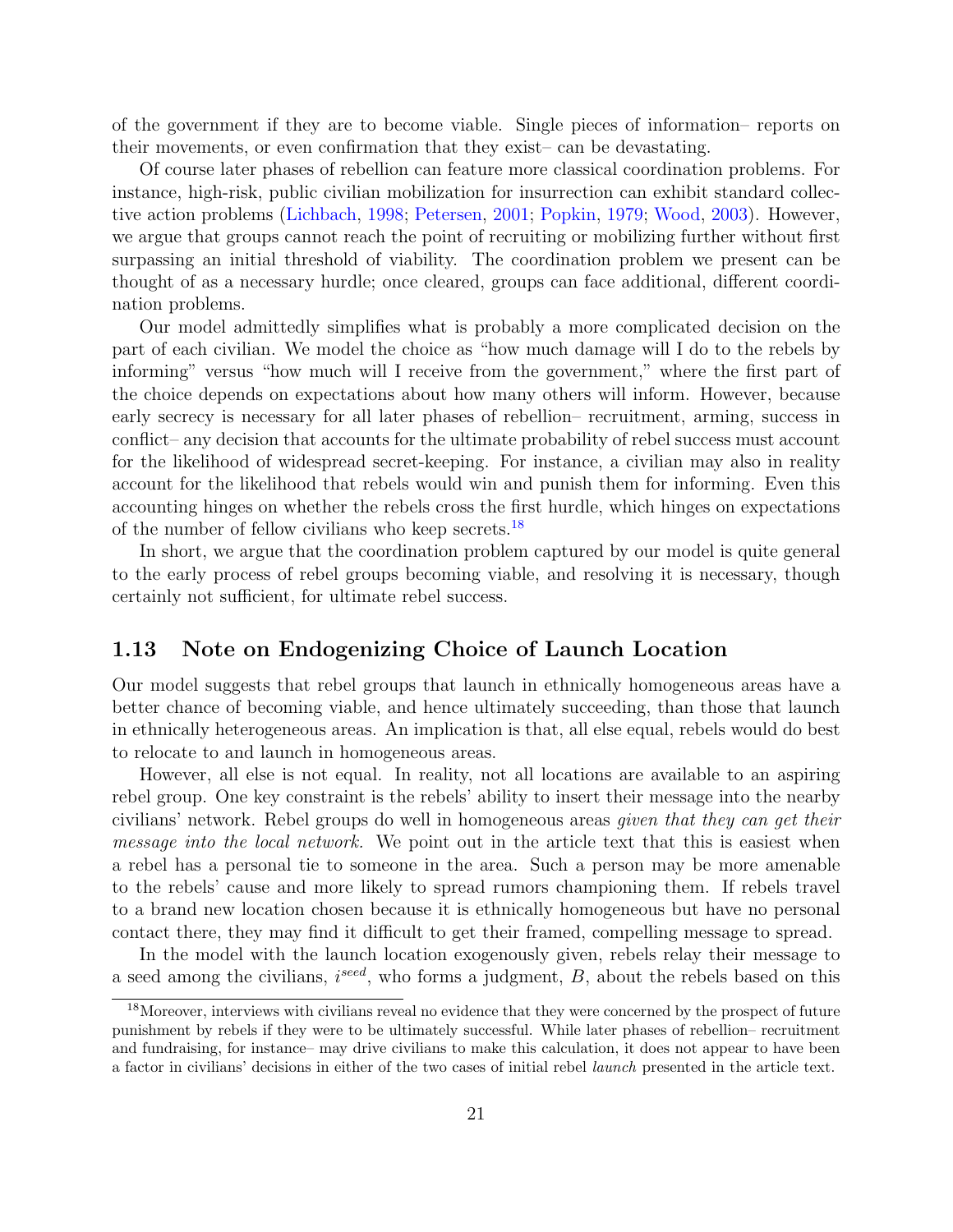message. If the initial assessment  $B$  is sufficiently poor, the rumor that spreads will not result in civilians choosing to keep secrets, even in homogeneous areas. Endogenizing the choice of launch location would need to account for the dependence of the seed's assessment B on this choice. Doing so would reveal the importance of a location expected to generate a high B. Since in practice this likely depends on preexisting close personal ties, the feasible set of launch locations may be very small.<sup>[19](#page-21-0)</sup>

Indeed, the empirical record supports the constrained choice that aspiring rebels face. If the choice of launch location were endogenous and without constraint, rebels should only launch in ethnically homogeneous areas. Instead, as we show with the analyses of rebel launch below, rebels launch in both homogeneous and heterogeneous areas (Table [5\)](#page-30-0). We further show with the analyses of rebel *viability* below that given rebel groups have launched, those that do so in homogeneous areas are indeed more likely to become viable (Table [7\)](#page-33-0). These empirical regularities support both the rebels' constrained choice of launch location and the value of being able to launch in homogeneous areas.

<span id="page-21-0"></span><sup>&</sup>lt;sup>19</sup>Other constraints may bear on the choice of launch location as well. Although rebels need to surpass initial viability, they will also eventually need to become a powerful fighting force. Expectations of recruitment pools, funding sources, strategic hiding places, and the like may also lead some to gamble on launching in a heterogeneous area if the other factors that will matter later on are favorable.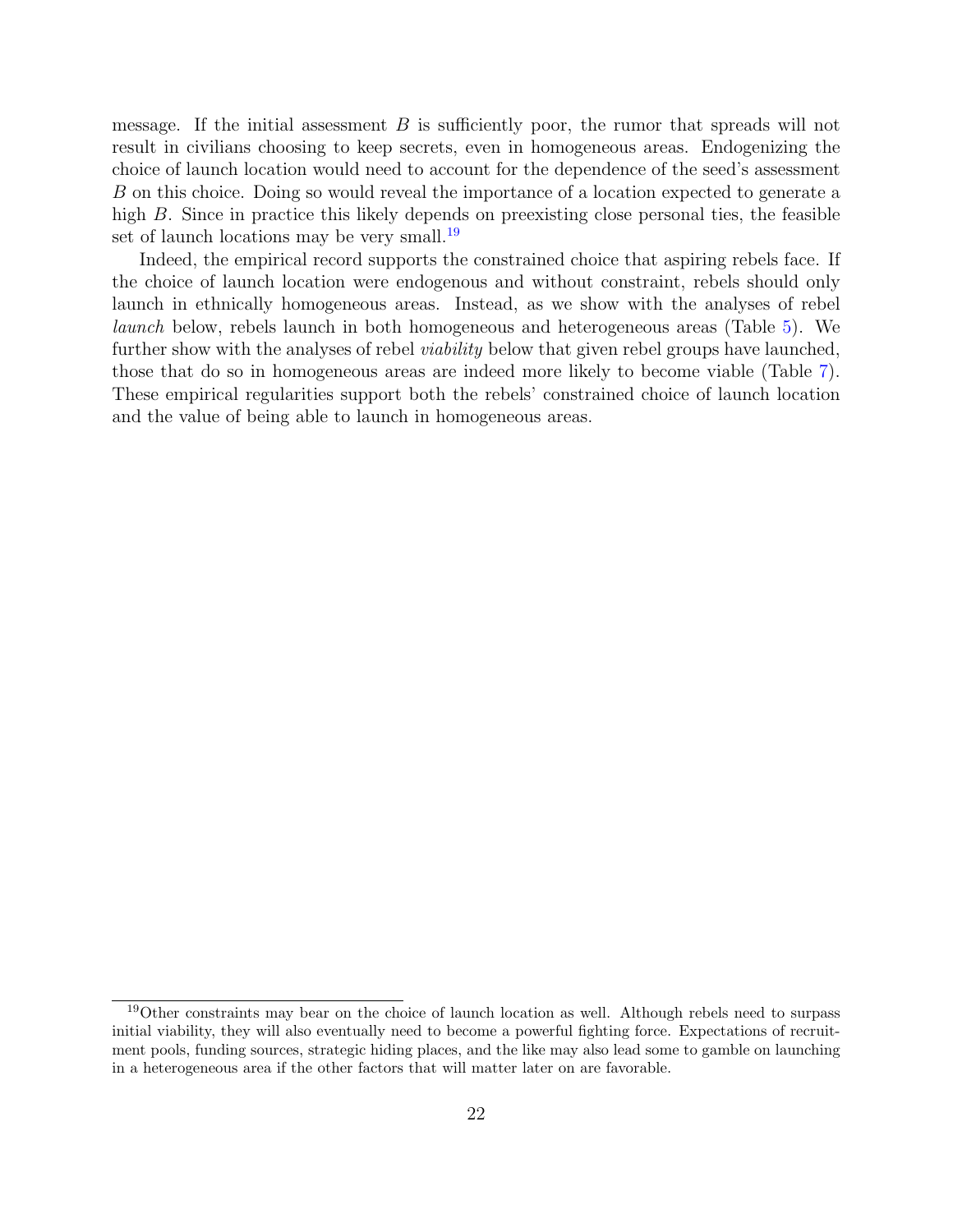## <span id="page-22-0"></span>2 Rebellion in Uganda since 1986

In January 1986, the National Resistance Movement (NRM) seized the central government of Uganda. Prior to 1986, Uganda had suffered from 15 years of relative chaos and state decay: eight years under the notorious Idi Amin (1971-1979), followed by a civil war known as the Bush War. An estimated 800,000 Ugandans were killed as a result of political violence between 1971 when Amin seized power and the end of the civil war in 1985 (Tripp 2004, 4). The Bush War also had a major impact on the Ugandan economy, leading to high inflation and economic decline; in 1985, income per capita was at just 59% of its 1971 level [\(Kiyaga-](#page-39-12)[Nsubuga,](#page-39-12) [2004,](#page-39-12) 89). One Ugandan scholar writes: "By the time Obote fell in 1985, Uganda could no longer be described as a state. No one military or political organization commanded the legitimate use of violence in the country" [\(Kasozi,](#page-39-13) [1994,](#page-39-13) 193).

As described in the article text, as the new NRM government turned towards rebuilding the Ugandan state, it faced numerous insurgencies; in its first two decades in power, 16 distinct groups *launched*, which we define as occurring when a group builds a nascent organization with a command structure and commits (or explicitly plans to commit) at least one act of violence against the Ugandan state (e.g. military, police, or other government targets).[20](#page-22-2) The command structures of each of these organizations was clearly distinct, and while some of the rebel groups occasionally communicated with one another and weighed coordinating arms shipments or attacks, actual coordination was extremely infrequent. No two rebel groups operated in the same region of Uganda at the same time.

Of these 16 rebel groups, only four became viable. Recall from the article that we define viable groups as those that at least minimally challenged the authority of the central government, which we operationalized as groups that maintained an operational base on the target country's soil with at least 100 individuals for at least three months.<sup>[21](#page-22-3)</sup>

## <span id="page-22-1"></span>2.1 Analysis of Rebel Launch

While the outcome at the center of this article is whether or not rebels become viable, we argue that there are no systematic relationships regarding where rebel groups initially launch in Uganda that then influence which groups become viable – or at least confound the relationship between ethnic networks and rebel viability that we highlight in the main text. To substantiate this claim, we present an analysis here of the correlates of initial rebel group formation in Uganda since 1986. Recent findings in the quantitative literature on conflict onset identify numerous variables that are correlated with the onset of violent

<span id="page-22-2"></span><sup>&</sup>lt;sup>20</sup>Only one of these groups, the LRA, is captured in the Correlates of War dataset; seven are captured in the finer-grained UCDP/PRIO Armed Conflict Dataset. Arriving at this number of distinct groups and ensuring that each group met the criteria described in the introduction for constituting a nascent rebel group entailed triangulating among documents from Uganda's Amnesty Commission, a complete set of Ugandan newspaper articles on armed conflict from this period, and interviews conducted by one of the authors with sources from military intelligence, former rebels, government officials, and civilians from communities where rebel groups formed.

<span id="page-22-3"></span> $21$ The analysis below is not sensitive to these precise thresholds.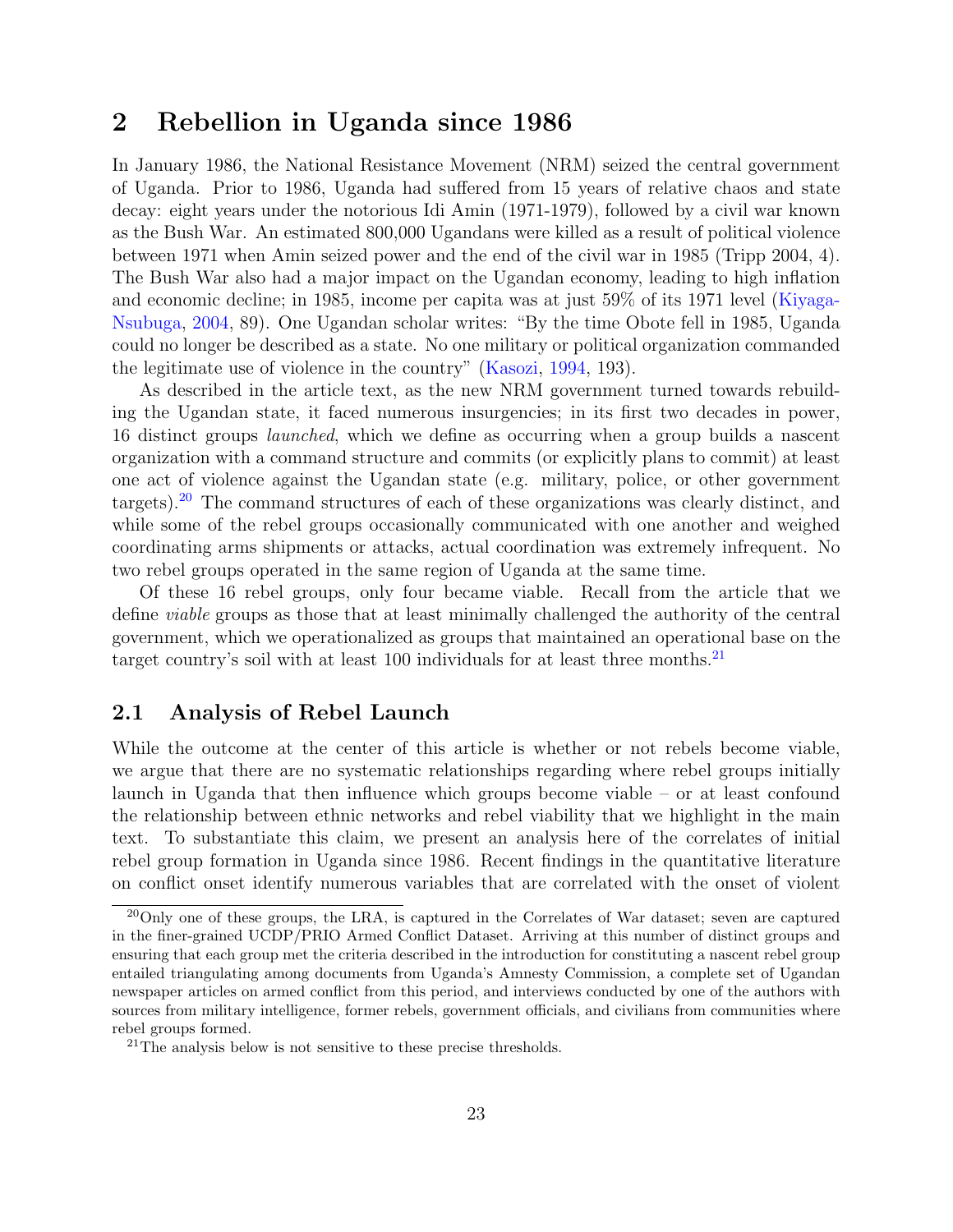organized conflict; we examine whether those relationships apply to initial rebel group launch in Uganda – if they do, it is important to control for them in the analysis of whether alreadyformed groups become viable. Specifically, we use logistic regression analysis of the location of rebel group launch at the county level, measured as whether a rebel group's first attack occurred in a county.

#### <span id="page-23-0"></span>2.1.1 Measurement

We use cross-sectional data because the best data available for most covariates change little or not at all over time. For example, geographic features and distances do not change (except perhaps for forest cover, for which unfortunately only measures for one year is available), and Uganda's most high quality, high resolution demographic and poverty data (via the census) are only available in two years: 1991 and 2002. Because all but one Ugandan rebel group formed prior to 2000, adding the 2002 data would not add much information to the analysis.[22](#page-23-1)

We note that the geographic dispersion of these rebel groups (shown in the article text) suggests that sparks of rebellion do not occur only on the periphery, as leading theories might lead us to expect – they occur all over the country, even close to the capital city, Kampala. The Moran's I index of these points (which are positioned at the centroid of each county where groups first committed violence) is -0.01 and is far from statistical significance, indicating that these points are neither clustered nor dispersed; there is no spatial autocorrelation among them.

We measure covariates at the county level for several practical reasons. Most importantly, the county is the lowest administrative unit for which we could identify locations of initial rebel group attacks. Discerning and verifying these locations involved collecting and triangulating information from interviews (with former rebel leaders, government officials and civilians in the areas of Uganda where these groups formed), data from the Government of Uganda (particularly Chieftancy of Military Intelligence responses to information requests and data from the Amnesty Commission), and newspaper articles. Second, unlike districts in Uganda, the number and boundaries of counties have remained stable over time–only one new county has been created in Uganda since the 1990s, while the number of districts has expanded from 38 in 1990 to over 100 today. There are 163 counties in Uganda, with a median size of 1,045.5 square kilometers per county, which is less than one-third the size of Rhode Island.

We used the following data and measurements, which are also summarized below in Table [4.](#page-27-1) The literature on civil conflict onset suggests the potential importance of several variables to the early phases of rebellion, some of which can be set aside here because they are not present in the Ugandan context and thus their relative importance cannot be empirically evaluated. For example, Uganda does not have high-value, lootable resources [\(Collier and Hoeffler,](#page-38-13) [2004;](#page-38-13) [Lujala,](#page-40-12) [2010\)](#page-40-12), and none of the rebel groups there benefited from significant material resources in the initial stages [\(Weinstein,](#page-41-4) [2007\)](#page-41-4). This literature also

<span id="page-23-1"></span><sup>22</sup>Furthermore, ethnic demographic patterns change little during this period; for example, county-level ethno-linguistic fractionalization (ELF) scores in 1991 and 2002 are correlated at 0.9.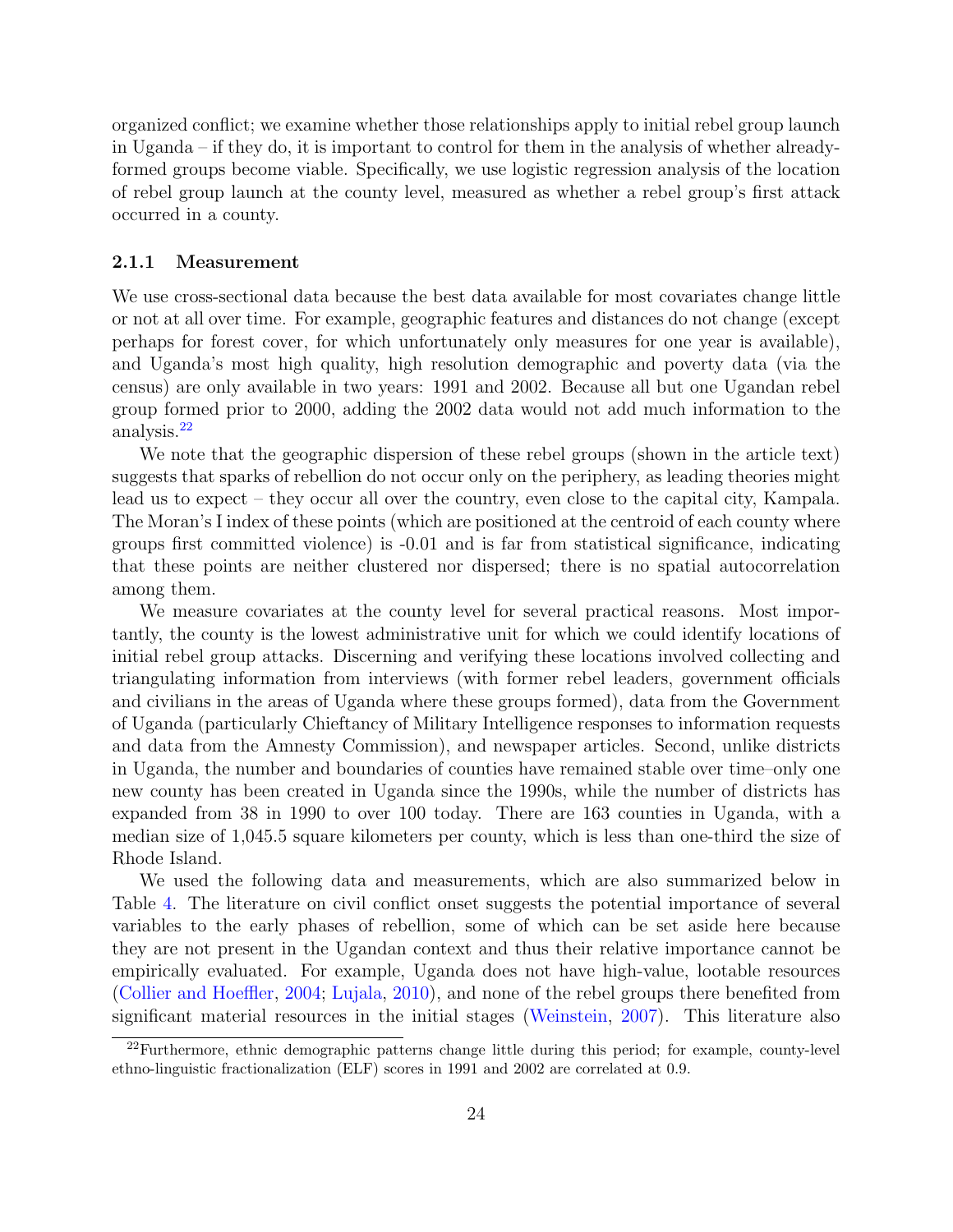tends to distinguish between proxies for motivation to rebel versus feasibility of rebellion. In the family of motivation-focused explanations for conflict onset, we use measures of local ethnic demography and of exclusion from the central government, as follows:

- We measured *exclusion* from the central government using Stefan Lindemann's data for the ethnic composition of Uganda's cabinet in 1988. First, we developed an exclusion score for each ethnic group by subtracting the ethnic group's share of Uganda's total population from its share of the cabinet [\(Lindemann,](#page-40-13) [2011,](#page-40-13) 397-400).<sup>[23](#page-24-0)</sup> We then developed exclusion scores for each county according to a weighted average based on the ethnic composition of each county. Negative scores indicate"under-representation" in the cabinet, meaning that on average, the ethnic groups in a given county are overrepresented and positive scores indicate "over-representation." The distribution of this measure, however, is right skewed because the Baganda are quite overrepresented; the median exclusion score for ethnic groups is -.75, and while the lower bound of the range is -3.4, the Baganda (at the upper bound) score 17.4. To deal with this issue, we also code a trichotomous version of ethnic cabinet representation that takes 0 if the ethnic group is under-represented, with a score below -1, a 1 if it is not substantially over or under-represented, with scores between -1 and 1, and 2 if it scores above 1. Then, we again associate these ethnic cabinet representation scores with counties using a weighted average based on each county's ethnic composition. For both of these measures of exclusion, most existing theories posit that more under-represented areas will be more likely to rebel.
- To measure the *ethnic demography* of a county, we construct two variables. The first is the ethno-linguistic fractionalization (ELF) score, which measures the probability that two, randomly-sampled individuals from a county would be from different ethnolinguistic groups. The data we use to compile this measure comes from Uganda's 1991 census. As an alternative measure to ELF, we construct a second measure of ethnic demography: the share of a county's total population that is comprised by the largest ethno-linguistic group in that county. We construct this second ethnic demography variable because it could in principle measure different underlying ethnopolitical dynamics than the first. However, for Uganda's counties, this measure is almost perfectly negatively correlated with ELF. Thus, we show results below using the ELF measure below, but the results are almost identical (with opposite signs on the coefficients) when using the latter measure in place of ELF. Contrary to our theory, which expects no relationship between ELF and rebel launch (see above in Section

<span id="page-24-0"></span><sup>&</sup>lt;sup>23</sup>We use this data source rather than the prominent Ethnic Power Relations (EPR) dataset since this data allows us to use fine-grained, direct measures of political exclusion for all ethnic groups in Uganda with over 1% of the population. EPR codes a subset of these groups; those which their coders deemed politically relevant [\(Wimmer, Cederman and Min,](#page-41-5) [2009\)](#page-41-5). Because of the groups not deemed politically relevant were leaders of incipient rebel groups in Uganda, we follow [Fearon](#page-39-14) [\(2003\)](#page-39-14) in considering all ethnic groups that comprise over 1% of the population relevant. Except for the Baganda (who were 18% of the population,) as of the 1991 census, no ethnic group in Uganda was more than 10% of the population.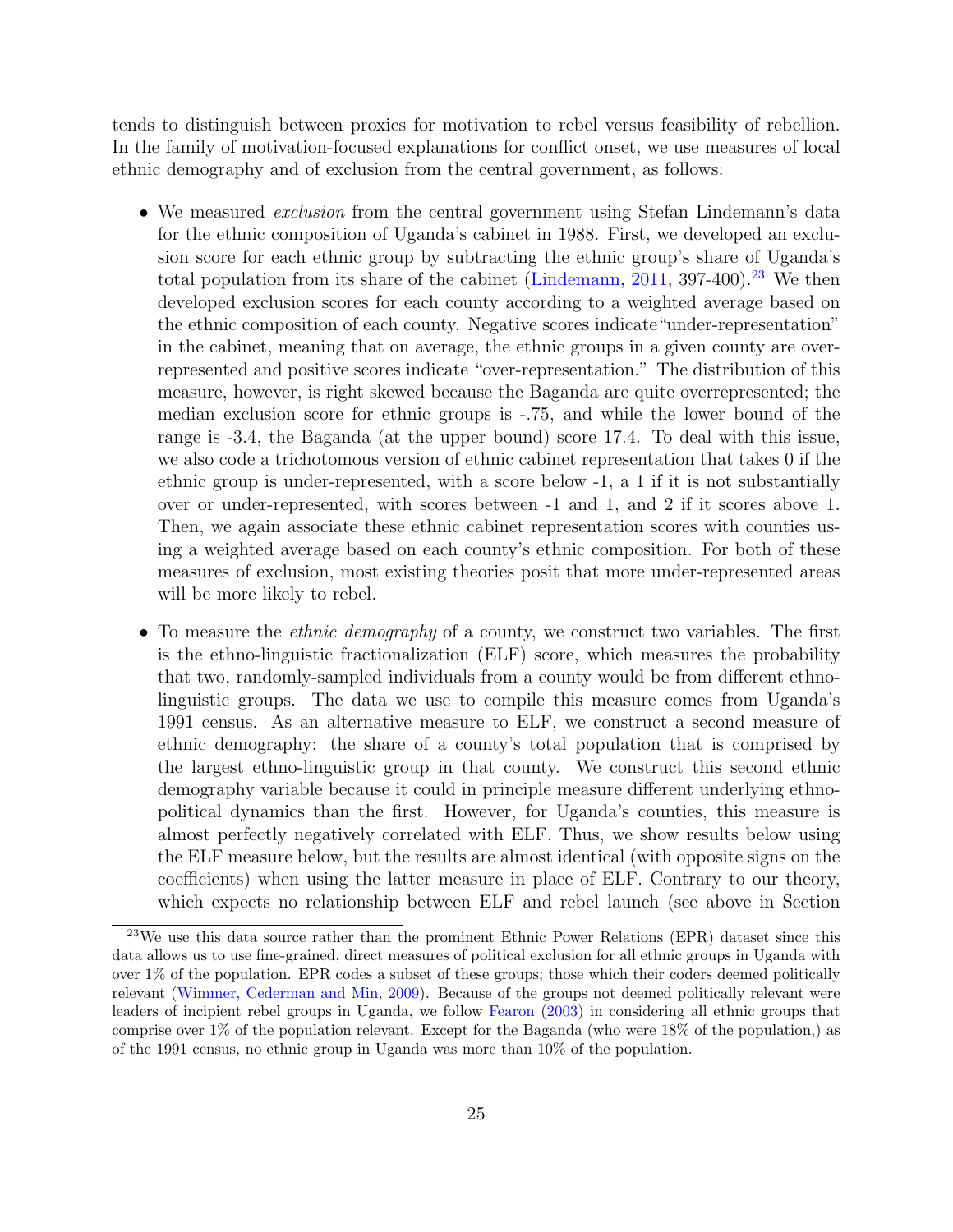1.13), most existing theories would predict that more homogeneous areas will be more likely to experience rebel initiation.

To capture the feasibility of rebellion, we measured variation in terrain, distance from international borders, local development, and local state capacity:

- To capture variation in *terrain* that may facilitate rebel viability, we first generated an elevation variable that measures the difference between the highest and lowest point in a county, using data compiled by the U.S. Geological Survey. We also constructed a measure of forest cover, measuring the percentage of each county that has natural (nonagricultural) vegetation, such as trees and shrubs, using data from the U.N. Food and Agriculture Organization (FAO)'s Africover project. As an additional measure, and because population density is plausibly lower in thickly forested or otherwise "rough" areas that may be favorable for rebellion, we also compiled a population density variable (logged) using the complete 1991 census, measuring the number of people per square kilometer. The expected relationship, based on existing theories, is that areas that are more mountainous (higher difference in elevation), more forested, or less populous will be more likely to experience rebel initiation.<sup>[24](#page-25-0)</sup>
- To examine the importance of access to *international borders* with states that may be advantageous for rebels who can use the cross-border area as a fallback, we measure the distance (as a straight line, logged) from the centroid of the county to the closest international border using ArcGIS. As a second measure, in order to capture that possibility that what matters to nascent rebels is having direct access to an international border, rather than relative proximity, we create a binary variable to indicate whether or not a county is on an international border.<sup>[25](#page-25-1)</sup> The expected relationship, based on existing theories, is that the closer a county is to an international border (or if it is contiguous with a border), the more likely it is to experience rebel initiation.
- To measure the extent of *local development*, we use a county-level 1992 measure of the percentage of a county's population living below the poverty line, obtained from the Ugandan Bureau of Statistics report,"Where are the Poor? Mapping Patterns of Well-Being in Uganda" [\(Emwanu et al.,](#page-39-15)  $2003$ ).<sup>[26](#page-25-2)</sup> We also use a measure of the poverty

<span id="page-25-0"></span> $^{24}$ These measures are not highly correlated: The correlation between forest cover and elevation range (distance between highest and lowest point) is 0.41; the correlation between forest cover and maximum elevation is 0.37; the correlation between population density and elevation range is -0.13; the correlation between forest and population density is -0.44.

<span id="page-25-1"></span><sup>&</sup>lt;sup>25</sup>This measure is somewhat correlated with the distance from the capital measure; the correlation between the two measures is -0.66. There were weakly-governed areas across all of Uganda's borders during this period, so for simplicity we treated all borders equally. For example, in the late 1980s and early 1990s, eastern Ugandan rebel groups viewed western Kenya as a fall back option. We only considered land borders we did not count lakes as international borders since large bodies of water do not offer rebels an appealing fall back option, and fieldwork did not indicate of any cases of rebel groups hiding in, or smuggling weapons via, boats.

<span id="page-25-2"></span><sup>&</sup>lt;sup>26</sup>The poverty line used is the official one adopted by the Government of Uganda, according to the methodology in [Ravallion](#page-40-14) [\(1994\)](#page-40-14). For basic information about Uganda's poverty line see [Emwanu et al.](#page-39-15) [\(2003,](#page-39-15) 13)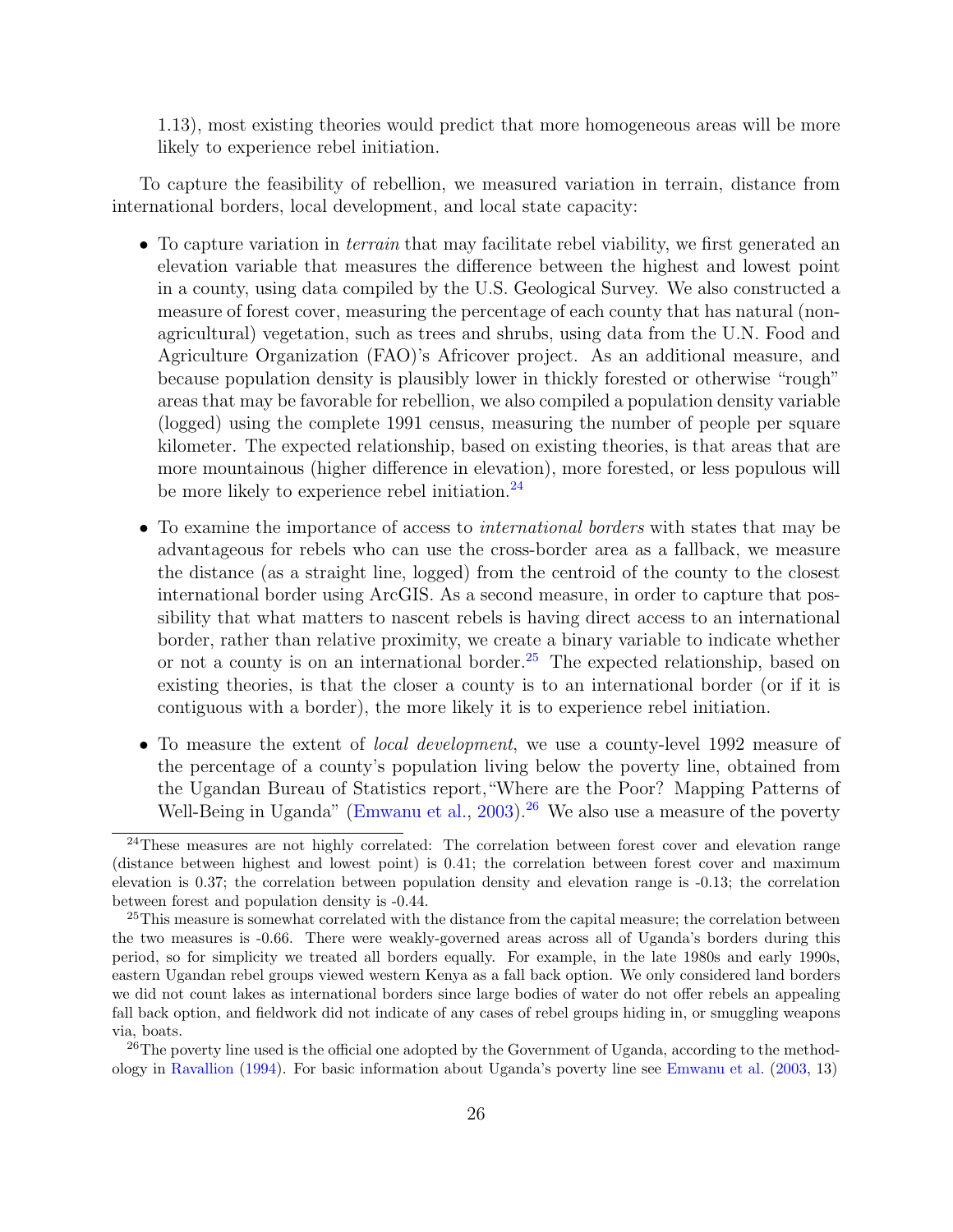gap, which measures how far (as a percentage) below the poverty line is the average consumption of poor people (those living below the poverty line), providing insight into how deep poverty is in a given county. However, this measure is almost perfectly correlated (0.96) with the former poverty line measure, and thus the results of the below analyses are quite similar using either measure. We show only results for the poverty line measure in what follows. While there are several theoretical perspectives on why poverty influences conflict onset, all would expect a positive relationship between poverty and rebel initiation. These poverty measures are based on county-level estimates of household consumption information collected in Uganda's 1992 Integrated Household Survey, combined with information from Uganda's 1991 census.<sup>[27](#page-26-0)</sup>

- Following [Collier and Hoeffler](#page-38-13) [\(2004\)](#page-38-13) and others (e.g. [Do and Iyer](#page-38-14) [\(2010\)](#page-38-14); [Thyne](#page-40-15)  $(2006)$ ; [Walter](#page-41-6)  $(2004)$ , we compiled county-level *literacy* rates as an alternative proxy for living conditions or the opportunity cost of participating in rebellion. The data source is the 1991 Uganda census. The correlation between percentage of people living below the poverty line and literacy is -0.57. Most dominant theories expect that in areas with higher literacy rates, individuals will be less likely to rebel, because of the higher opportunity costs of rebelling implied by a literate, and thus employable, population.
- To measure *state strength*, we create a binary variable capturing whether or not the county was under NRM control during the Bush War. Because the NRM controlled some parts of central and western Uganda during the Bush War and developed local political and intelligence institutions in the areas it controlled, the state may plausibly have had higher capacity to respond to potential threats in those areas. Additionally, because the capital, Kampala, was the institutional center of the state and the military when the first anti-NRM rebel group formed in August 1986, we create a second measure of state capacity: distance from the Kampala (logged). This distance is measured (using ArcGIS) as a straight line from the centroid of each county to the center of Kampala. Most extant theories would expect that the further a county is from Kampala, the more likely it to have a rebel group form there.

<span id="page-26-0"></span> $27$ This estimation (rather than a direct poverty measure from the household survey) is necessary because the household survey, which is the only one conducted in the early 1990s in Uganda, was designed to be representative only at a higher level (regions). The results of the survey are therefore not representative at the county level (there are four regions and 163 counties in Uganda). However, using Small Area Estimation techniques with information from variables that were directly measured in both the household survey and the census, the Ugandan Bureau of Statistics (in collaboration with the International Livestock Research Institute) generated the estimates of county-level poverty we use here. For more information about how this measure was compiled, see [Emwanu et al.](#page-39-15) [\(2003,](#page-39-15) 13), especially Appendix 1. These measures provide the best available estimates of poverty in Uganda's counties in the early 1990s. An issue with this data is that several rebel groups formed prior to 1992 and local consumption is likely highly responsive to violence; unfortunately reliable, local economic welfare data on Uganda in the 1980s does not exist. This measure will capture any increases in poverty that occurred as a result of violence in areas where rebels formed prior to 1992, therefore biasing results in favor of finding a stronger relationship between poverty and rebel formation than the "true" relationship.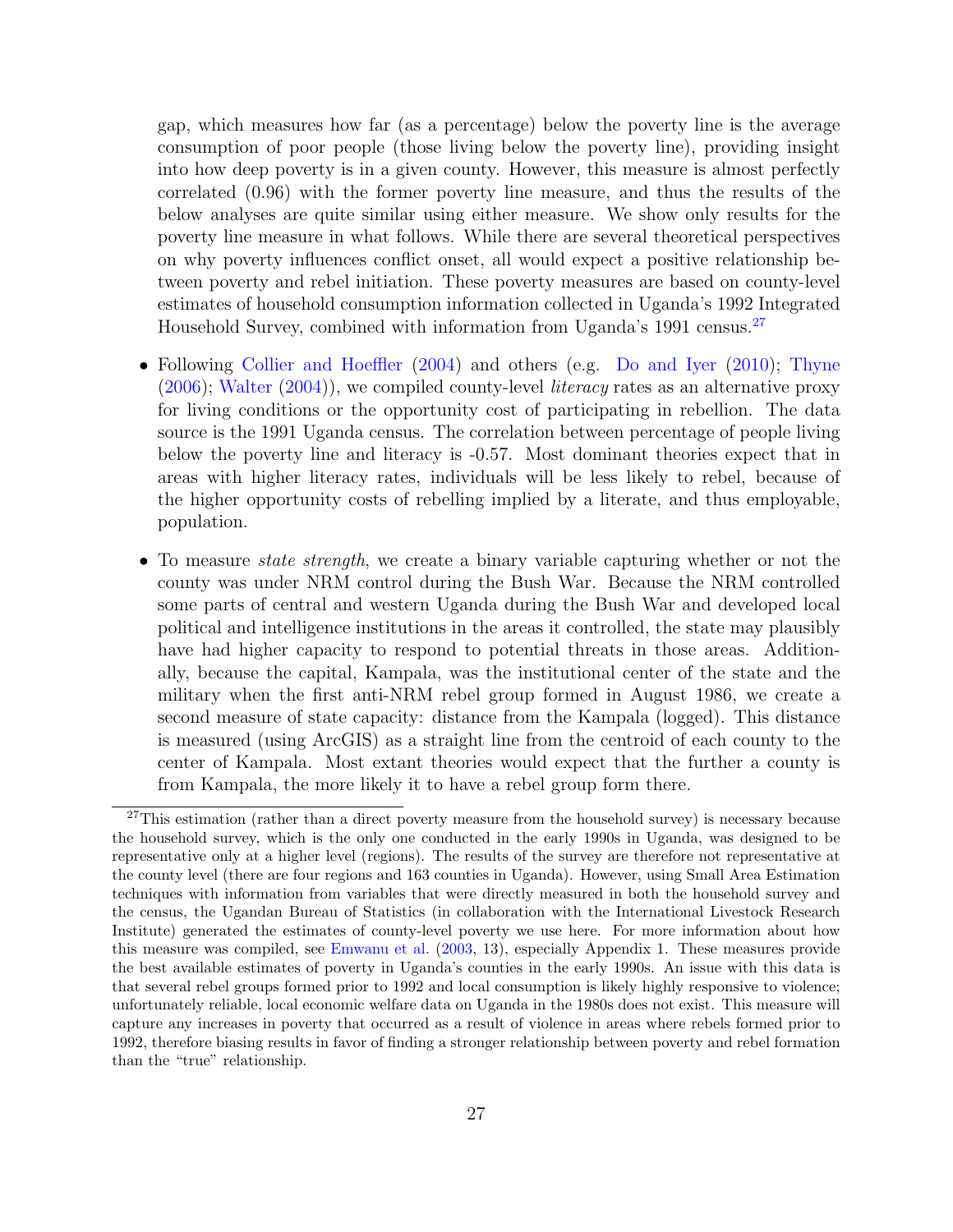To control for possible regional effects, we also include regional dummies in all model specifications. We also cluster standard errors by region.

<span id="page-27-1"></span>

| Variable                                 | Mean SD    |             | Range                         | Description                                                                                                                                                                     | Data source                                                                 |
|------------------------------------------|------------|-------------|-------------------------------|---------------------------------------------------------------------------------------------------------------------------------------------------------------------------------|-----------------------------------------------------------------------------|
| formation<br>(DV)                        | 0.10       | 0.30        | ${0,$<br>1                    | "1" if a rebel group committed first attack in that county, otherwise<br>``O"                                                                                                   | Interviews with rebels.<br>government, and civilians;<br>newspaper articles |
| ELF                                      | 0.38       | 0.25        | (.01,<br>.88)                 | Probability that two randomly-selected people are from different<br>ethnic groups                                                                                               | Uganda census $(1991)$                                                      |
| largest<br>ethnic<br>group size          | .74        | .20         | (0.22)<br>$\cdot$<br>(0.99)   | Portion of the county's total pop. comprised by largest ethnic group<br>(logged)                                                                                                | Uganda census $(1991)$                                                      |
| cabinet rep-<br>resentation              | 2.32       | 7.49        | $(-2.9,$<br>16)               | Weighted average of ethnic groups' cabinet share minus Uganda<br>pop. share                                                                                                     | Lindemann $(2011)$                                                          |
| cabinet rep<br>$\overline{2}$            | 0.82       | 0.74        | (0.0002,<br>1.99)             | Same as above, except scores are trichotomous: diff. between ethnic<br>cabinet share and pop share score is "0" if diff. is $\lt$ -1, "1" if $>$ -1<br>and $< 1$ , "2" if $> 1$ | Lindemann $(2011)$                                                          |
| elevation<br>(km)                        | 1,731 815  |             | (912,<br>4,858)               | Difference between highest and lowest point (km)                                                                                                                                | <b>USGS</b>                                                                 |
| forest                                   |            | 24.75 25.86 | (0,<br>95.23)                 | % area comprised of non-agricultural vegetation                                                                                                                                 | UN FAO (2002)                                                               |
| population<br>density<br>$(\log)$        | 4.55       | 1.38        | (0.07,<br>9.23)               | No. of people per sq km (log)                                                                                                                                                   | Uganda census $(1991)$                                                      |
| distance to<br>border $(m)$<br>$(\log)$  | 10.87 0.89 |             | (8.84,<br>12.13)              | Distance in m from county centroid to closest int'l border (log)                                                                                                                | Measured using GIS                                                          |
| contiguous<br>with border                | 0.21       | 0.41        | $\{0,$<br>1                   | Is country on international border                                                                                                                                              | n/a                                                                         |
| poverty line                             |            | 63.46 13.94 | (26.1,<br>93.1)               | Percentage of people living below the poverty line in 1992                                                                                                                      | Uganda Bureau of Statistics<br>(2003)                                       |
| poverty gap                              | 23.38 9.72 |             | (3,<br>49.4)                  | Among those living below poverty line, average consumption (%)<br>below pov line) in 1992                                                                                       | Uganda Bureau of Statistics<br>(2003)                                       |
| literacy                                 |            |             | 50.68 15.02 (0.003,<br>88.39) | % literate in 1991                                                                                                                                                              | Uganda Bureau of Statistics<br>(2003)                                       |
| distance to<br>capital $(m)$<br>$(\log)$ | 12.04 1.07 |             | (1,<br>12.89)                 | Distance in m from centroid of country(ies) to closest int'l border<br>$(\log)$                                                                                                 | Calculated using GIS                                                        |
| prior NRM<br>institutions                | 0.33       | 0.47        | ${0,$<br>$1\}$                | Was county under NRM's control prior to January 1986                                                                                                                            | Interview with senior NRM<br>official; newspaper articles                   |

Table 4: Summary Statistics, Variables for Rebel Launch Analysis

Note: Unit of analysis is Uganda's 163 counties.

### <span id="page-27-0"></span>2.1.2 Results for Rebel Launch

Table [5](#page-30-0) displays the results of logistic regression analyses with robust standard errors clustered by region.[28](#page-27-2) Consistent with the claim above that rebel launch does not follow strong patterns that could impact which groups become viable, the main finding of this exercise is that there are few consistent, statistically significant patterns that are consistent with prior theories relating these variables to conflict onset – with the exception that counties that are on an international border are more likely to experience rebel formation. An additional finding, discussed below, is that there is some evidence for a positive relationship between literacy and rebel formation.

Model 1 shows the full model, which includes measures for each of the variables discussed above. We include all measures of the terrain and development variables in the full model since they measure different types of rough terrain, and the measures are not highly correlated. We only include one measure of proximity to international borders, state capacity,

<span id="page-27-2"></span><sup>&</sup>lt;sup>28</sup>All models include regional dummy variables. None are significant, except northern is significant in model 7 only.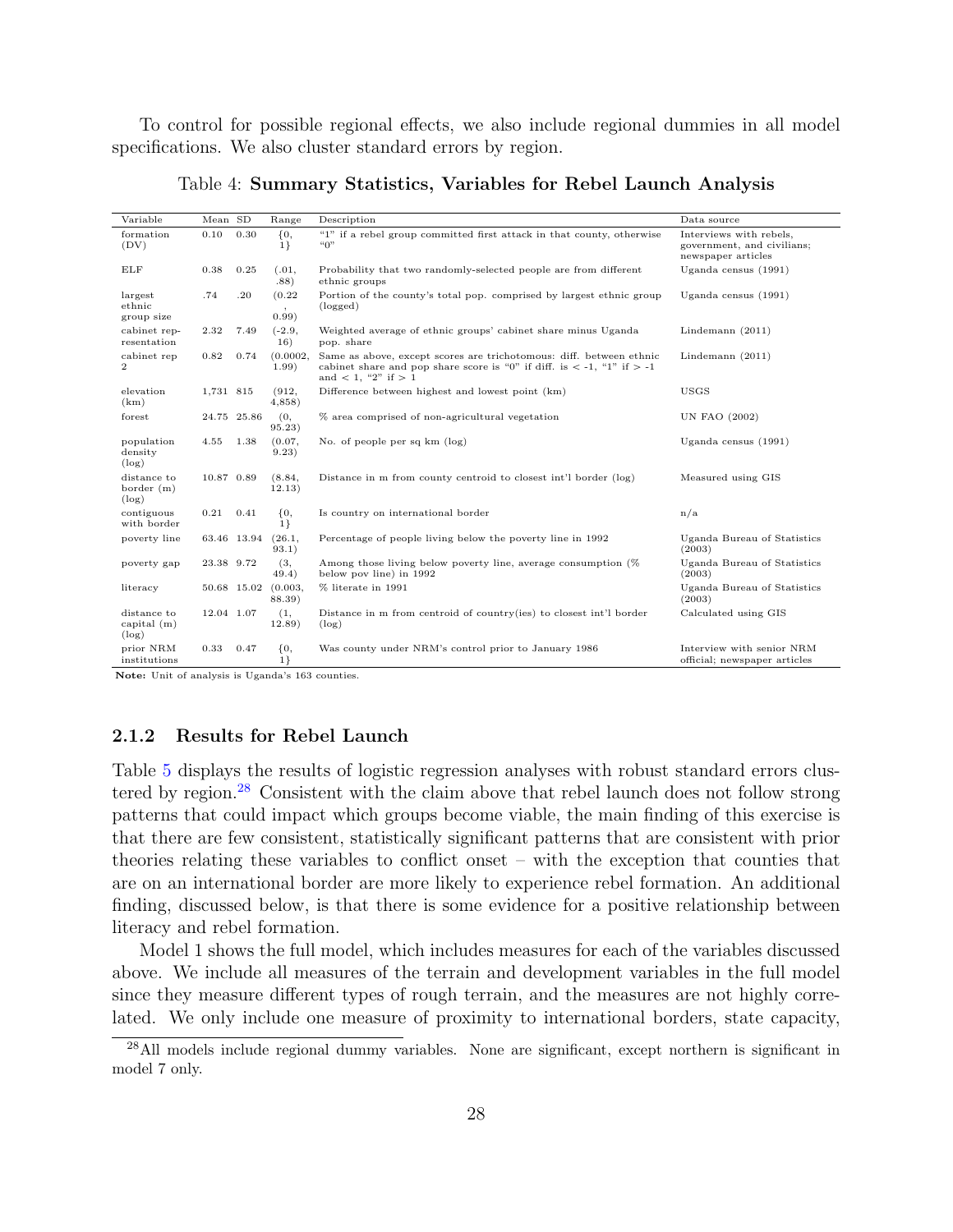and exclusion in the full model since in these cases the alternative measure captures a highly similar concept. Models 2 and 3 check whether the results of the full model hold when using alternative measures of these three variables. Literacy is positive and highly significant in all models, although its substantive effect is not large; for example, in a simulation using model 3, holding all other covariates at their mean and increasing the literacy variable from its 25th percentile to its 75th percentile raises the likelihood of rebel formation by 4.6 percentage points. Contiguity with an international border is significant in all models and has a larger substantive effect; in a simulation using model 3, holding all covariates at their mean while changing the contiguous border variable from zero to one yields an 14.6 percentage point increase in the predicted probability of a rebellion occurring in that county.

In models 1, 2 and 3, all measures of ethnic exclusion and demography, terrain, and spatially-varying state strength are insignificant in all models, with the exception of the population density's significance in model 3 only. Most of the variables do take the sign anticipated by existing theories: conditional on the other variables, change in elevation is positively related to rebellion launch; population density is negatively related; measures of state strength are negatively related; distance to international borders is negatively related; and poverty is positively related. One exception is percent of forested area, which we would expect to be positively related to rebel formation but comes through here as negatively related – however, the substantive influence of this negative relationship is quite small. The sign on ELF is not consistent across models; this lack of a relationship is consistent with our theory, which posits that ethnic demography does not influence where groups launch, since aspiring rebel leaders have a limited set of options for locations to launch.

Another exception in which a variable does not take the expected sign is for the first measure of ethnic exclusion, for which counties are coded according to a weighted average of their ethnic composition, based on each ethnic group's over or under-representation in the cabinet. Excluded groups take negative values. The coefficient on this covariate is positive, contradicting conventional wisdom that less excluded groups would be less likely to rebel. This result is likely due to the influence of the counties with a large portion of Baganda, who are much more over-represented than any other group is; three of the 16 rebel groups formed in majority-Baganda areas. Comparing model 1 and model 2 makes this clear; the coefficient on exclusion switches signs when substituting the original exclusion measure for the second measure, which dampens the influence of the Baganda's extreme overrepresentation by making extent of ethnic exclusion a categorical (three-category) variable.

Models 4 and 5 address the possibility that poverty, education, or exclusion are influenced by some of the other factors which also have a direct influence on rebel formation, and thus those other factors' relationship with rebel formation would be attenuated or exaggerated in models 1, 2, and 3. For example, it is possible that being closer to the capital, or having been occupied by the NRM during the Bush War, would make it less likely that a county would be poorer, less educated, or underrepresented in the cabinet. This may be the case if we believe, for example, that employment and educational opportunities are positively correlated with proximity to prior presence of NRM local institutions, and if areas more proximate to the capital or that had NRM presence prior to 1986 are better able to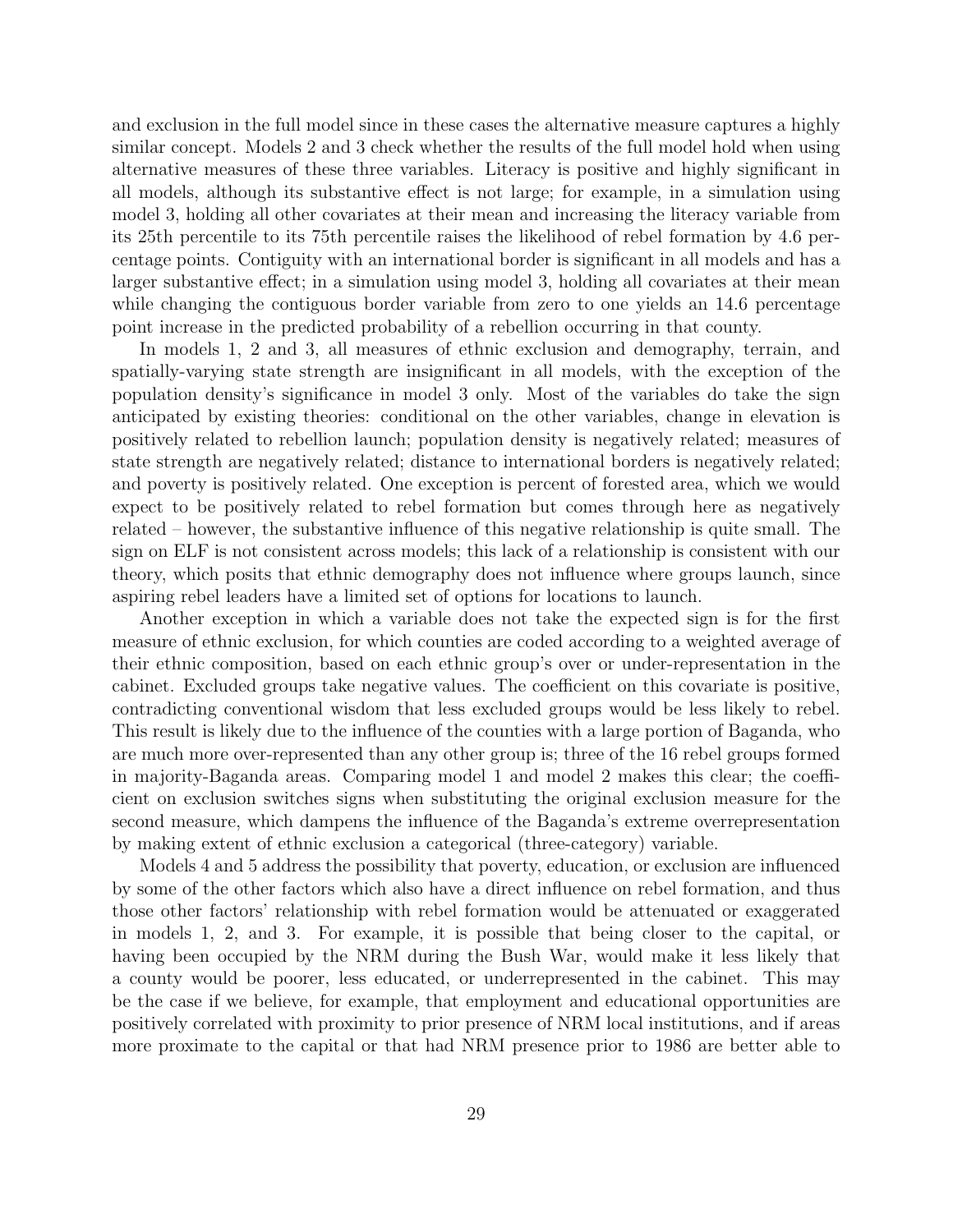pressure the NRM governments into including their representatives in the cabinet. If these conjectures are correct, then models that include, for example, both distance from Kampala and exclusion from the cabinet covariates would bias downward the effect of distance from Kampala on rebel formation. Comparing model 4 with model 2, and model 5 with model 3, respectively, shows that the absolute value of the magnitude of the coefficients of state capacity increases slightly, so these conjectures may be correct.

In model 6, we probe the influence of poverty and literacy, since it is plausible that literacy has a direct influence on both poverty and rebel formation, including it along with poverty may attenuate the effect of the poverty variable. In model 7, we check the possibility that poverty is attenuating the coefficient on literacy. However, in models 6 and 7 the substantive and statistical significance of the variables changes little from prior models.<sup>[29](#page-29-1)</sup>

In sum, the incidence of initial rebel group launch in Uganda appears to be rather idiosyncratic, or at least, its spatial distribution is not consistent with most existing explanations. An exception is that this analysis finds that counties that are contiguous with an international border are more likely to experience rebel group launch, or at least to have a new rebel group launch its first attack there, than those that are not contiguous with a border. Another finding of note, although the relationship is not particularly strong, is that literacy is positively related to rebel group launch. This latter finding contradicts most existing explanations, which consider literacy to be a proxy for development and to indicate individuals' opportunity costs for participating in rebellion. Given that most nascent rebel leaders in Uganda were reasonably well-educated, this suggests that rather than proxying for the opportunity costs of rebellion, higher local levels of literacy may indicate a concentration of people who have higher capacity for taking on the complex, risky enterprise of forming a rebellion.

For the purposes of this paper, the main potential issue that these findings raise is the possibility that patterns affecting where rebels initially launch could influence the subsequent stages when they attempt to become viable – that is, if certain "types" of rebels are more or less likely to form on borders or with a more literate population, then that difference in "type" could be the reason why only some rebels become viable. Because of this problem, in our paired case comparison, we compare cases with roughly similar levels of literacy. Additionally, only one group we compare (FOBA) launched in a county on an international border, and contrary to extant theories, this is the group that failed to become viable.

## <span id="page-29-0"></span>2.2 Analysis of Rebel Viability

The article establishes a correlation between local ethnic demography of areas where rebels launch and whether or not those groups become viable, and explains that trivariate regressions provide added evidence that this relationship may not be spurious. This section presents these regression analyses in greater detail. Recall from the article that we define viable groups as those that challenged the authority of the central government, which we

<span id="page-29-1"></span> $29$ For both models 6 and 7, these results remain substantively and statistically similar when including either measure of exclusion.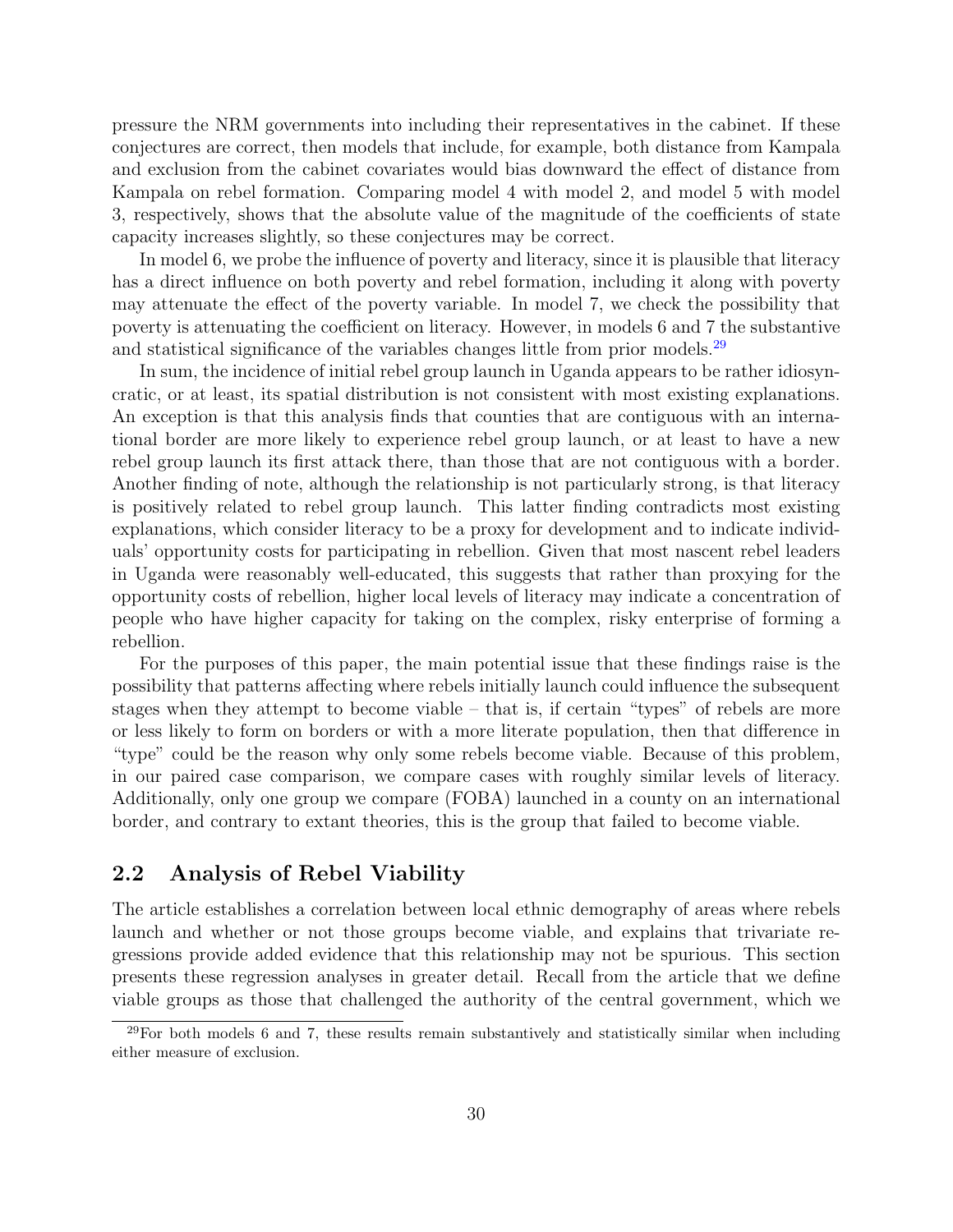<span id="page-30-0"></span>

|                               | $\mathbf{1}$             | $\overline{2}$ | 3           | $\overline{4}$ | $\bf 5$     | 6           | 7           |
|-------------------------------|--------------------------|----------------|-------------|----------------|-------------|-------------|-------------|
| Exclusion                     |                          |                |             |                |             |             |             |
| cabinet representation        | $0.02\,$                 |                | $0.05\,$    |                |             |             |             |
|                               | (0.20)                   |                | (0.15)      |                |             |             |             |
| cabinet rep. 2                |                          | $-0.40$        |             |                |             |             |             |
|                               |                          | (0.78)         |             |                |             |             |             |
| <b>Ethnic Demography</b>      |                          |                |             |                |             |             |             |
| ${\rm ELF}$                   | 0.24                     | $\rm 0.21$     | 0.58        | $0.37\,$       | $-.023$     | $-0.23$     | 0.47        |
|                               | (1.86)                   | (1.92)         | (1.60)      | (1.60)         | (1.43)      | (1.43)      | (1.29)      |
| <b>Terrain</b>                |                          |                |             |                |             |             |             |
| elevation (km)                | $0.54\,$                 | $0.53\,$       | 0.46        | $\rm 0.42$     | $0.32\,$    | $\rm 0.32$  | $0.45\,$    |
|                               | (0.71)                   | (0.58)         | (0.75)      | (0.65)         | (0.67)      | (0.67)      | (0.70)      |
| forest                        | $-0.02$                  | $-0.02$        | $-0.01$     | $-0.02$        | $-0.02**$   | $-0.02**$   | $-0.01$     |
|                               | (0.01)                   | (0.01)         | (0.01)      | (0.01)         | (0.01)      | (0.00)      | (0.01)      |
| pop. density (log)            | $-0.25$                  | $-0.24$        | $-0.27**$   | $-0.13$        | $-0.13$     | $-0.13$     | $-0.30**$   |
|                               | (0.19)                   | (0.24)         | (0.09)      | (0.21)         | (0.14)      | (0.10)      | (0.10)      |
| <b>International Borders</b>  |                          |                |             |                |             |             |             |
| distance to border $(m)(log)$ | $-0.47$                  | $-0.63$        |             | $-0.34$        |             |             |             |
|                               | (0.36)                   | (0.45)         |             | (0.22)         |             |             |             |
| contiguous w border           |                          |                | $1.55***$   |                | $1.37**$    | $1.36**$    | $1.65***$   |
|                               |                          |                | (0.59)      |                | (0.51)      | (0.46)      | (0.54)      |
| Development                   |                          |                |             |                |             |             |             |
| poverty line                  | 0.03                     | $\rm 0.03$     | 0.02        |                |             | $0.00\,$    |             |
|                               | (0.04)                   | (0.04)         | (0.04)      |                |             | (0.03)      |             |
| literacy                      | $0.06\ensuremath{^\ast}$ | $0.06^+$       | $0.06**$    |                |             |             | $0.06**$    |
|                               | (0.03)                   | (0.03)         | (0.02)      |                |             |             | (0.02)      |
| <b>State Capacity</b>         |                          |                |             |                |             |             |             |
| prior NRM                     | $-0.58$                  | $-0.69$        |             | $-0.71$        |             |             |             |
|                               | (0.50)                   | (0.81)         |             | (0.49)         |             |             |             |
| dist. to capital $(m)$ (log)  |                          |                | $-0.06$     |                | $-0.10$     | $-0.11$     | $-0.02$     |
|                               |                          |                | (0.10)      |                | (0.04)      | (0.11)      | (0.04)      |
| region dummies                | $\rm X$                  | $\mathbf X$    | $\mathbf X$ | $\mathbf X$    | $\mathbf X$ | $\mathbf X$ | $\mathbf X$ |
| $\overline{N}$                | 161                      | 161            | 161         | 161            | 161         | 161         | 161         |

Table 5: Correlates of Initial Rebel Group Launch in Uganda

DV is a dichotomous measure of whether a rebel group committed their first attack in the county. All models are estimated using logistic regression with robust standard errors, clustered by region (central, northern, eastern, or western), reported in parentheses.

 $p < 0.1, \frac{*}{p} < 0.05, \frac{*}{p} < 0.01$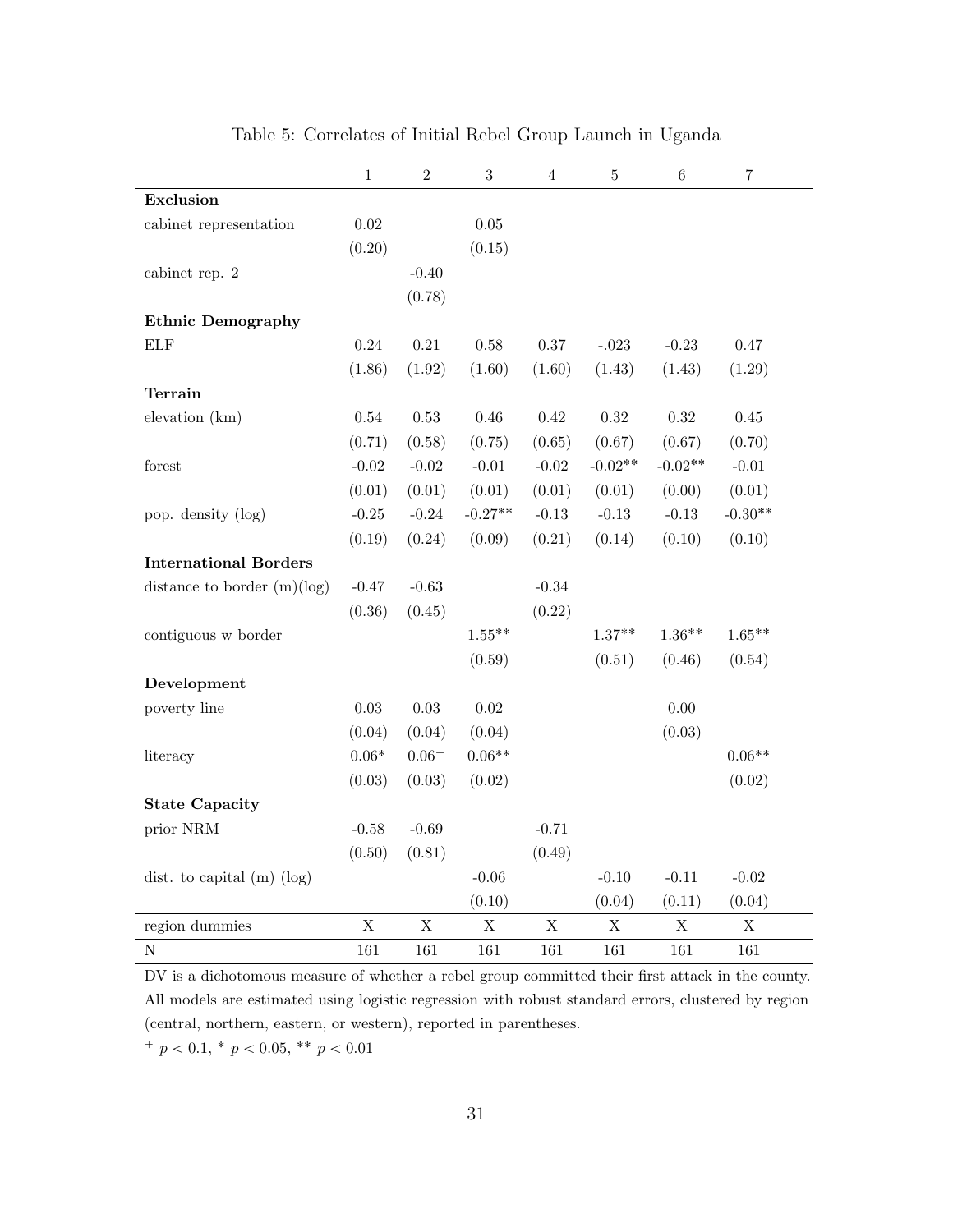operationalized as groups that maintained an operational base on the target country's soil with at least 100 individuals for at least three months.<sup>[30](#page-31-1)</sup>

#### <span id="page-31-0"></span>2.2.1 Measurement

Measures used for this analysis are the same as those for the rebel launch analysis above. Table [6](#page-32-1) below displays summary statistics for the variables.

The unit of this analysis is the rebel group. However, many of the variables we seek to measure across rebel groups for this analysis are distributed across space, such as the ethnic demography of the area in which rebels operated in the initial stages, defined here as where nascent rebels went during the initial stages of their emergence for the purpose of (1) attempting to establish a base or (2) interacting with and seeking material support (money, food, or recruits) from civilians. The initial stages are conceptualized here as the period between the inception of the insurgent group, when planning begins, until a group achieves viability or is defeated, ceasing to attack Uganda – typically following a negotiated settlement or following the capture, exile, or death of one or more top leaders. These areas were determined by Ugandan newspaper articles on these rebellions, and because these were often highly incomplete, the fieldwork of one of the authors, which is described in the main article text. The initial activities of four rebel groups (ADF, HSM, UFDF, CAMP) were clearly associated with a single county, so geographic variables associated with those rebel groups correspond to that county. However, some rebel groups (UPA, LRA, NFA, WNBF, UNRF II, NALU, FOBA) initially spanned two, three, or in one case, four contiguous counties. For those groups, the variables were measured using data from all relevant counties. For example, the ethnic demography and population density measures for FOBA were derived using census data for all individuals living in both Tororo and Samia-Bugwe counties, and the highest elevation reported is the highest point present in either county. For five rebel groups (NOM, UPDA, PRA, NDA and UDA), it was not possible to reliably discern precisely in which county or counties they operated in during the initial stages. In those cases, it was clear that the group likely operated in at least one of three to five counties and thus for all spatially-measured variables, the average values over those three to five counties was used.

To measure ethnic demography, we use 1991 Ugandan census data to construct an ethnolinguistic fractionalization (ELF) score of the county(ies) where each rebel group operated in the initial stages. Based on the logic laid out in the main article, higher ELF scores in a given area should indicate more fragmented information networks among people living there. None of the results presented here are substantially changed when using an alternative measure of ethnic demography, the percentage of the total population of the area comprised by the largest ethnic group.

The use of 1991 census data is necessary because reliable census data at the county level is not available prior to 1991; however, this introduces potential measurement error for the nine rebellions we examine here that began before 1991. Violent conflict often impels migration,

<span id="page-31-1"></span><sup>30</sup>The analysis here is not sensitive to these precise thresholds.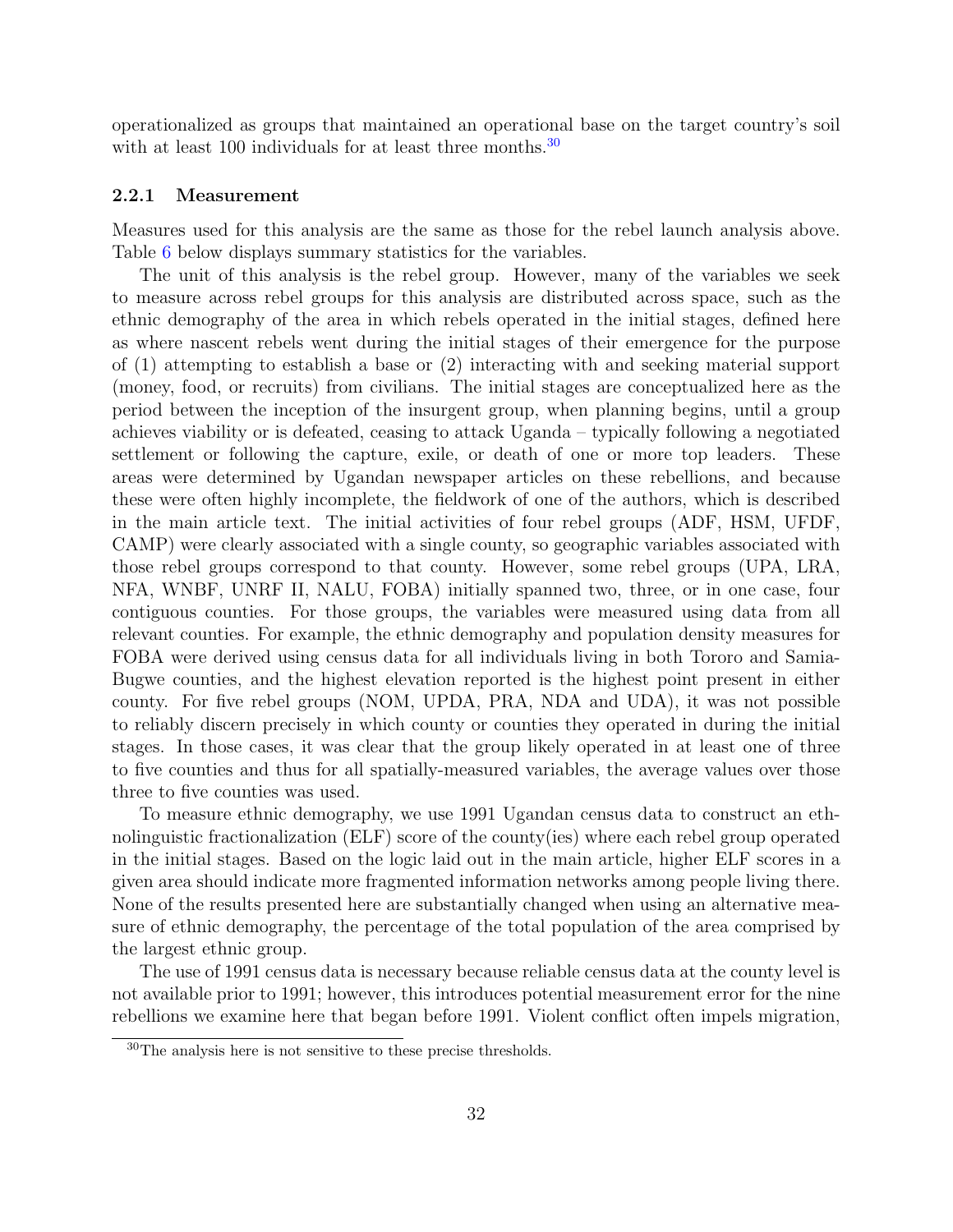plausibly making an area increasingly more homogenous in the period after conflict begins. This issue could bias our results in the direction that favors our hypothesis. However, this issue affects areas with different baseline demographic patterns similarly, biasing the measurement of all areas in the same direction and thus limiting the biases of inferences about the effects of differences in ethnic demography across areas on rebel viability – unless we believe that the groups that became viable were more successful at ethnic cleansing. It is difficult to rule out this possibility; however, six of the nine insurgencies that began prior to 1991 took place in eastern or northern Uganda, where there is ample historical evidence that ethnic demographic patterns in these regions have persisted for decades – long before these rebellions began (see the main article for a discussion of this evidence for the parts of eastern Uganda where FOBA and UPA formed.) To ensure that any potential biases affecting the remaining three insurgencies – NOM, NDA and NALU – are not driving the results presented below, we re-ran the analysis without these three observations, and find that they do not substantially alter the results; ELF retains significance throughout all models at least at the 15% level.

<span id="page-32-1"></span>

| Variable                             | Mean SD    |             | Range               | Description                                                                                 | Data source                                                              |
|--------------------------------------|------------|-------------|---------------------|---------------------------------------------------------------------------------------------|--------------------------------------------------------------------------|
| viability (DV)                       | 0.25       | 0.45        | ${0, 1}$            | "1" if became viable, otherwise "0"                                                         | Interviews with rebels, government, and<br>civilians; newspaper articles |
| ELF                                  | 0.40       | 0.25        | (.02,<br>.76)       | Probability that two randomly-selected people are<br>from different ethnic groups           | Uganda census $(1991)$                                                   |
| largest ethnic<br>group size         | .70        | .21         | (0.33,<br>0.99)     | Portion of the county's total pop. comprised by<br>largest ethnic group (logged)            | Uganda census (1991)                                                     |
| exclusion                            | 1.37       | 5.15        | $(-2.72,$<br>12.61) | Weighted average of ethnic groups' cabinet share<br>minus Uganda pop. share                 | Lindemann $(2011)$                                                       |
| elevation (km)                       |            | 1,900 1,113 | (1015,<br>1,196)    | Difference between highest and lowest point $(m)$                                           | <b>USGS</b>                                                              |
| forest                               |            | 26.59 17.03 | (1.24,<br>64.23)    | % area comprised of non-agricultural vegetation                                             | UN FAO (2002)                                                            |
| population<br>density (log)          | 4.40       | 0.64        | (2.95,<br>5.23)     | No. of people per sq km (log)                                                               | Uganda census $(1991)$                                                   |
| distance to<br>border $(m)$ (log)    | 10.72 1.11 |             | (9.14,<br>12)       | Distance in m from county centroid to closest int'l<br>border (log)                         | Calculated using GIS                                                     |
| contiguous with<br>border            | 0.5        | 0.52        | ${0, 1}$            | Is country on international border                                                          | n/a                                                                      |
| poverty line                         | 66.2       | 12.7        | (43.4,<br>91.40)    | Percentage of people living below the poverty line<br>in 1992                               | Uganda Bureau of Statistics (2003)                                       |
| poverty gap                          | 25.6       | 8.34        | (13.7,<br>47.43)    | Among those living below poverty line, average<br>consumption $(\%$ below pov line) in 1992 | Uganda Bureau of Statistics (2003)                                       |
| literacy                             | 48.67 9.55 |             | (29.56,<br>66.77)   | % literate in 1991                                                                          | Uganda Bureau of Statistics (2003)                                       |
| distance to<br>capital $(m)$ $(log)$ | 12.18 0.84 |             | (10.04,<br>12.86)   | Distance in $m$ from centroid of country(ies) to<br>Kampala (log)                           | Calculated using GIS                                                     |
| state strength                       | 1.25       | 1.29        | ${0, 1}$            | Was area under NRM's control prior to January<br>1986                                       | Interview with senior NRM official:<br>newspaper articles                |

Table 6: Summary Statistics, Variables for Rebel Viability Analysis

Note: Unit of analysis is the rebel group. Geographic variables correspond to the county(ies) where rebel groups initially operated.

## <span id="page-32-0"></span>2.2.2 Results for Rebel Viability

Regression analysis of these variables using a linear probability model provides useful insight. Because of the small number of observations, we run trivariate models, with ELF and one of the control variables in each regression. The results of the regression analyses are summarized below in Table [7.](#page-33-0)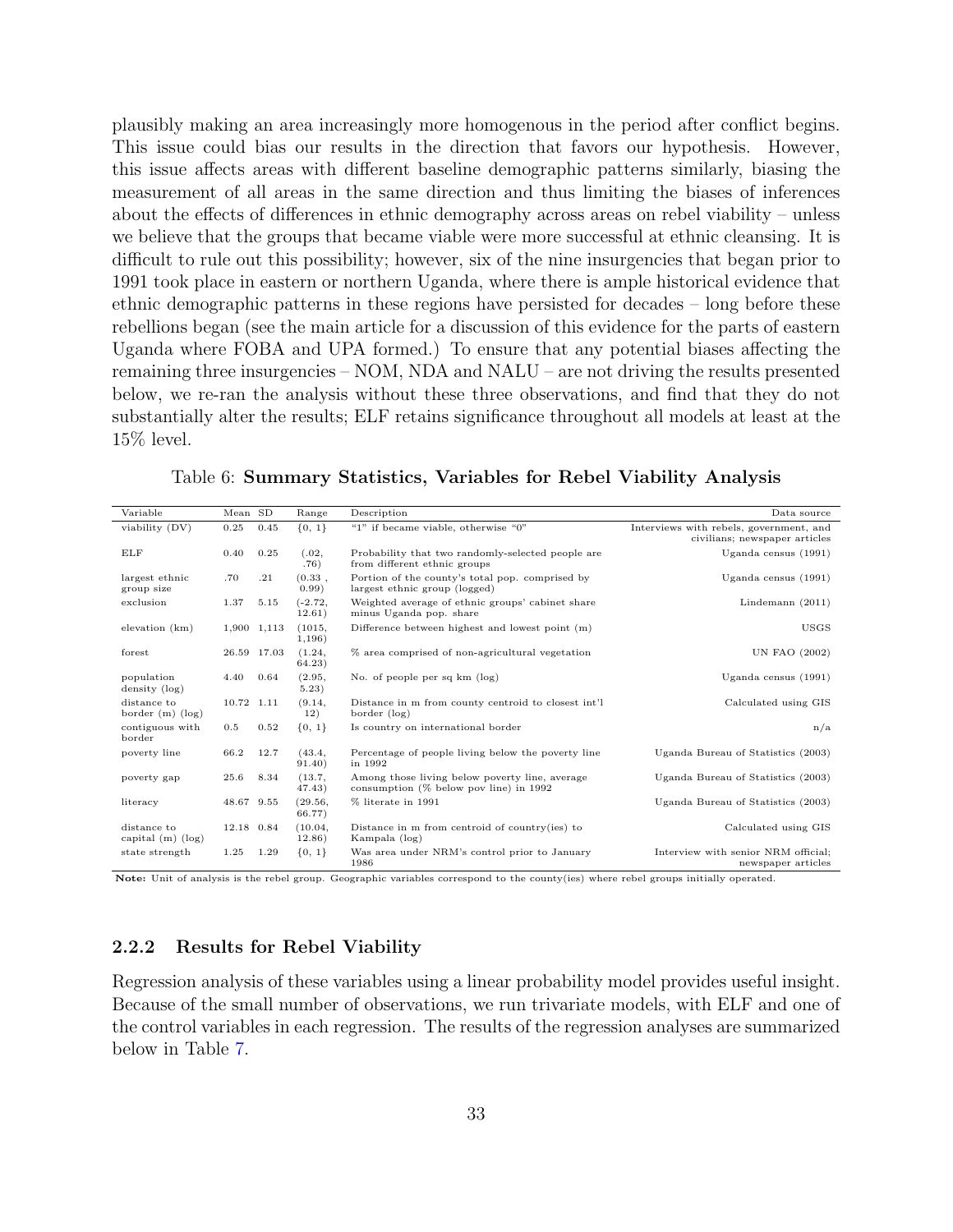<span id="page-33-0"></span>

|                 | $\mathbf{1}$ | $\overline{2}$ | 3         | $\overline{4}$ | $\bf 5$  | $6\,$    | $\overline{7}$ | $8\,$    | $\boldsymbol{9}$ |
|-----------------|--------------|----------------|-----------|----------------|----------|----------|----------------|----------|------------------|
| <b>ELF</b>      | $-.873+$     | - $.898^+$     | $-.899+$  | $-.826+$       | $-.870+$ | $-.873+$ | $-.894+$       | $-.806+$ | $-.716$          |
|                 | (.418)       | (.489)         | (.445)    | (.447)         | (.429)   | (.436)   | (.440)         | (.451)   | (.431)           |
| elevation       |              | $.000$         |           |                |          |          |                |          |                  |
|                 |              | (.000)         |           |                |          |          |                |          |                  |
| forest          |              |                | $-.002$   |                |          |          |                |          |                  |
|                 |              |                | $(-.007)$ |                |          |          |                |          |                  |
| pop density     |              |                |           | $-.066$        |          |          |                |          |                  |
|                 |              |                |           | (.198)         |          |          |                |          |                  |
| dist. to border |              |                |           |                | $.003$   |          |                |          |                  |
|                 |              |                |           |                | (.088)   |          |                |          |                  |
| literacy        |              |                |           |                |          | $.000$   |                |          |                  |
|                 |              |                |           |                |          | (.005)   |                |          |                  |
| poverty line    |              |                |           |                |          |          | $-.001$        |          |                  |
|                 |              |                |           |                |          |          | (.008)         |          |                  |
| state capacity  |              |                |           |                |          |          |                | $-.083$  |                  |
|                 |              |                |           |                |          |          |                | (.121)   |                  |
| exclusion       |              |                |           |                |          |          |                |          | $-.013$          |
|                 |              |                |           |                |          |          |                |          | (.010)           |
| $\mathbf N$     | $16\,$       | $16\,$         | $16\,$    | $16\,$         | $16\,$   | 16       | $16\,$         | 16       | $16\,$           |

Table 7: Correlates of Initial Rebel Group Viability in Uganda

DV is a dichotomous measure of rebel viability.

All models are estimated using OLS with robust standard errors, reported in parentheses.

Results are not substantively changed when using alternative measures of ethnic demography, poverty, or state capacity. Alternative measures are shown in the table of summary statistics above.

 $^{+}$  p  $< 0.1,$  \* p  $< 0.05,$  \*\* p  $< 0.01$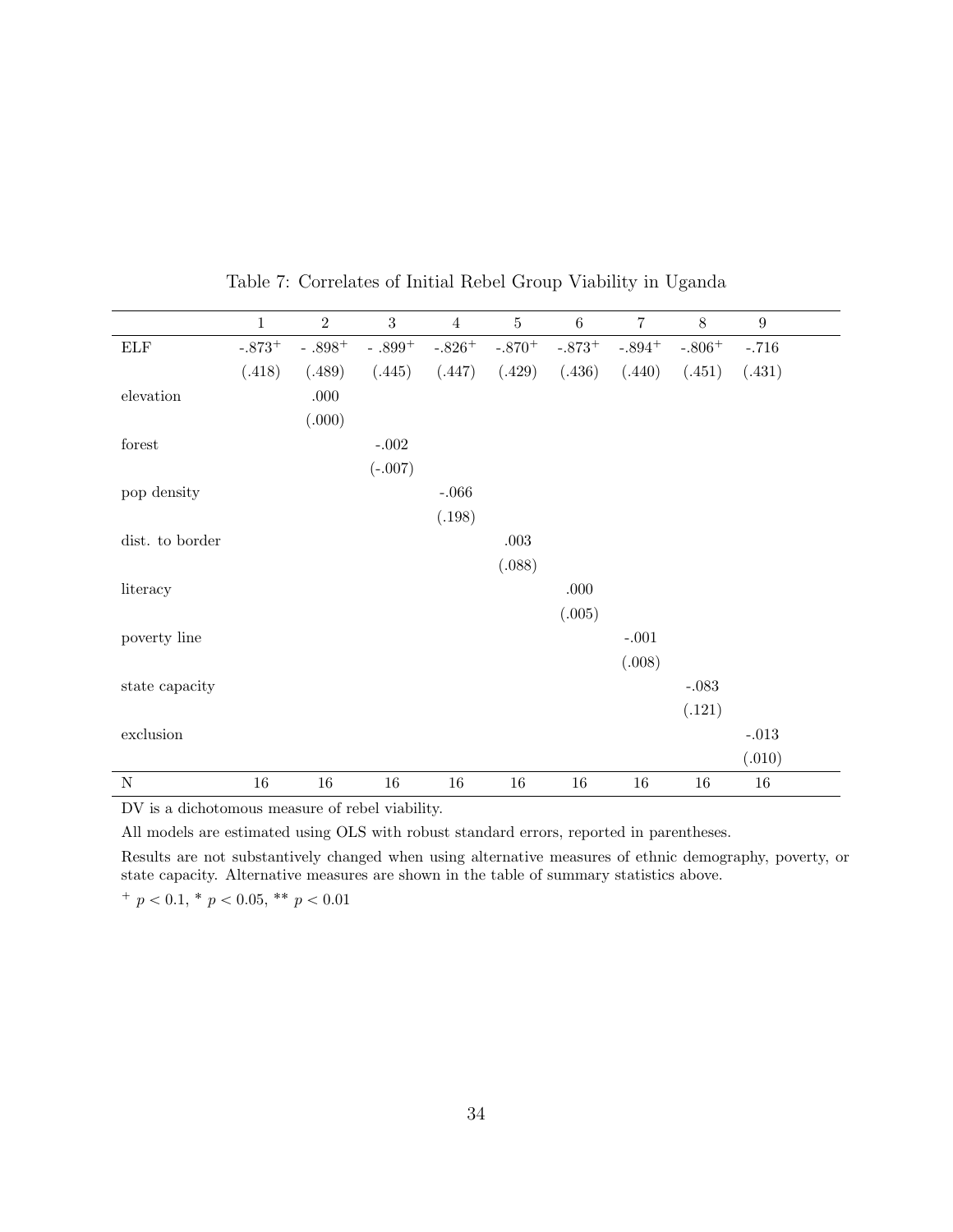We present OLS results above because of the ease of substantive interpretation. In all models except one, the coefficient on ELF is significant at the 90% level, whereas none of the other covariates are statistically significant. (The sole model where ELF is not significant at the 90% level, model 9, is significant at the 85% level; the p-value is 0.12). The marginal effects resulting from logit models with the same covariates indicate nearly identical substantive results. These results are also not driven by any single group, nor are they substantially altered when replacing ELF with a measure of the percentage of the population comprised by the largest ethnic group in the area.

Naturally, the results of any regression analysis with so few observations must be interpreted with great caution. However, the fact that ELF is statistically significant in almost all models and withstands several sensitivity tests provides useful support that is consistent with the central hypothesis of the article. Furthermore, in light of the substantive and statistical non-significance of the control variables, it is unlikely that the correlation between ethnic homogeneity and viability is spurious.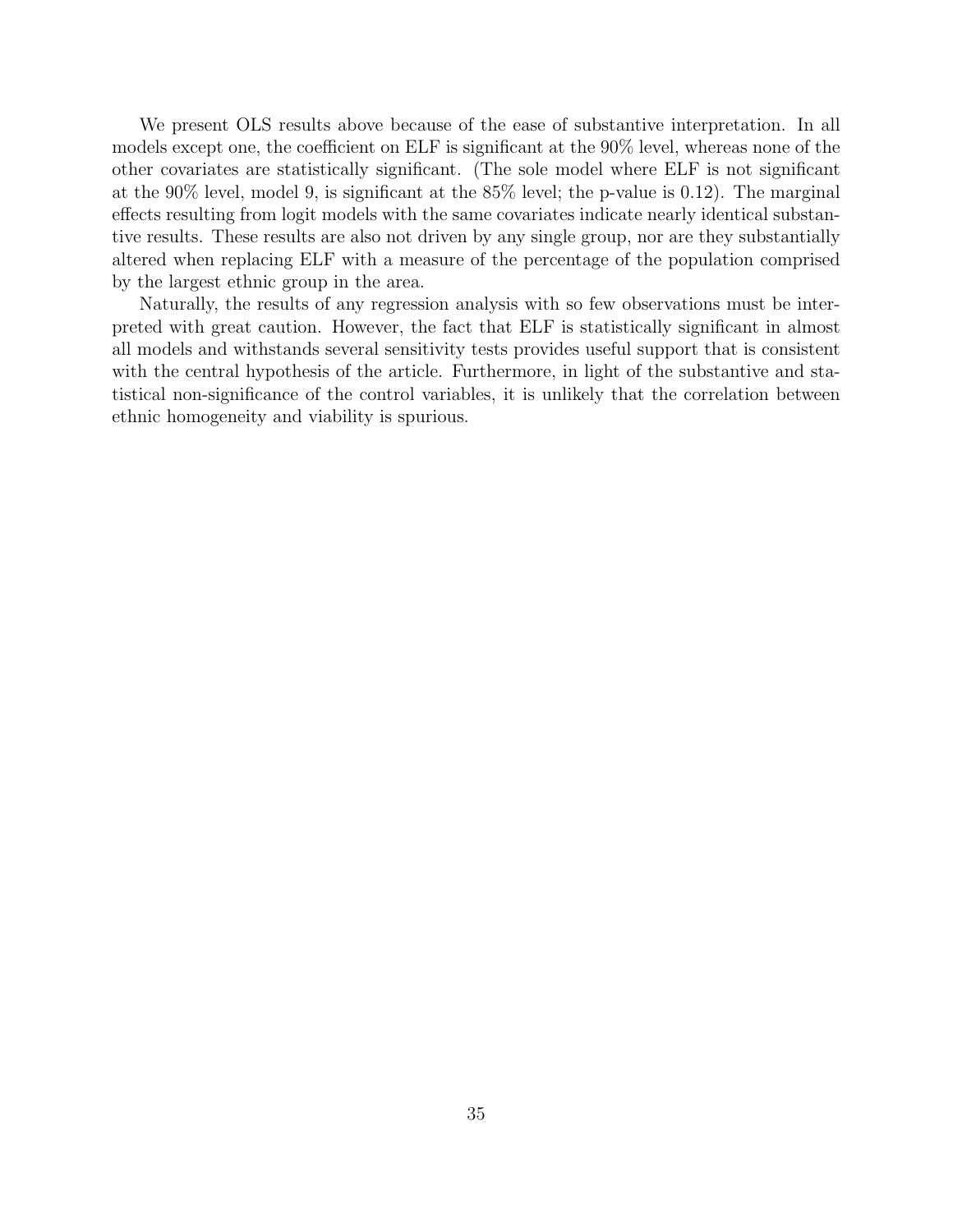# <span id="page-35-0"></span>3 Case study selection

As noted in the paper, the case studies were selected with the aim of isolating the variable of interest: local ethnic demography – which, as we show in the article, corresponds to differences in trusted network structure – while "holding constant" other, potentially-relevant factors drawn from dominant theories of civil war onset. The factors "held constant," or at least that varied in the direction other than that expected by existing theory, are summarized below.

|                                                                                                               | <b>UPA</b><br>Teso region of eastern Uganda                               | <b>FOBA</b><br><b>Bukedi region of eastern</b><br>Uganda                             |
|---------------------------------------------------------------------------------------------------------------|---------------------------------------------------------------------------|--------------------------------------------------------------------------------------|
| <b>Traditional leadership</b>                                                                                 | Decentralized                                                             | Decentralized                                                                        |
| <b>Political Exclusion</b>                                                                                    | Low                                                                       | Low                                                                                  |
| <b>Terrain</b>                                                                                                | Flat, semi-arid savannah                                                  | Somewhat hilly, some jungle<br>and nearby forests                                    |
| <b>Proximity to international</b><br>borders                                                                  | No international border, 120<br>km to western Kenya                       | Borders western Kenya                                                                |
| <b>Economic well being</b><br>(Poverty data from 1992<br>household survey; literacy data<br>from 1991 census) | 77.4% living below poverty line;<br>51.5% literate                        | 57.7% living below poverty line;<br>53% literate                                     |
| <b>State strength</b><br>year of rebel launch                                                                 | Low<br>1987                                                               | Low<br>1987                                                                          |
| <b>Ethno-linguistically</b><br>homogeneous?                                                                   | Yes<br>1 language in Teso<br>Largest ethnic group is 85% of<br>population | <b>No</b><br>3 languages in Bukedi<br>Largest ethnic group is 37.5% of<br>population |
| Did the rebellion become<br>viable?                                                                           | Yes                                                                       | <b>No</b>                                                                            |

Figure 4: Summary of Paired Comparison, Case Study Rebellions.

With respect to the first two factors – type of local traditional leadership and political exclusion – the commonalities among these cases are straightforward: both rebel groups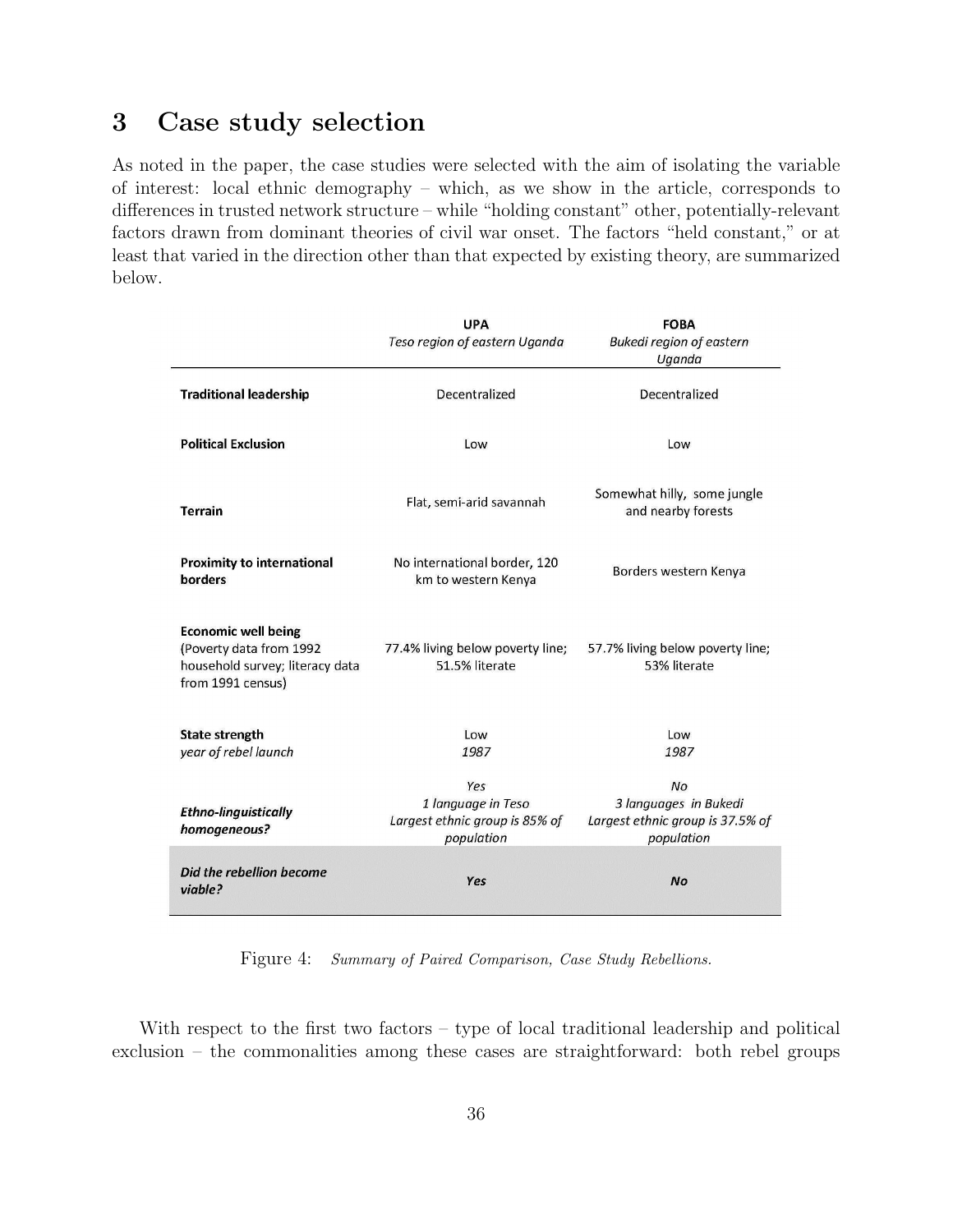launched in areas in which traditional authority structures were decentralized, and as described in the paper, neither were markedly under represented in the national government in the late 1980s. Unlike areas of central and western Uganda that have been arranged into centralized, hierarchical kingdoms since the pre-colonial period, the areas of eastern Uganda studied in this paper have long been characterized by highly localized leadership structures: traditional leaders for a given kinship group would adjudicate disputes among clans, and while these clan leaders would sometimes coordinate, none was not subject to any overall authority.

Regarding terrain and borders, the variation that exists among these cases goes in the direction opposite of that anticipated by existing theories. Uganda sits astride the equator, much of the country is semi-forested and hilly, with most of the geographic variation being simply the extent of the forest cover and hills. While Uganda is bordered by two mountainous areas on its eastern and western flanks, neither is located close to, or played a significant operational role in, the initial stages of either case study rebellion. Some areas of Uganda are flatter and less thickly forested than others; the UPA – which became viable – launched in the area with the least favorable terrain, since it is the most flat and has the least forest cover.<sup>[31](#page-36-0)</sup> Regarding international borders, FOBA, the group that did not become viable, launched closer to an international border than the UPA, which did become viable.

There are also no major, discernable differences in state capacity or poverty in these areas. The key determinant of economic welfare and state capacity in Uganda in the decade leading up to 1986 – warfare – did not directly affect Teso or Bukedi. The Bush War of the early 1980s, which led to the NRM's ascendance to central power, was fought exclusively in central and western Uganda. Thus, the eastern region studied in this paper escaped the direct effects of war, particularly war-related deaths, destruction of infrastructure and population displacement.

While reliable measures of economic well-being for these areas do not exist for the years immediately prior to these rebellions, measures from the 1991 census provide some clues. As current theories predict, the area in which groups became viable were somewhat poorer than those where groups did not become viable: the percentage of individuals living below the poverty line was 77.4 and 57.7, respectively, for the UPA and FOBA. However, because this data was collected about three years after the start of these rebellions, it is likely that events occurring in the initial stages of these rebellions drive at least some of this variation. Literacy rates may be a better proxy for economic well-being since they are stickier, and indeed respective literacy rates for these areas suggest that areas that spawned viable groups were similarly literate, or more literate, than areas that did not: literacy rates for the area where the rebel groups formed respectively are 51.2 and 53 for UPA and FOBA. Thus, while three years after rebellion began, the areas where rebel groups became viable were somewhat poorer than the areas where they did not become viable, literacy rates were similar across these areas.

<span id="page-36-0"></span><sup>&</sup>lt;sup>31</sup>In fact, one UPA leader remarked about the UPA disadvantage relative to FOBA with respect to terrain, stating that "the forest [in Bukedi where FOBA launched] is ideal for war. During our rebellion, I would look there with envy."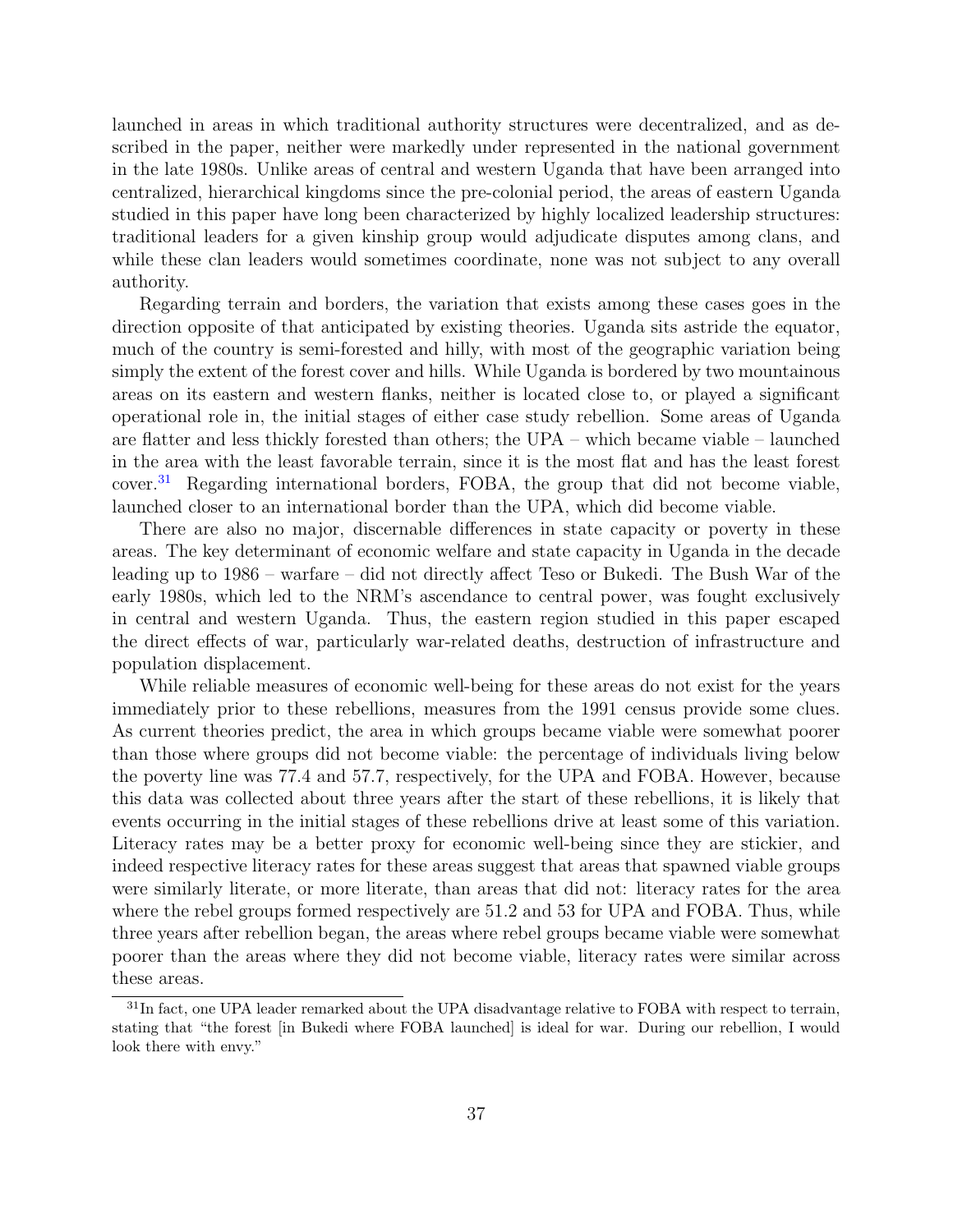Regarding state capacity, as a part of their war-fighting efforts in central and much of western Uganda, the NRA had developed significant local institutional capacity. In particular, they had developed extensive local government structures that assisted the NRM rebel group in obtaining information about government troops. These institutions were thus already in place and were absorbed into the national government structure when the NRM overtook Kampala in early 1986. But by the time the rebellions began in northern and eastern Uganda in 1987, the NRM government had only recently begun setting up similar local governance institutions throughout northern and eastern Uganda, appointing Special District Administrators to organize those local governments and hold local elections. Thus, throughout eastern Uganda, the central government had very little institutional reach, and thus very low capacity to detect nascent rebels.

In conclusion, to the extent possible, these cases are paired by factors other than ethnic demography that we may expect to influence rebel viability. There appears to be no compelling reason to believe that any of these factors are strongly associated with rebel viability in these cases in the direction anticipated by existing theories.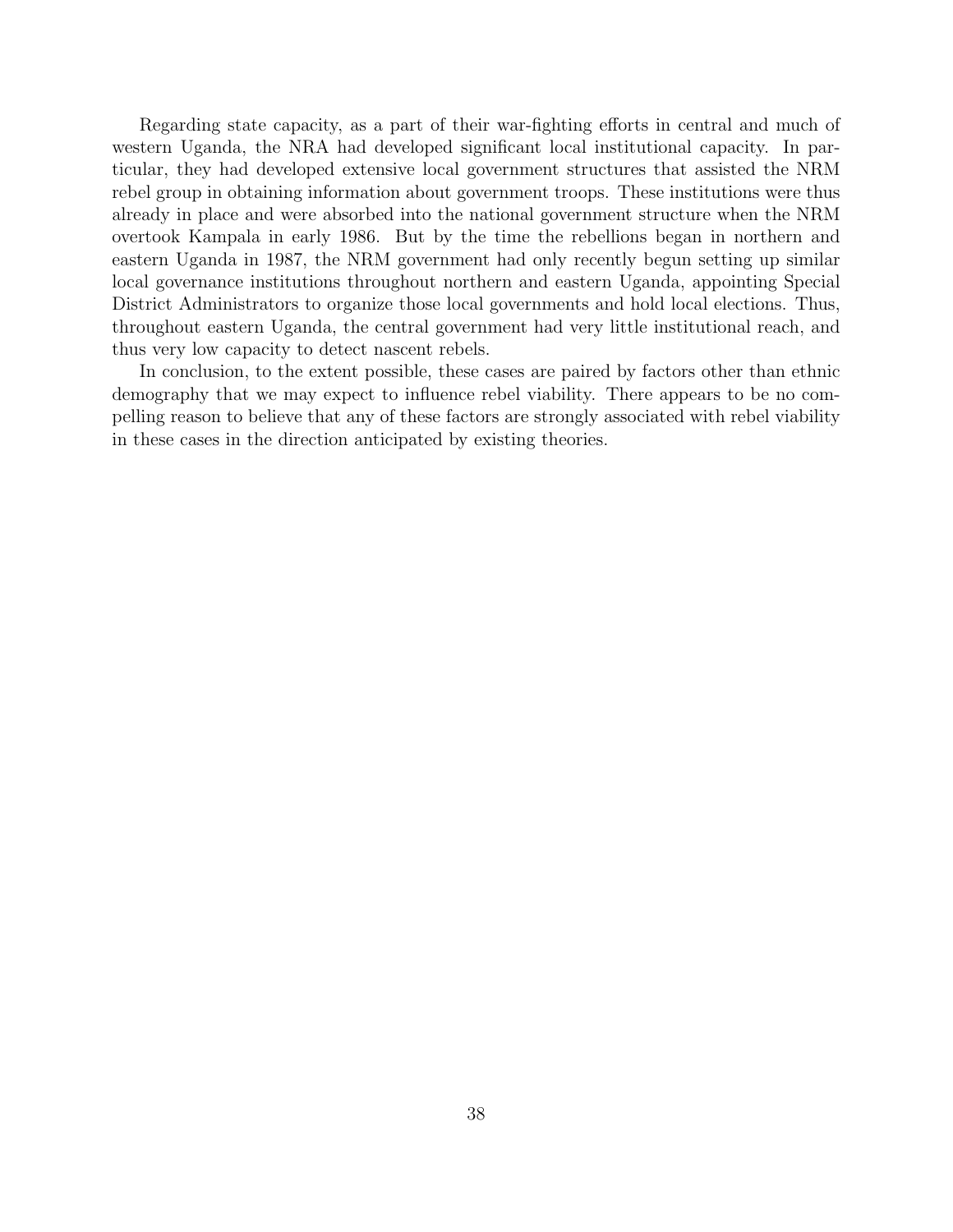# References

- <span id="page-38-12"></span>Acemoglu, Daron, Asuman Ozdaglar and Ali ParandehGheibi. 2010. "Spread of (mis) information in social networks." Games and Economic Behavior 70(2):194–227.
- <span id="page-38-9"></span>Bala, Venkatesh and Sanjeev Goyal. 1998. "Learning from neighbours." The review of economic studies  $65(3):595-621$ .
- <span id="page-38-10"></span>Bala, Venkatesh and Sanjeev Goyal. 2001. "Conformism and diversity under social learning." *Economic theory*  $17(1):101-120$ .
- <span id="page-38-6"></span>Banerjee, Abhijit and Drew Fudenberg. 2004. "Word-of-mouth learning." Games and Economic Behavior 46(1):1–22.
- <span id="page-38-4"></span>Banerjee, Abhijit V. 1992. "A simple model of herd behavior." The Quarterly Journal of Economics pp. 797–817.
- <span id="page-38-5"></span>Bikhchandani, Sushil, David Hirshleifer and Ivo Welch. 1992. "A theory of fads, fashion, custom, and cultural change as informational cascades." Journal of political Economy pp. 992–1026.
- <span id="page-38-3"></span>Bramoullé, Yann and Rachel Kranton. 2007. "Public Goods in Networks." Journal of Economic Theory 135(1):478-494.
- <span id="page-38-0"></span>Cederman, Lars-Erik, Nils Weidmann and Nils Petter Gleditsch. 2011. "Horizontal Inequalities and the Ethno-Nationalist War: A Global Comparison." American Political Science Review 105(3):478–495.
- <span id="page-38-1"></span>Chwe, M.S.Y. 2000. "Communication and Coordination in Social Networks." Review of Economic Studies 67(1):1–16.
- <span id="page-38-13"></span>Collier, Paul and Anke Hoeffler. 2004. "Greed and Grievance in Civil War." Oxford Economic Papers 56(4):563–595.
- <span id="page-38-7"></span>DeGroot, Morris H. 1974. "Reaching a consensus." Journal of the American Statistical Association 69(345):118–121.
- <span id="page-38-11"></span>DeMarzo, Peter M, Jeffrey Zwiebel and Dimitri Vayanos. 2003. "Persuasion bias, social influence, and unidimensional opinions." Quarterly Journal of Economics 118(3):909968.
- <span id="page-38-2"></span>Dixit, A.K. 2004. Lawlessness and Economics: Alternative Modes of Governance. Princeton Univ Pr.
- <span id="page-38-14"></span>Do, Quy-Toan and Lakshmi Iyer. 2010. "Geography, poverty and conflict in Nepal." Journal of Peace Research 47(6):735–748.
- <span id="page-38-8"></span>Ellison, Glenn and Drew Fudenberg. 1995. "Word-of-mouth communication and social learning." The Quarterly Journal of Economics pp. 93–125.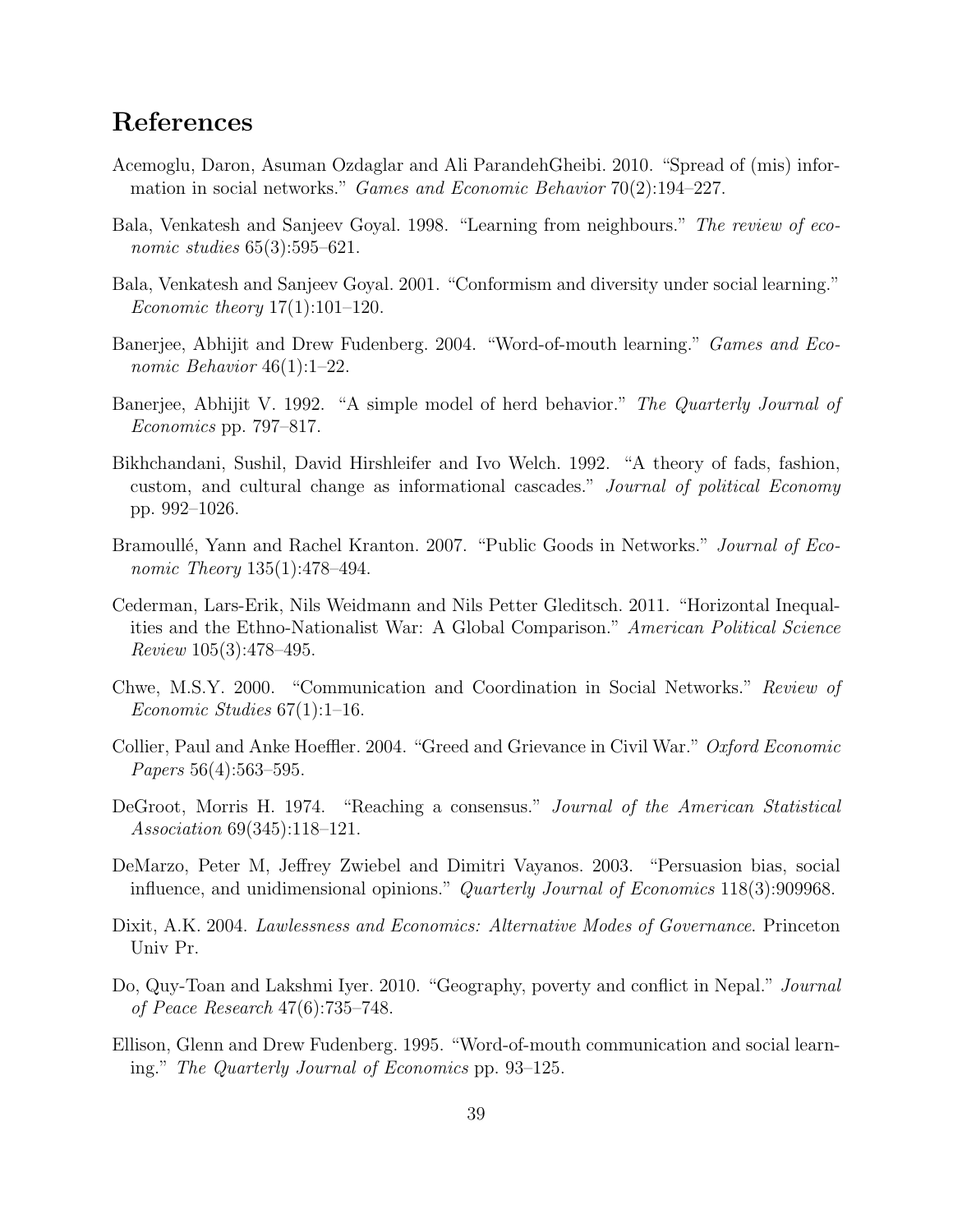- <span id="page-39-15"></span>Emwanu, Thomas, Paul Okiira Okwi, Johannes G. Hoogeveen and Patti Kristjanson. 2003. Where are the Poor? Mapping Patterns of Well-Being in Uganda: 1992  $\mathcal{B}$  1999. Nairobi, Kenya: The Regal Press Kenya, Ltd.
- <span id="page-39-14"></span>Fearon, James D. 2003. "Ethnic and Cultural Diversity by Country." Journal of Economic Growth 8(2):195–222.
- <span id="page-39-7"></span>Finkel, Evgeny. 2015. "The Phoenix Effect of State Repression: Jewish Resistance during the Holocaust." American Political Science Review 109(2):339–353.
- <span id="page-39-10"></span>Golub, Benjamin and Matthew O Jackson. 2012. "How Homophily Affects the Speed of Learning and Best Response Dynamics." Quarterly Journal of Economics 127(3):1287– 1338.
- <span id="page-39-1"></span>Gould, Roger V. 1991. "Multiple networks and mobilization in the Paris Commune, 1871." American Sociological Review pp. 716–729.
- <span id="page-39-3"></span>Gould, Roger V. 1993. "Collective Action and Network Structure." American Sociological Review 58(2):182–196.
- <span id="page-39-2"></span>Gubler, Joshua R and Joel Sawat Selway. 2012. "Horizontal inequality, crosscutting cleavages, and civil war." Journal of Conflict Resolution 56(2):206–232.
- <span id="page-39-8"></span>Harsanyi, John C. 1995. "A new theory of equilibrium selection for games with complete information." Games and Economic Behavior 8(1):91–122.
- <span id="page-39-4"></span>Jackson, M.O. and A. Wolinsky. 1996. "A Strategic Model of Social and Economic Networks." Journal of Economic Theory 71(1):44–74.
- <span id="page-39-9"></span>Jadbabaie, Ali, Pooya Molavi, Alvaro Sandroni and Alireza Tahbaz-Salehi. 2012. "Non-Bayesian social learning." Games and Economic Behavior 76(1):210–225.
- <span id="page-39-13"></span>Kasozi, A. B. K. 1994. The Social Origins of Violence in Uganda, 1964-1985. Montreal: McGill-Queen's University Press.
- <span id="page-39-12"></span>Kiyaga-Nsubuga, John. 2004. Uganda: The Politics of Consolidation under Museveni's Regime, 1996-2003. In *Durable Peace: Challenges for Peacebuilding in Africa*, ed. Taisier M. Ali and Robert O. Matthews. Toronto: Toronto University Press.
- <span id="page-39-0"></span>Laitin, David. 2004. "Ethnic Unmixing and Civil War." Security Studies 13(4):350–365.
- <span id="page-39-5"></span>Larson, Jennifer M. 2016. "Interethnic Conflict and the Potential Dangers of Cross-Group Ties." Journal of Peace Research 53(3):459–471.
- <span id="page-39-6"></span>Larson, Jennifer M. 2017. "Networks and Interethnic Cooperation." *Journal of Politics* 79(2):546–559.
- <span id="page-39-11"></span>Lichbach, Mark. 1998. The Rebel's Dilemma. Ann Arbor: University of Michigan Press.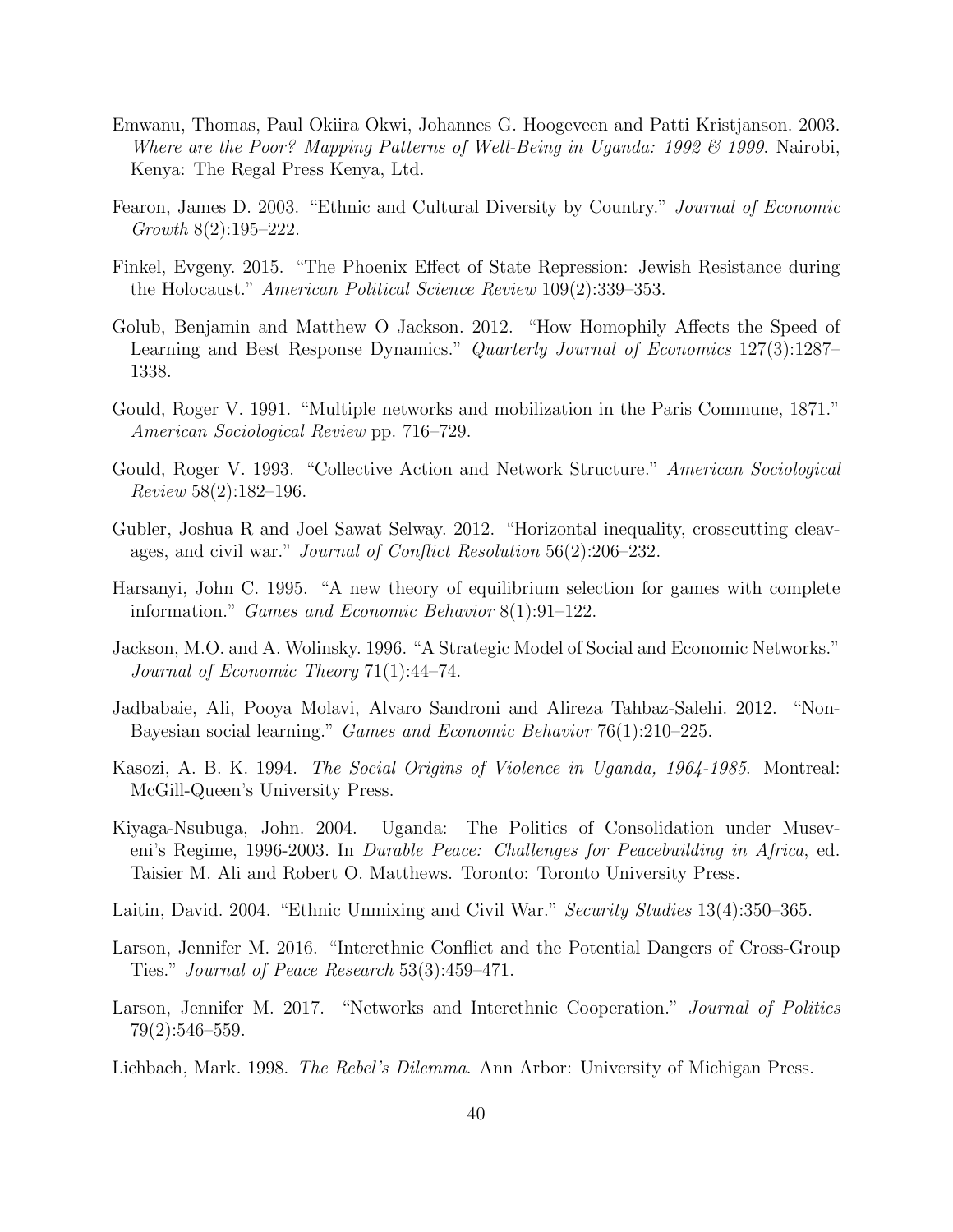- <span id="page-40-13"></span>Lindemann, Stefan. 2011. "Just Another Change of the Guard? Broad-Based Politics and Civil War in Museveni's Uganda." African Affairs 110(440):387–416.
- <span id="page-40-6"></span>Lippert, Steffen and Giancarlo Spagnolo. 2011. "Networks of Relations and Word-of-Mouth Communication." Games and Economic Behavior 72(1):202–217.
- <span id="page-40-12"></span>Lujala, Paivi. 2010. "The Spoils of Nature: Armed Civil Conflict and Rebel Access to Natural Resources." Journal of Peace Research 47(1):15–28.
- <span id="page-40-4"></span>Parkinson, Sarah Elizabeth. 2013. "Organizing Rebellion: Rethinking High-Risk Mobilization and Social Networks in War." American Political Science Review 107(3):418–432.
- <span id="page-40-7"></span>Patty, John W and Elizabeth Maggie Penn. 2014. "Sequential Decision Making and Information Aggregation in Small Networks." Political Science Research and Methods 2(02):243– 271.
- <span id="page-40-2"></span>Petersen, Roger. 2001. Resistance and Rebellion: Lessons from Eastern Europe. Cambridge, UK: Cambridge University Press.
- <span id="page-40-11"></span>Popkin, Samuel. 1979. The Rational Peasant: The Political Economy of Rural Society in Vietnam. Berkeley: University of California Press.
- <span id="page-40-14"></span>Ravallion, M. 1994. Poverty Comparisons. Switzerland: Hardwood Academic Publishers.
- <span id="page-40-8"></span>Salehyan, Idean. 2010. "The Delegation of War to Rebel Organizations." Journal of Conflict Resolution 54(3):493–515.
- <span id="page-40-9"></span>Salehyan, Idean, David Siroky and Reed M. Wood. 2014. "External Sponsorship and Civilian Abuse: A Principal-Agent Analysis of Wartime Atrocities." International Organization 68(3):633–661.
- <span id="page-40-5"></span>Siegel, David A. 2009. "Social networks and collective action." American Journal of Political Science 53(1):122–138.
- <span id="page-40-10"></span>Smith, Lones and Peter Sørensen. 2000. "Pathological outcomes of observational learning." Econometrica 68(2):371–398.
- <span id="page-40-3"></span>Staniland, Paul. 2012. "Organizing Insurgency: Networks, Resources, and Rebellion in South Asia." International Security .
- <span id="page-40-15"></span>Thyne, Clayton L. 2006. "ABCs, 123's and the Golden Rule: The Pacifying Effect of Education on Civil War, 1890-1999." International Studies Quarterly 50:733–754.
- <span id="page-40-0"></span>Toft, Monica Duffy. 2002. "Indivisible Territory, Geographic Concentration, and Ethnic War." Security Studies 12(2):82–119.
- <span id="page-40-1"></span>Toft, Monica Duffy. 2003. The Geography of Ethnic Violence: Identity, Interests, and the Indivisibility of Territory. Princeton, NJ: Princeton University Press.